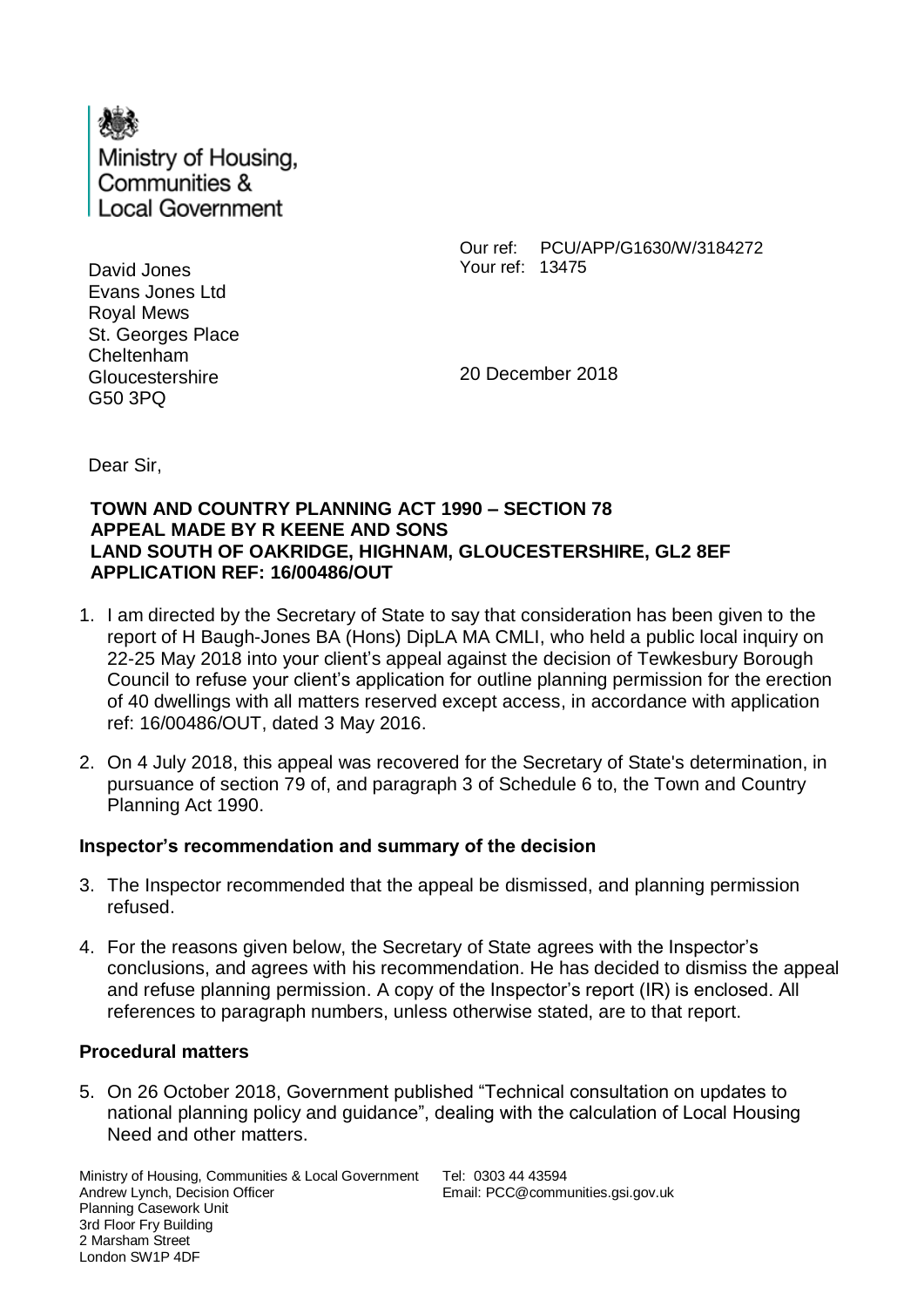- 6. On 12th November 2018 the "Joint Core Strategy Review: Issues and Options" consultation was published. This responds to the original JCS, which committed to an immediate partial review of the plan to deal with identified issues, including a housing shortfall in Tewkesbury.
- 7. While a number of the issues dealt with in both of these documents are relevant to this case, given both remain the subject of consultation and may not be the final position, the Secretary of State has made his decision here based on existing policy. The Secretary of State does not consider that this raises any matters that would require him to refer back to the parties for further representations prior to reaching his decision on this appeal, and he is satisfied that no interests have thereby been prejudiced.

#### **Policy and statutory considerations**

- 8. In reaching his decision, the Secretary of State has had regard to section 38(6) of the Planning and Compulsory Purchase Act 2004 which requires that proposals be determined in accordance with the development plan unless material considerations indicate otherwise.
- 9. In this case the development plan consists of the Gloucester, Cheltenham and Tewkesbury Joint Core Strategy (JCS) 2017, saved policies of the Tewkesbury Local Plan (TLP) 2006, and the Highnam Neighbourhood Development Plan (NP) 2017. The Secretary of State considers that the development plan policies of most relevance to this case are those set out at IR17-24.
- 10.Other material considerations which the Secretary of State has taken into account include the National Planning Policy Framework ('the Framework') and associated planning guidance ('the Guidance'). The revised National Planning Policy Framework was published on 24 July 2018, and unless otherwise specified, any references to the Framework in this letter are to the revised Framework.
- 11.In accordance with section 66(1) of the Planning (Listed Buildings and Conservation Areas) Act 1990 (the LBCA Act), the Secretary of State has paid special regard to the desirability of preserving those listed buildings potentially affected by the proposals, or their settings or any features of special architectural or historic interest which they may possess.

# *Emerging plan*

12.The emerging plan comprises the Tewkesbury Borough Plan 2011 to 2031. Paragraph 48 of the Framework states that decision makers may give weight to relevant policies in emerging plans according to: (1) the stage of preparation of the emerging plan; (2) the extent to which there are unresolved objections to relevant policies in the emerging plan; and (3) the degree of consistency of relevant policies to the policies in the Framework. This plan is still at a very early stage of preparation and underwent a Preferred Options consultation between 10 October 2018 and 30 November 2018. Like the Inspector, and for the reasons set out at IR25 and 259, overall the Secretary of State considers that this emerging plan carries no weight.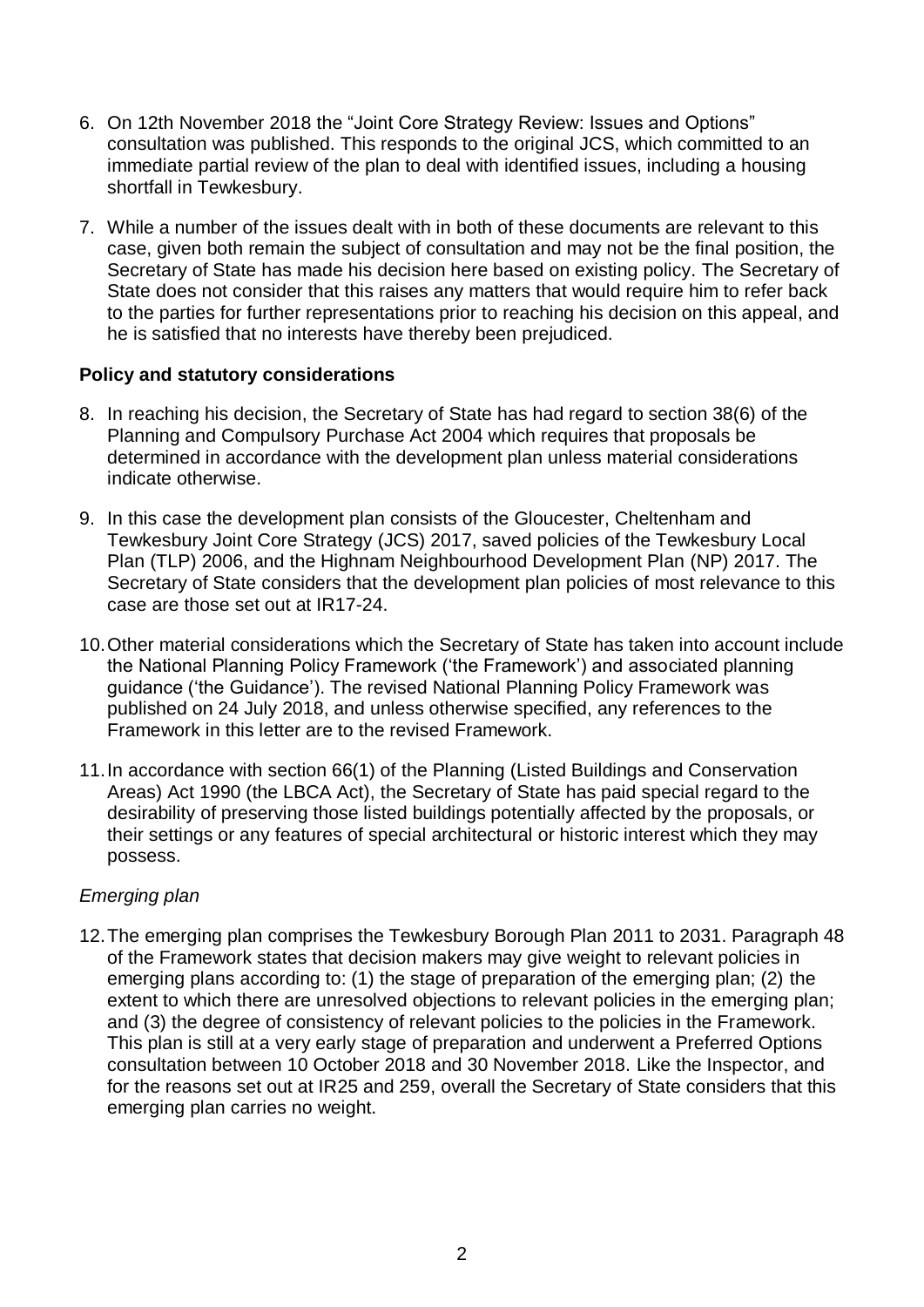# **Main issues**

13.The Secretary of State agrees with the Inspector that the main issues in this case are those set out in IR197

# *Housing Land Supply*

- 14.The Secretary of State has carefully considered the Inspector's assessment of housing demand and of housing land supply, as set out at IR198-221. For the reasons given in that assessment, he agrees with the Inspector's conclusions that 520 homes per year are required (IR209), and that, considering the definition of "deliverable" and "developable" in the glossary of the revised National Planning Policy Framework, the housing land supply is 3.99 years (IR220). He considers that, without a five-year supply of housing land, the presumption in favour of sustainable development, as set out in paragraph 11 of the Framework, applies.
- 15.In the absence of a five-year land supply, and as set out at IR261-262, the Secretary of State agrees that there would be clear benefits to the proposal, including the provision of 40 new affordable and market homes and the creation of jobs during construction and afterwards through residual support for the local shop. He agrees with the Inspector that both the new homes and the economic benefits attract significant weight.

#### *Character and appearance*

- 16.The Secretary of State agrees with the Inspector at IR222 that the main issues to consider are the effect of the proposal on the settlement pattern, and the landscape and visual effects of the proposal.
- 17.In respect of the settlement pattern, for the reasons given at IR223-227 the Secretary of State agrees with the Inspector that Oakridge provides a definitive and robust edge between the settlement and open countryside, and that development would result in harm by disrupting the settlement pattern by extending the urban area into open countryside beyond a well-defined edge.
- 18.The Secretary of State notes that the site does not fall within a landscape subject to any specific designation for its character and/or quality (IR228). He agrees with the Inspector's assessment that the development would result in a change to the experience of travelling along Oakridge, and that the proposal would be very prominent from other foot and cycle routes (IR237). He has also agrees with the Inspector's conclusion that there would be no unacceptable effect on the historic landscape of Highnam Court (IR-238-241).
- 19.Taking all of the above into account, the Secretary of State agrees with the Inspector's conclusions (IR242-243) that there would be harm to the settlement pattern, the landscape and the way it is experienced, and that the proposal would not have sufficient regard for local distinctiveness or contribute positively to a sense of place. He further agrees that the proposal would therefore run counter to JCS policy SD6 and NP policy H2. He concludes that this carries very substantial weight.

#### *Other matters*

20.For the reasons given at IR244-255, the Secretary of State considers that matters relating to social wellbeing, provision of safe access, and the access to shops and services do not weigh against the proposal.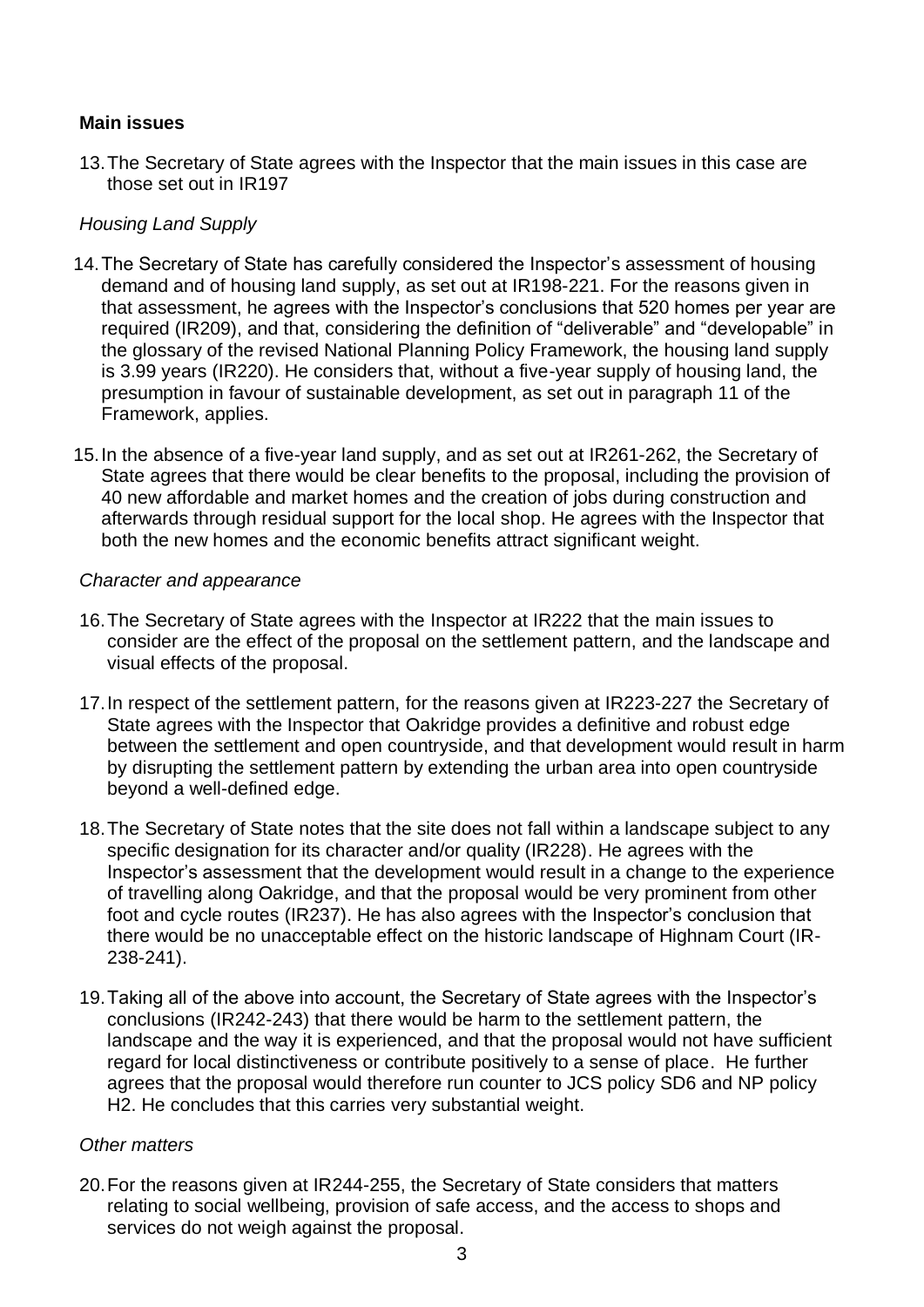# **Planning conditions**

21.The Secretary of State has given consideration to the Inspector's analysis at IR184-192, the recommended conditions set out at the end of the IR and the reasons for them, and to national policy in paragraph 55 of the Framework and the relevant Guidance. He is satisfied that the conditions recommended by the Inspector comply with the policy test set out at paragraph 55 of the Framework. However, he does not consider that the imposition of these conditions would overcome his reasons for dismissing this appeal and refusing planning permission.

#### **Planning obligations**

- 22.Having had regard to the Inspector's analysis at IR193-195, the planning obligation dated 4 June 2018, paragraph 56 of the Framework, the Guidance and the Community Infrastructure Levy Regulations 2010, as amended, the Secretary of State agrees with the Inspector's conclusion for the reasons given in IR195 that the obligation complies with Regulation 122 of the CIL Regulations and the tests at paragraph 56 of the Framework. However, the Secretary of State does not consider that the obligation overcomes his reasons for dismissing this appeal and refusing planning permission.
- 23.The Secretary of State has taken into account the number of planning obligations which have been entered into on or after 6 April 2010 which provide for the funding or provision of a project or type of infrastructure for which an obligation has been proposed in relation to the appeal. For these reasons, the Secretary of State concludes that the obligations are compliant with Regulations 123(3), as amended.
- 24.The Secretary of State has considered whether it is necessary for him to refer back to parties in respect of regulation 123 prior to determining this appeal. However, the Secretary of State does not consider that the planning obligation overcomes his reasons for deciding that the appeal should be dismissed, as set out in this decision letter. Accordingly, he does not consider it necessary for him to do so.

#### **Planning balance and overall conclusion**

- 25.For the reasons given above, the Secretary of State considers that the proposed development is not in accordance with JCS policy SD6 (covering the protection of landscape character) and NP policy H2 (covering design and visual character) of the development plan, and is not in accordance with the development plan overall. He has gone on to consider whether there are material considerations which indicate that the proposal should be determined other than in accordance with the development plan.
- 26.As the Secretary of State has found that the local authority cannot demonstrate a five year supply of housing land, paragraph 11(d) of the Framework indicates that planning permission should be granted unless: (i) the application of policies in the Framework that protect areas or assets of particular importance provides a clear reason for refusing the development proposed; or (ii) any adverse impacts of doing so significantly and demonstrably outweigh the benefits, when assessed against policies in the Framework taken as a whole.
- 27.The Secretary of State considers that the housing benefits of the proposal carry significant weight, and the economic benefits of the proposal also carry significant weight.
- 28.However, the Secretary of State considers the conflict with the development plan on matters of character and landscape impact to carry very substantial weight.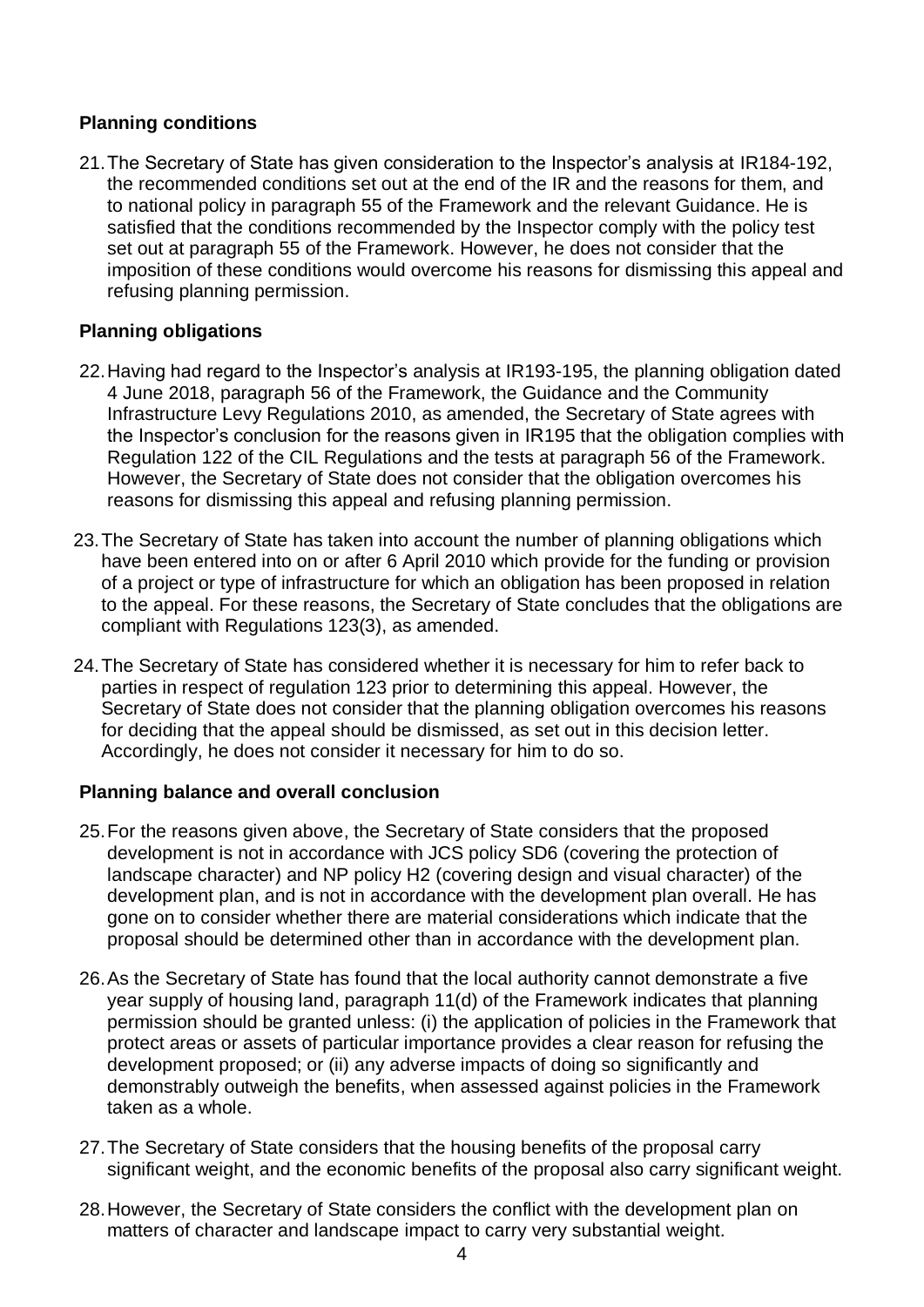- 29.Paragraph 12 of the Framework states that where a planning application conflicts with a Neighbourhood Plan that has been brought into force, planning permission should not normally be granted. Although the Neighbourhood Plan does not allocate sites, meaning that paragraph 14 of the Framework is not engaged, or set a settlement boundary, it represents an expression of how the community wishes to shape its local environment, and is relevant to the assessment whether the appeal proposal is acceptable or not.
- 30.The Secretary of State considers that there are no protective policies which provide a clear reason for refusing the development proposed. However, taking into account the material considerations set out above, including that there is conflict with a recently made Neighbourhood Plan, he considers that the adverse impacts of granting permission would significantly and demonstrably outweigh the benefits. He considers that there are no material considerations which indicate that the proposal should be determined other than in accordance with the development plan.
- 31.The Secretary of State therefore concludes that the appeal should be dismissed and planning permission refused.

#### **Formal decision**

32.Accordingly, for the reasons given above, the Secretary of State agrees with the Inspector's recommendation. He hereby dismisses your client's appeal and refuses outline planning permission for the erection of 40 dwellings with all matters reserved except access.

#### **Right to challenge the decision**

- 33.A separate note is attached setting out the circumstances in which the validity of the Secretary of State's decision may be challenged. This must be done by making an application to the High Court within 6 weeks from the day after the date of this letter for leave to bring a statutory review under section 288 of the Town and Country Planning Act 1990.
- 34.A copy of this letter has been sent to Tewkesbury Borough Council and Highnam Parish Council, and notification has been sent to others who asked to be informed of the decision.

Yours faithfully

Andrew Lynch

Andrew Lynch Authorised by the Secretary of State to sign in that behalf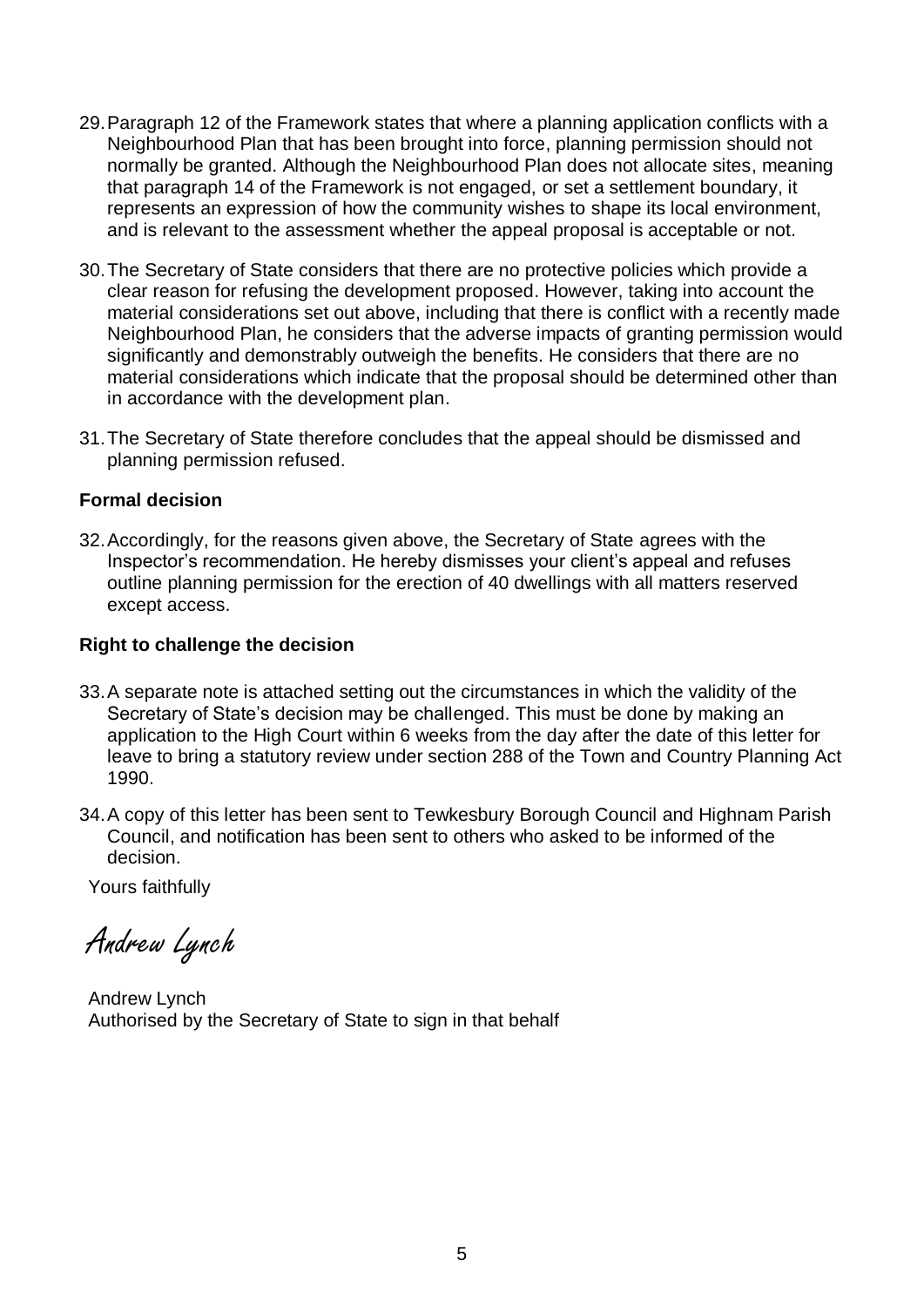

# **Report to the Secretary of State for Housing, Communities and Local Government**

**by H Baugh-Jones BA(Hons) DipLA MA CMLI**

**an Inspector appointed by the Secretary of State** 

**Date: 28 September 2018**

#### **TOWN AND COUNTRY PLANNING ACT 1990**

**TEWKESBURY BOROUGH COUNCIL**

#### **APPEAL BY**

#### **R KEENE AND SONS**

Inquiry Held on 22, 23, 24 and 25 May 2018

Land South of Oakridge, Highnam, Gloucester GL2 8EF

File Reference: APP/G1630/W/17/3184272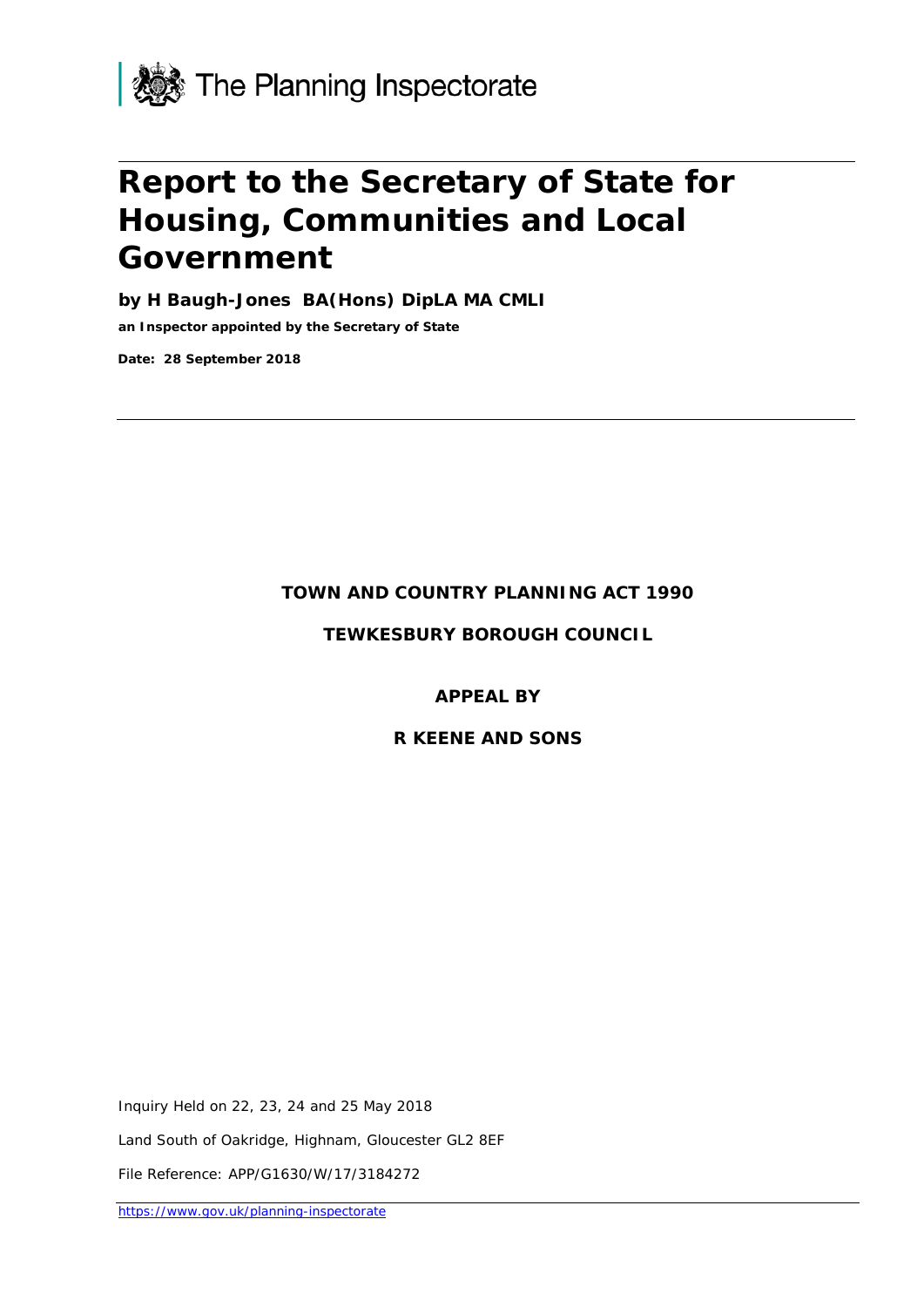# **CONTENTS**

|                                               | Page           |
|-----------------------------------------------|----------------|
| List of abbreviations                         | 2              |
| Procedural matters                            | 3              |
| The site and surroundings                     | 4              |
| The proposals                                 | 4              |
| Planning policy                               | 5              |
| Agreed matters                                | 6              |
| The case for Tewkesbury Borough Council (TBC) | $\overline{7}$ |
| The case for Highnam Parish Council (HPC)     | 16             |
| The case for R Keene and Sons (the Appellant) | 19             |
| Interested persons                            | 31             |
| Written representations                       | 31             |
| Conditions                                    | 33             |
| Obligations                                   | 34             |
| Conclusions                                   | 34             |
| Recommendation                                | 45             |
| Annex A: Appearances                          | 46             |
| Annex B: Documents                            | 47             |
| Annex C: Suggested conditions                 | 48             |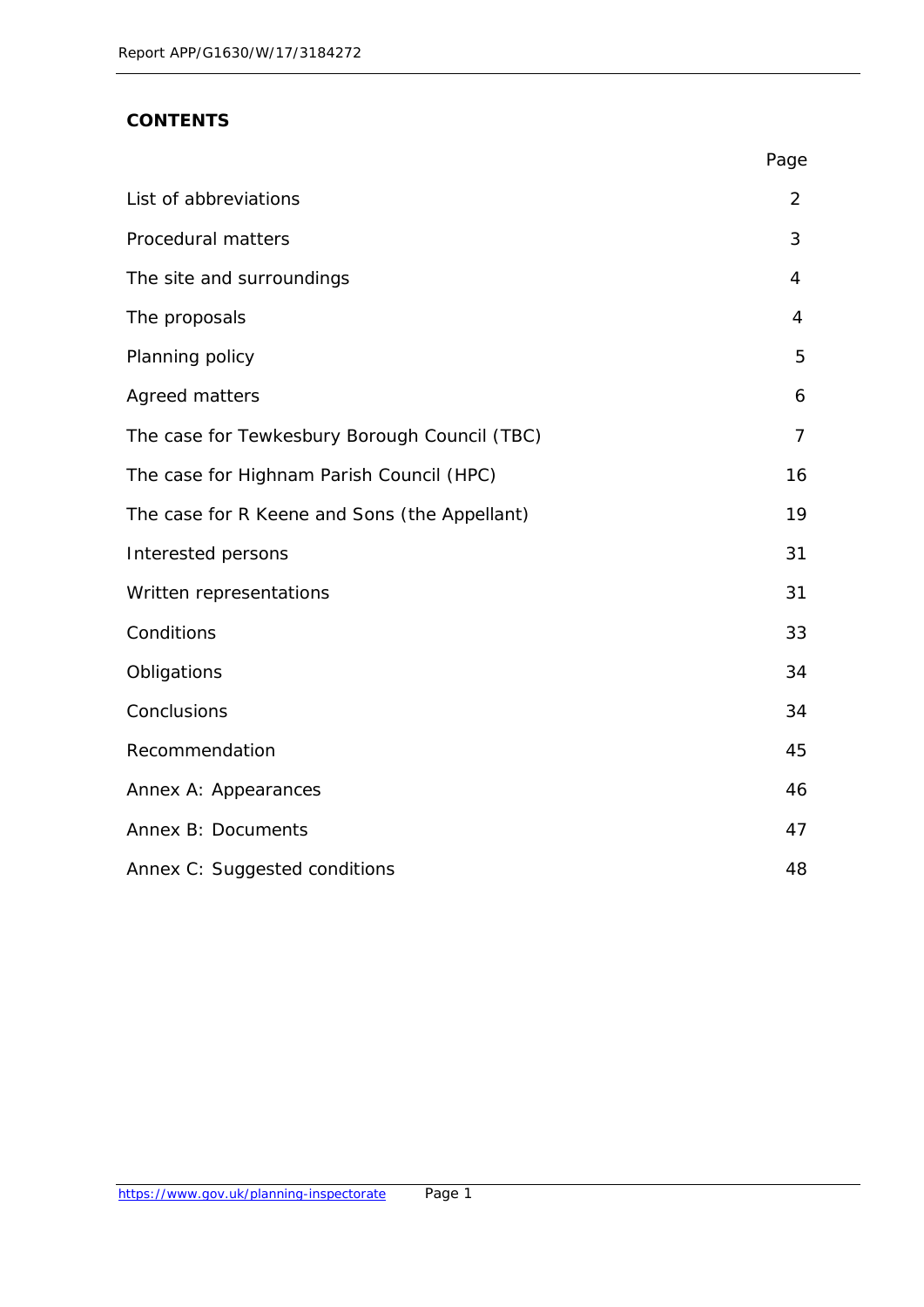# **LIST OF ABBREVIATIONS**

| <b>ALA</b>   | Assessment of Land Availability                                |
|--------------|----------------------------------------------------------------|
| <b>AONB</b>  | Area of Outstanding Natural Beauty                             |
| CA           | <b>Conservation Area</b>                                       |
| <b>CIL</b>   | Community Infrastructure Levy Regulations                      |
| <b>DP</b>    | Development Plan                                               |
| dpa          | Dwellings per annum                                            |
| <b>GLVIA</b> | Guidelines for Landscape and Visual Impact Assessment          |
| <b>HLS</b>   | Housing land supply                                            |
| <b>HMA</b>   | <b>Housing Market Area</b>                                     |
| <b>HPC</b>   | Highnam Parish Council                                         |
| <b>JCS</b>   | Gloucester, Cheltenham and Tewkesbury Joint Core Strategy      |
| <b>LCASA</b> | Landscape Characterisation Assessment and Sensitivity Analysis |
| <b>LDS</b>   | <b>Local Development Scheme</b>                                |
| LP           | Local Plan                                                     |
| <b>LPZ</b>   | Landscape Protection Zone                                      |
| LVIA         | Landscape and Visual Impact Assessment                         |
| <b>LVSS</b>  | Landscape and Visual Sensitivity Study                         |
| <b>MfGS</b>  | Manual for Gloucestershire Streets                             |
| <b>MfS</b>   | <b>Manual for Streets</b>                                      |
| <b>NP</b>    | Neighbourhood Plan                                             |
| <b>OAN</b>   | <b>Objectively Assessed Need</b>                               |
| <b>PPG</b>   | <b>Planning Practice Guidance</b>                              |
| PRoW         | Public Right of Way                                            |
| <b>SHMA</b>  | <b>Strategic Housing Market Area</b>                           |
| <b>SLA</b>   | Special Landscape Area                                         |
| SoS          | Secretary of State                                             |
| <b>SPD</b>   | <b>Supplementary Planning Document</b>                         |
| <b>SPG</b>   | Supplementary Planning Guidance                                |
| <b>TBC</b>   | Tewkesbury Borough Council                                     |
| <b>TBP</b>   | Tewkesbury Borough Plan (eTBP also refers)                     |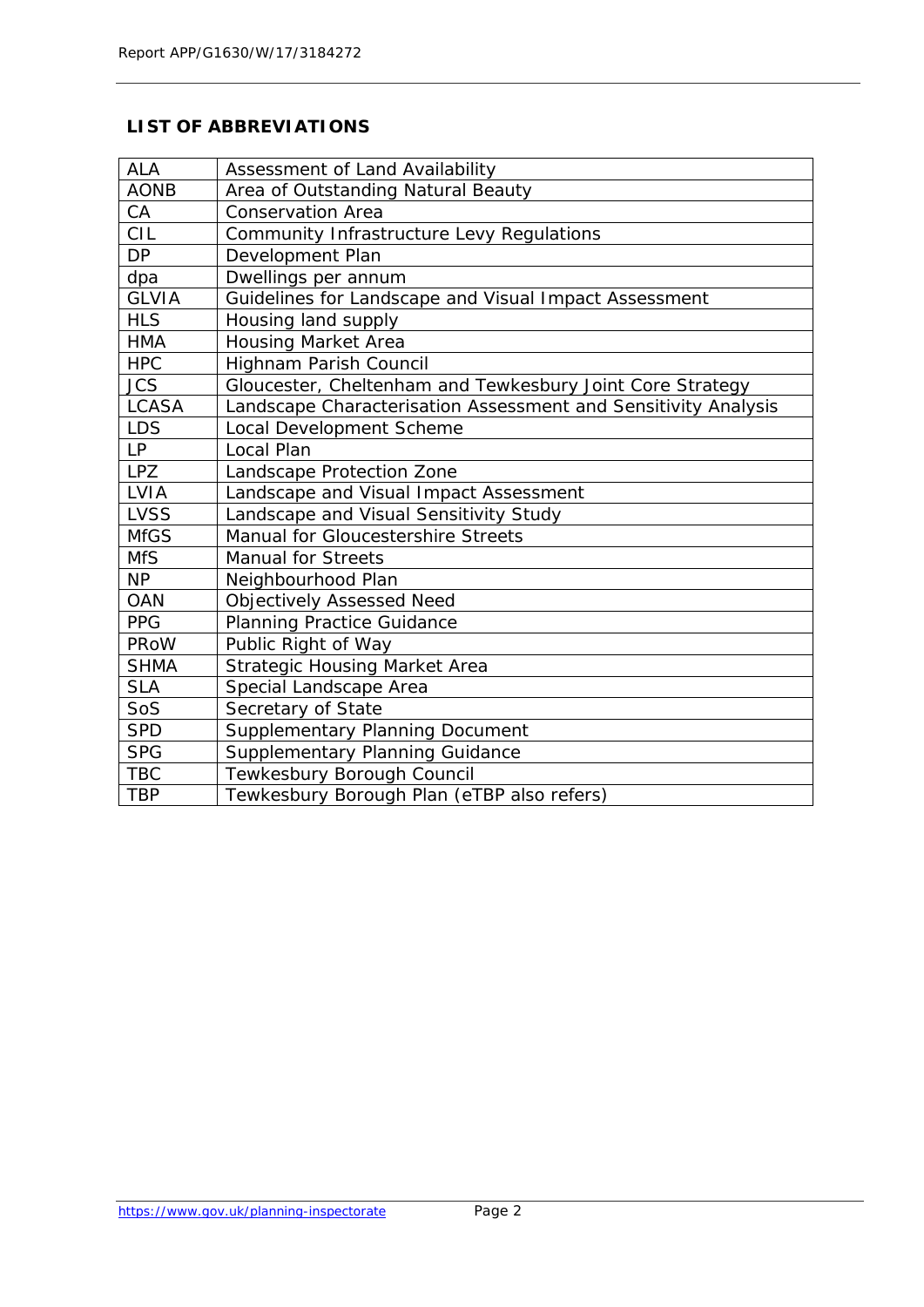#### **File Ref: APP/G1630/W/17/3184272 Land South of Oakridge, Highnam, Gloucester GL2 8EF**

- The appeal is made under section 78 of the Town and Country Planning Act 1990 against a refusal to grant outline planning permission.
- The appeal is made by R Keene and Sons against the decision of Tewkesbury Borough Council.
- The application Ref 16/00486/OUT, dated 3 May 2016, was refused by notice dated 14 March 2017.
- The development proposed is outline application for the erection of 40 dwellings with all matters reserved except for access.

#### **Summary of Recommendation: That the appeal be dismissed.**

#### **Procedural matters**

- 1. On 4 July 2018, the Secretary of State (SoS) directed that he would determine this appeal. The reason for this direction is that the SoS would like to consider the implications of an up to date development plan, including a made neighbourhood plan where the neighbourhood plan does not allocate sites for housing.
- 2. The planning application was made in outline form with all matters other than access into the site reserved for future consideration. However, the application documents include an indicative layout plan that shows how the development might be laid out and the general ratio of built development to areas of open space. I have had regard to this in my report but have treated it as indicative information only.
- 3. I made an unaccompanied site visit on the day before the Inquiry opened and an accompanied visit on the final day. After closing the Inquiry, I also made a further unaccompanied visit to view the site from the Gloucestershire Way.
- 4. The appeal proposal was refused for 6 reasons. Reasons 3 6 relate to the lack of planning obligations to cover matters of highways, affordable housing and relevant infrastructure. However, it was agreed by Tewkesbury Borough Council (TBC) and the Appellant prior to the Inquiry that highway matters could be addressed by planning condition and that the other matters could be dealt with via the provision of section 106 planning obligations (s106). Highnam Parish Council (HPC), which was granted Rule 6 status, nevertheless maintains its highways concerns.
- 5. A draft s106 agreement was submitted at the Inquiry, which covers on-site affordable housing and public open space along with financial contributions towards education, libraries, healthcare, leisure, dog waste bins and signage and recycling. Following the close of the Inquiry, I gave the Appellant a period of 14 working days to submit an executed s106 agreement. This was received on 7 Jun 2018. In the event that planning permission is granted, the obligations contained therein would come into effect.
- 6. On the basis of the above, TBC did not seek to defend reasons for refusal 3 6. In addition, TBC confirmed that it would not be defending its stance on social cohesion included in reason for refusal 2. Nevertheless, HPC also maintains its objection to the scheme on social cohesion grounds.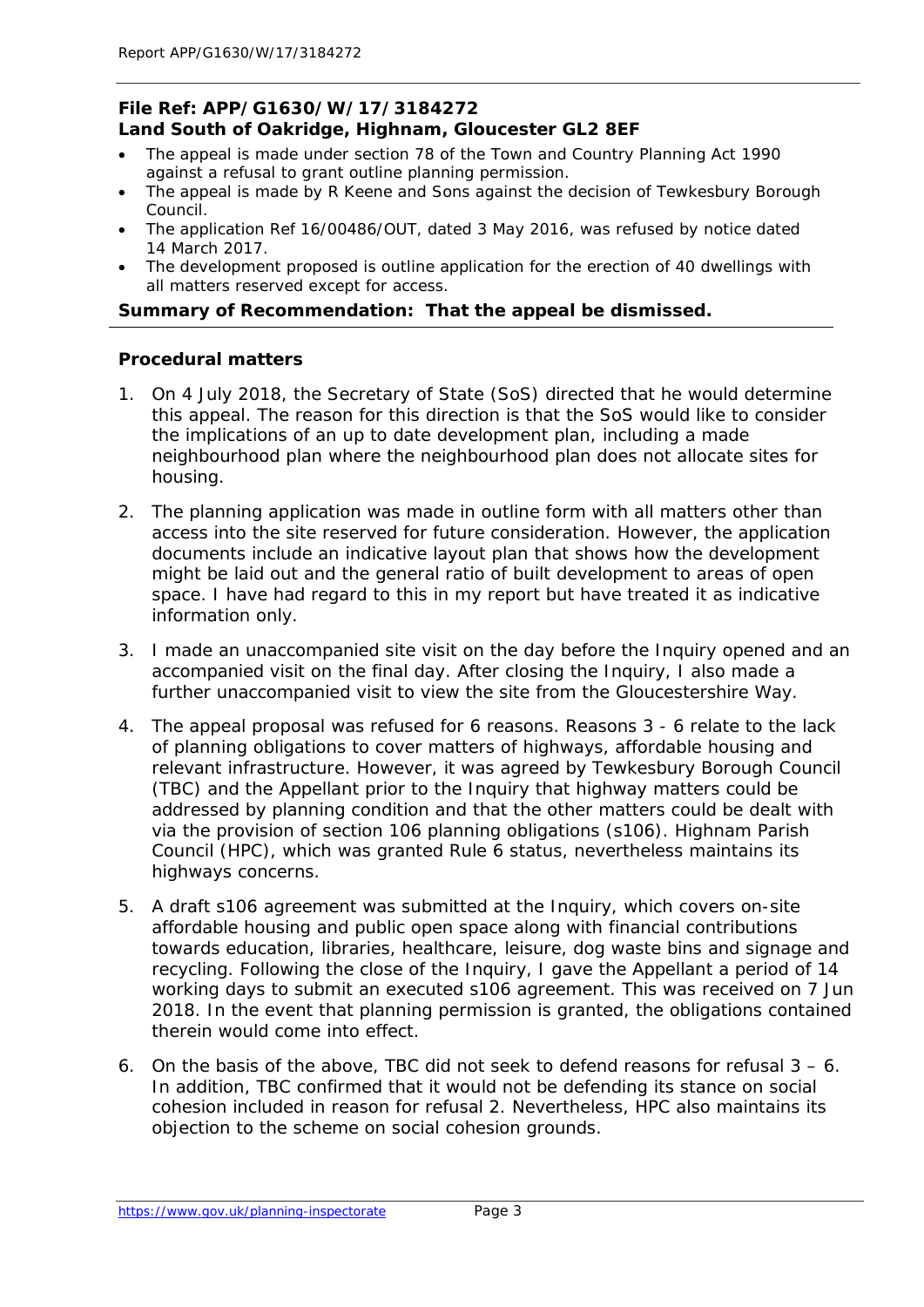7. Following the publication of the revised National Planning Policy Framework on 24 July 2018 (after the Inquiry had closed), the parties were given the opportunity to submit further representations in writing. Responses were received from TBC, the Appellant and HPC and have been taken into account in my report.

#### **The site and surroundings**

- 8. Highnam is a settlement about 3 miles to the north-west of Gloucester, with a population of 1,936 according to the 2011 Census.
- 9. The appeal site lies to the south of Highnam opposite its settlement boundary and comprises about 1.97ha of arable land beyond the curvilinear road named Oakridge. This road loops around Highnam facilitating access to the network of cul-de-sacs and other internal roads within the settlement. Oakridge combines with the B4215 to the south-west and Maidenhall which leads to Lassington Lane to the west to generally surround the settlement although a new development is taking place immediately to the west of Lassington Lane.
- 10. The site forms the northernmost part of a larger agricultural field that extends to the south where it is bounded by the B4215 as it sweeps to meet the A40. The site has an open character and is largely flat, presently bordered by mature but well-maintained low clipped hedgerows except along its southern edge. The site contains no buildings or structures. The site is not subject to any formal designations although the Landscape Protection Zone (LPZ), as defined in the Tewkesbury Local Plan (2006) (LP) extends up to the eastern edge of Highnam some 300m to the north-east of the site.
- 11. Immediately to the north of the site and between its boundary with Oakridge lies a wide grass verge beyond which there is a  $20<sup>th</sup>$  Century housing estate. The Grade I listed Holy Innocents Church and Grade II listed Rectory, Church Lodge and school lie to the west and approximately 0.4km to the south-west lies the Grade II\* listed Highnam Court Registered Park and Garden. The rest of the site's surroundings comprise arable farmland.
- 12. As the land broadens out away from the site to the south and east, there are changes in topography. To the south of the site the land falls away into a wide valley that forms part of the Vale of Gloucester. There is a pronounced higher area of wooded land to the north-east of the site but which lies close to the eastern edge of the settlement. There is a group of tall mature Pine trees a short distance from the site's southern boundary referred to locally as 'the roundel'.
- 13. There is a network of Public Rights of Way (PRoWs) within the area including some which run next to or close to the site and all the indications are that they are well-used.

#### **The proposals**

14. It is proposed to build 40 dwellings and although the scheme is in outline, the indicative layout plan demonstrates how they could be provided within the site spatially. This drawing shows the main vehicular and pedestrian access points, the internal roads and footpaths and also includes an indicative residential mix and scale of the dwellings. The single vehicular access would be from Oakridge.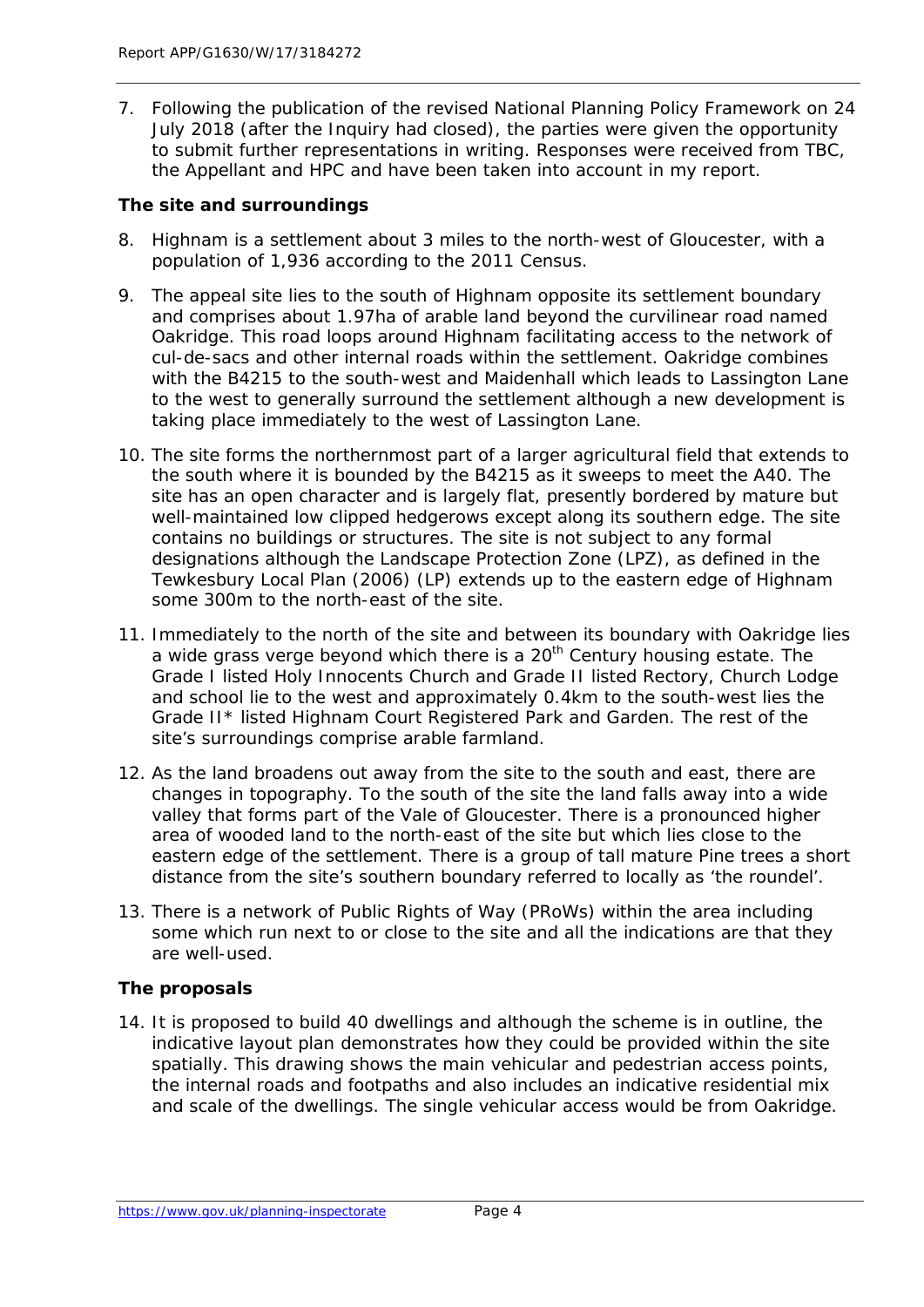#### **Planning policy**

- 15. The Development Plan (DP) includes the policies of the Gloucester, Cheltenham and Tewkesbury Joint Core Strategy (2017) (JCS), the saved policies of the LP and the Highnam Neighbourhood Development Plan (2017) (NP).
- [1](#page-10-0)6. The JCS has been adopted<sup>1</sup> in the intervening period between the proposal being refused and the appeal taking place. Consequently, the saved LP policies cited in the reasons for refusal have been superseded by those in the JCS. The JCS provides the strategic part of the development plan and it makes clear that more detailed, locally specific policies will be set out in district plans. In Tewkesbury, this will be the Tewkesbury Borough Plan (TBP) which will include local allocations of land for development and local policies to guide decisions on planning applications. Notwithstanding this, the parties are in agreement that a number of JCS polices are relevant to the determination of this appeal.
- 17. JCS policy SP1 sets out that during the plan period (2011-2031), provision will be made to meet the need for approximately 35,175 new homes with an apportionment to each of the three authorities' areas. In Tewkesbury Borough this equates to at least 9,899 new homes. This number is also referenced in policy SP2 that sets out how development will be distributed and includes that in Tewkesbury, at least 7,445 dwellings will be provided through existing commitments, development at Tewkesbury town, smaller scale development to meet local needs at Rural Service Centres and Service Villages and sites covered by Memoranda of Agreement.
- 18. Policy SP2 makes clear that the lower level of development at rural service centres and service villages will be allocated through the Tewkesbury Borough Plan (TBP) and Neighbourhood Plans (NPs) proportional to their size and function. Such development will also reflect the proximity of those settlements to Cheltenham and Gloucester and take into account the environmental, economic and social impacts including existing levels of growth over the plan period. Highnam is classified as a service village which means it has been assessed as having two or more primary services, two or more secondary services and benefitting from bus service or road access to a major employment area. Policy SP2 sets out that service villages will accommodate in the order of 880 new homes.
- 19. Policy SD10 says that within the JCS area, new housing will be planned in order to deliver the scale and distribution of housing development set out in policies SP1 and SP2. This policy replaces LP policy HOU4. Insofar as policy SD10 relates to Tewkesbury, on sites that are not allocated, it permits housing development on previously developed land in the existing built-up areas of Tewkesbury town, rural service centres and service villages except where restricted by other policies within district plans. Housing development on other sites will only be permitted where it would meet one of four specific circumstances.
- 20. Although there is no defined settlement boundary to Highnam, it is easy to discern that the site lies outside the built-up area and thus policy SD10 restricts the type of development proposed. This is the key development plan policy for the location of development. There is no dispute between the parties that the

<span id="page-10-0"></span><sup>1</sup> Adopted on 11 December 2017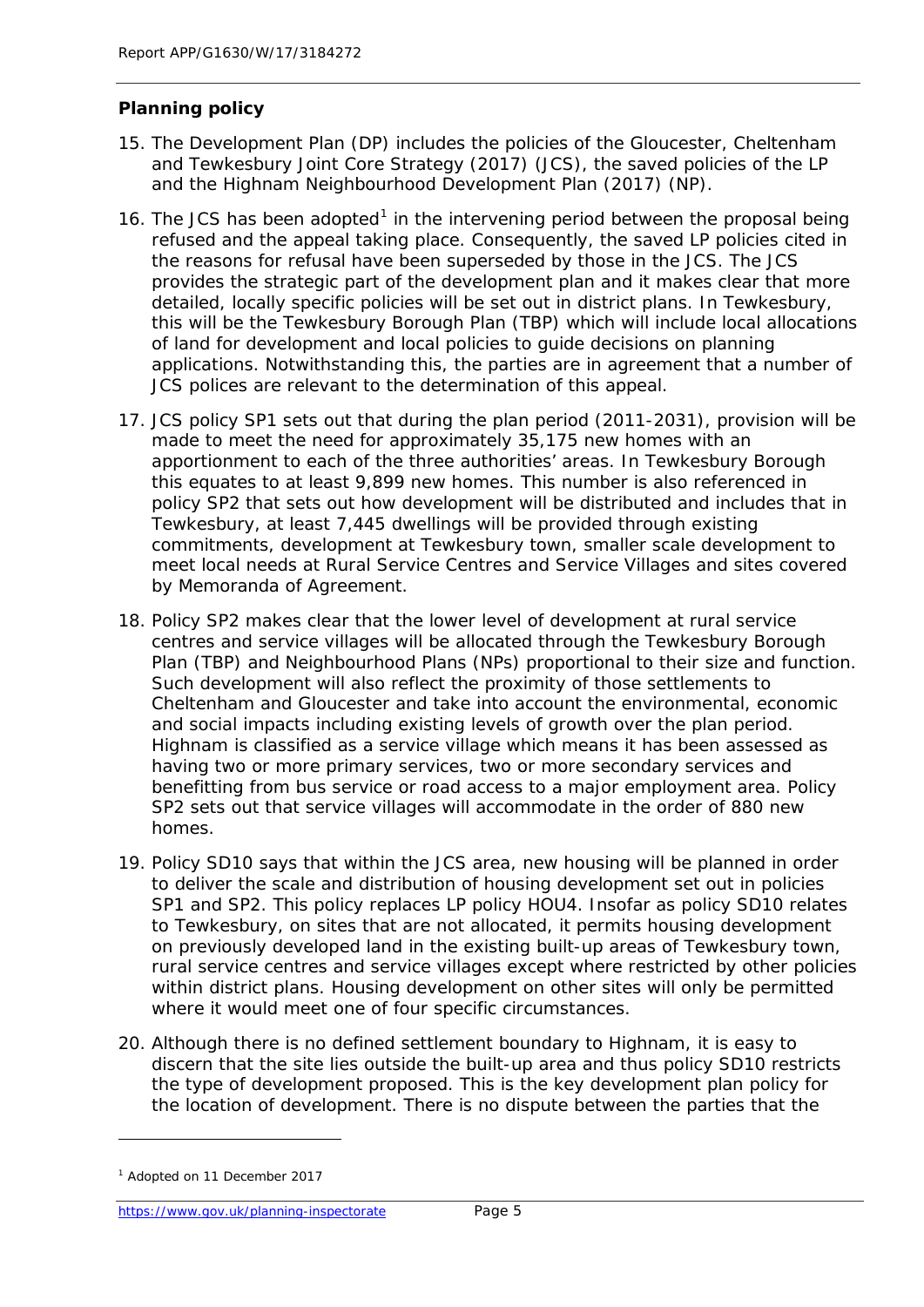proposal conflicts with policy SD10 and I have nothing before me to indicate that I should take an alternative view.

- 21. Policy SD4 sets out a series of principles relating to design that proposals for development will need to demonstrate have been incorporated. The policy aims to ensure that development takes into account a number of factors that contribute to good design.
- 22. Policy SD6 seeks to protect landscape character for its own intrinsic beauty and for its environmental, economic and social benefits. The policy requires that proposals have regard to local distinctiveness and historic character of different landscapes within the JCS area, drawing as appropriate upon existing Landscape Character Assessments and the Landscape Character and Sensitivity Analysis. The documents before the Inquiry are the JCS Landscape Characterisation Assessment and Sensitivity Analysis ([2](#page-11-0)013) (LCASA)<sup>2</sup> and a Landscape and Visual Sensitivity Study Rural Service Centres and Service Villages (2014) (LVSS)<sup>[3](#page-11-1)</sup>. Policy SD6 says that all applications for development will consider the landscape and visual sensitivity of the area in which they are to be located or which they may affect. Applications should be supported by a Landscape and Visual Impact Assessment (LVIA) where TBC deems one to be required. All three parties have provided a LVIA.
- 23. The NP was made in January 2017 and whilst it does not allocate sites for development, it contains policies that align to the overall NP vision for Highnam. To achieve the vision, the NP sets out that Highnam will remain separate and distinct from Gloucester and not become a suburb; maintain and develop its own range of local facilities, services and employment opportunities; develop in ways appropriate to the needs of the community; ensure that development reflects the nature, character, scale and density of the community; and maintain its relationship with its landscape setting.
- 24. NP policy H2 says that the design and visual character of any new development in Highnam should make a positive contribution to forming a sense of place: demonstrating both design quality and sensitivity to the existing environment. Density of any new development should reflect that of the existing settlement though exceptions can be considered for specialised homes for the elderly, including care provision.

#### **Agreed matters**

25. The Appellant and TBC agree that the Supplementary Planning Guidance (SPG) and Supplementary Planning Documents (SPD) most relevant to this appeal are the Affordable Housing SPG (2005, updated 2006) and the Flood Risk and Water Management SPD (2018). They also agree that the emerging Tewkesbury Borough Plan 2011 to 2031 (eTBP) cannot be afforded weight due to its very early stage of preparation.

It is agreed by the Appellant and TBC that in the event of the appeal being allowed and planning permission granted, the scheme would provide 40% affordable housing on site that would be secured by means of a s106 planning obligation and that this would represent a significant benefit of the scheme. It is

<span id="page-11-0"></span><sup>2</sup> Core Document (CD) D10

<span id="page-11-1"></span> $3$  CD D11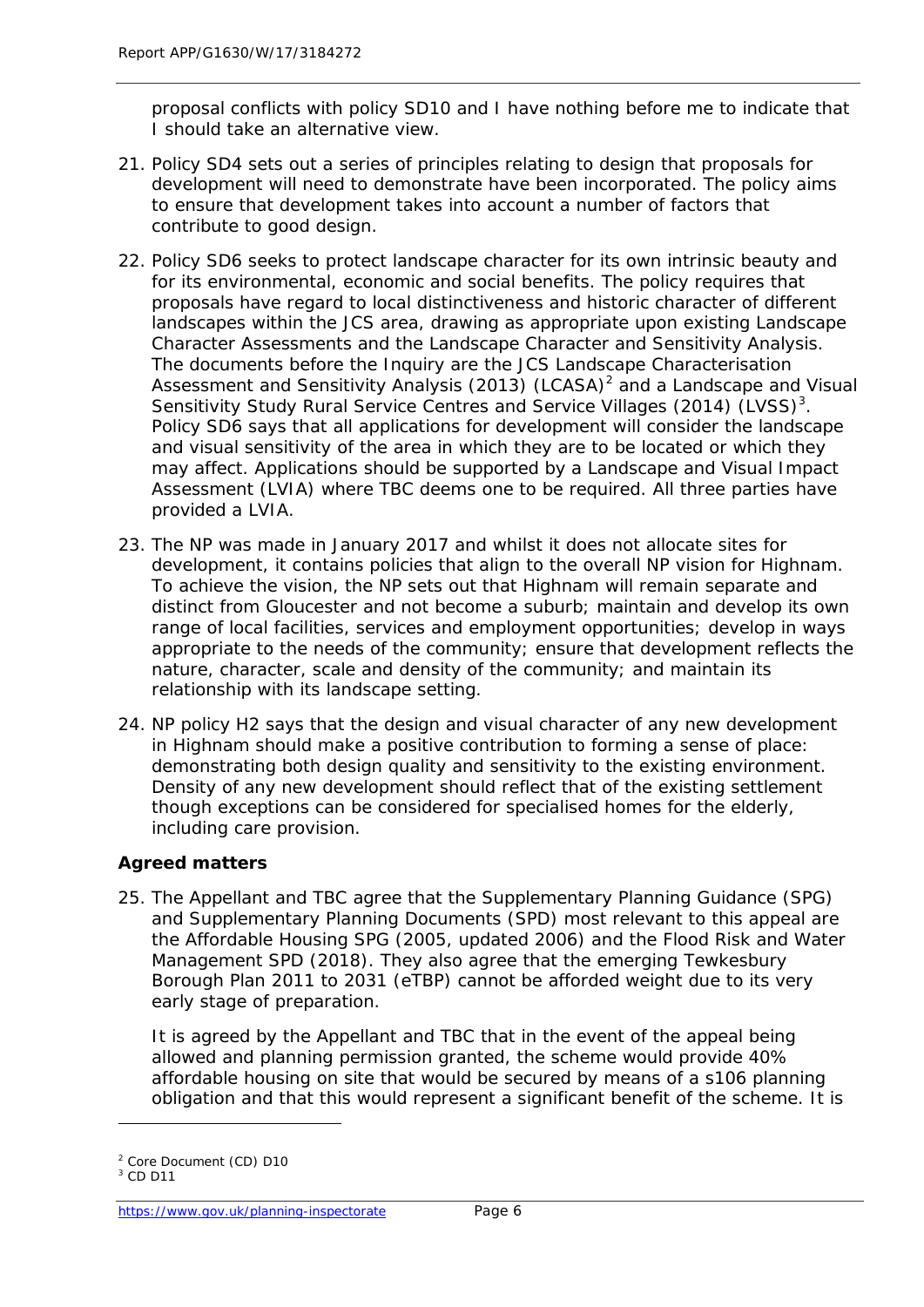- 26. also agreed that the scheme would give rise to economic benefits during construction and residually from the dwellings' occupants thereafter through the use of the local shop.
- 27. It is also agreed by the Appellant and TBC that there would be no harm to ecology, flood risk, existing residential amenity, archaeology (subject to condition(s)) or existing trees
- 28. Finally, there is agreement between the Appellant and TBC that there are a good range of day-to-day facilities in Highnam within reasonable walking distance of the site.

#### **The case for TBC**

*The Counil's case is fully set out in its evidence, including its opening and closing submissions and its further written representations following the publication of the revised Framework[4](#page-12-0)*

*The main points are:*

- 29. The development plan (DP) is always the starting point for taking planning decisions, as a matter of law (s38(6) of the 2004 Act) $5$ . There is no deviation from this principle. Conformity or otherwise of the development with DP policies must always be established, as the baseline from which the correct planning exercise can begin.
- 30. These fundamental legal principles were not affected in any way by the introduction of the Framework. DP policies have a statutory basis. The Framework is guidance, which only has the status of a material consideration, with weight attributed to it by the decision maker.
- 31. The balancing exercise is undertaken with the ultimate goal of establishing whether the development under consideration is 'sustainable'. 'Sustainable' is not a benefit to be weighed in the benefits side of the planning scales and 'unsustainable' is not a harm. These are two labels that are used to describe development proposals that have completed the exercise and which triumph or fail in the planning balance. The weights in the scales on either side are harms, benefits and other material consideration, if something different.
- 32. Framework paragraph 11 contains the complete and close definition of "presumption in favour of sustainable development". There is no other definition of this presumption. The presumption in favour of sustainable development for decision-taking means approving development proposals that accord with the DP without delay. The converse of this proposition is that proposals which do not accord with the DP are not presumed to be sustainable and will not be granted unless material considerations indicate otherwise.

#### *Reason for refusal 1*

1

33. This reason, although short, is significant. Conflict with the DP is a harm in and of itself as the Appellant accepted. That is the very reason why development that conflicts with the DP should be refused. Conflict with the DP does not constitute a

<span id="page-12-0"></span><sup>4</sup> Documents ID05, ID12 and ID16

<span id="page-12-1"></span><sup>5</sup> Planning and Compulsory Purchase Act 2004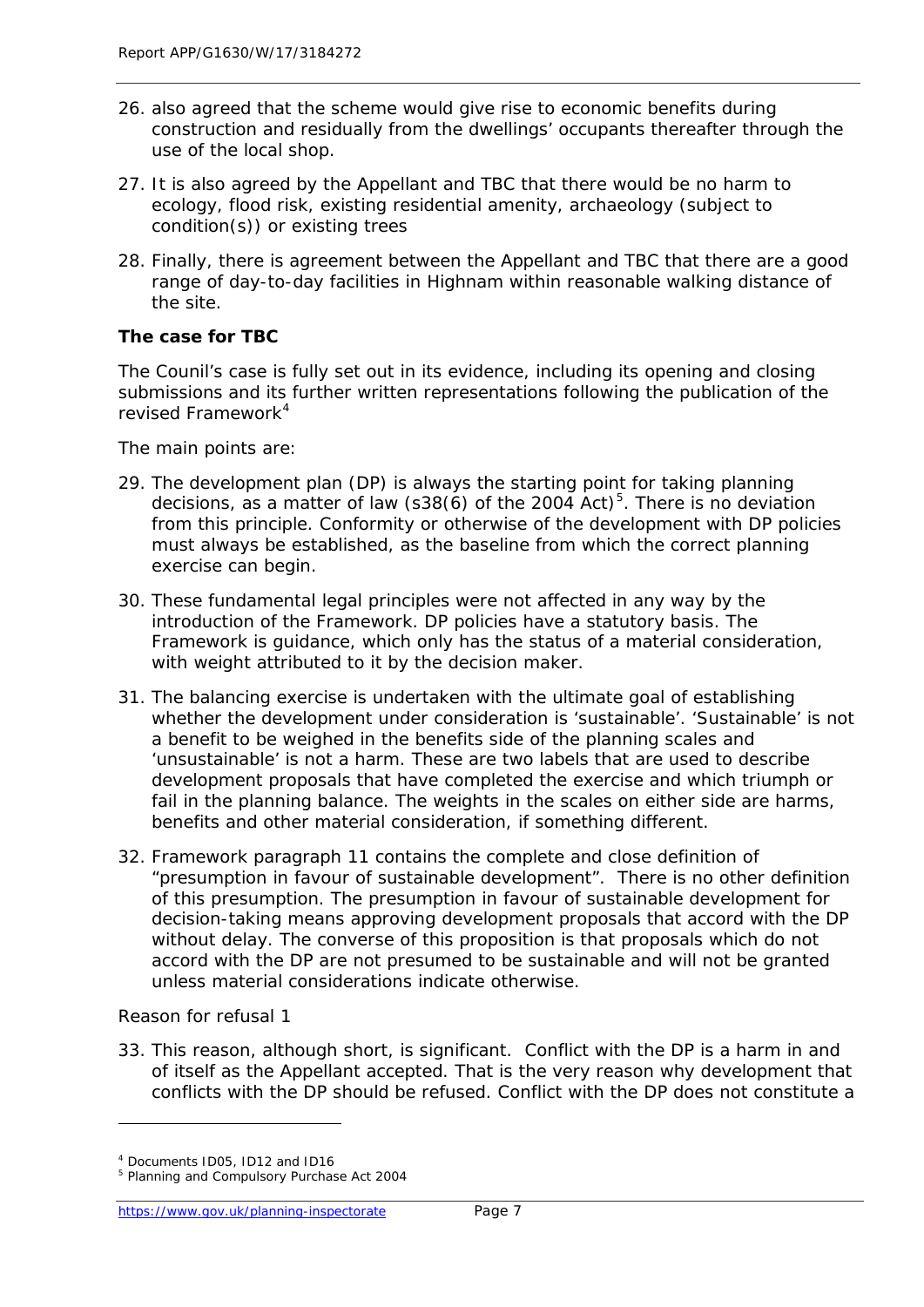neutral starting point. It results in a default position that permission should be refused. This can only be rebutted if material considerations indicate so.

- 34. Other appeal decisions have confirmed that conflict with the DP policies in and of itself can constitute a harm that can justify a refusal of permission even in the absence of other impacts or harms. An example is the Oundle appeal decision<sup>[6](#page-13-0)</sup>. Here there were no other particular site constraints. It was just a greenfield site outside the settlement boundary when the DP restricted it and the Council in that appeal had a 5 year housing land supply (HLS).
- 35. There is no dispute in this appeal that there is conflict with the policies of the DP (the JCS). This development conflicts with policy SD10, which is a critical element of the JCS spatial strategy and its unjustified breach is a clear example of unsustainable development. The Appellant accepts that the conflict with policy SD10 (and any other DP policy) could be given significant weight<sup>[7](#page-13-1)</sup>. Policy SD10 has the significant weight that comes from a recently adopted JCS, examined and approved by the plan Inspector.
- 36. The Appellant confirmed that "the JCS was a long drawn out process"<sup>[8](#page-13-2)</sup> which called for many amendments and updates. This only confirms that the adopted JCS constitutes a hard won and robust policy base-line. It ought not lightly be departed from or dismissed as out-of-date.
- 37. The Appellant has maintained an argument that emerging allocations earmarked by the eTBP are already indicating a necessary 'breach' of the settlement boundary. This is not an unusual situation for planned allocations, otherwise settlements would be fixed in perpetuity. It is no argument at all for abandoning settlement boundaries and spatial strategies altogether, which is what the Appellant's argument amounts to. Planned extensions through the plan process are an entirely different matter to ad-hoc windfall development in the open countryside.
- 38. The Appellant has attempted to attribute great weight to the officer's recommendation for approval in this case. However, the policy basis at the time was different. The JCS was still emerging in March 2017 and 9 months away from adoption The preceding spatial strategy policy HOU4 was old and based on outof-date evidence. Even if the policies appeared similar in scope and language, they would attract different weight because of their age and the evidence base upon which they were founded. The Appellant argued that the officer gave policy HOU4 full weight and yet still recommended approval of the scheme. If that was the case then he should not have done so as the Appellant accepted<sup>[9](#page-13-3)</sup>. His assessment of the planning balance would have been flawed and his overall recommendation tainted. In any event, it is very clear from the officer's report that, notwithstanding the apparent lack of objection from consultees it was a "finely balanced" conclusion<sup>10</sup>.

<span id="page-13-0"></span> $6$  (CD H16)

<sup>7</sup> Mr Campbell's PoE paragraph 1.29

<span id="page-13-2"></span><span id="page-13-1"></span><sup>8</sup> Mr Campbell's PoE paragraph 4.5

<span id="page-13-3"></span><sup>&</sup>lt;sup>9</sup> Mr Campbell in cross examination

<span id="page-13-4"></span><sup>10</sup> Paragraph 18.27, page 60 of the officer report (CD A45)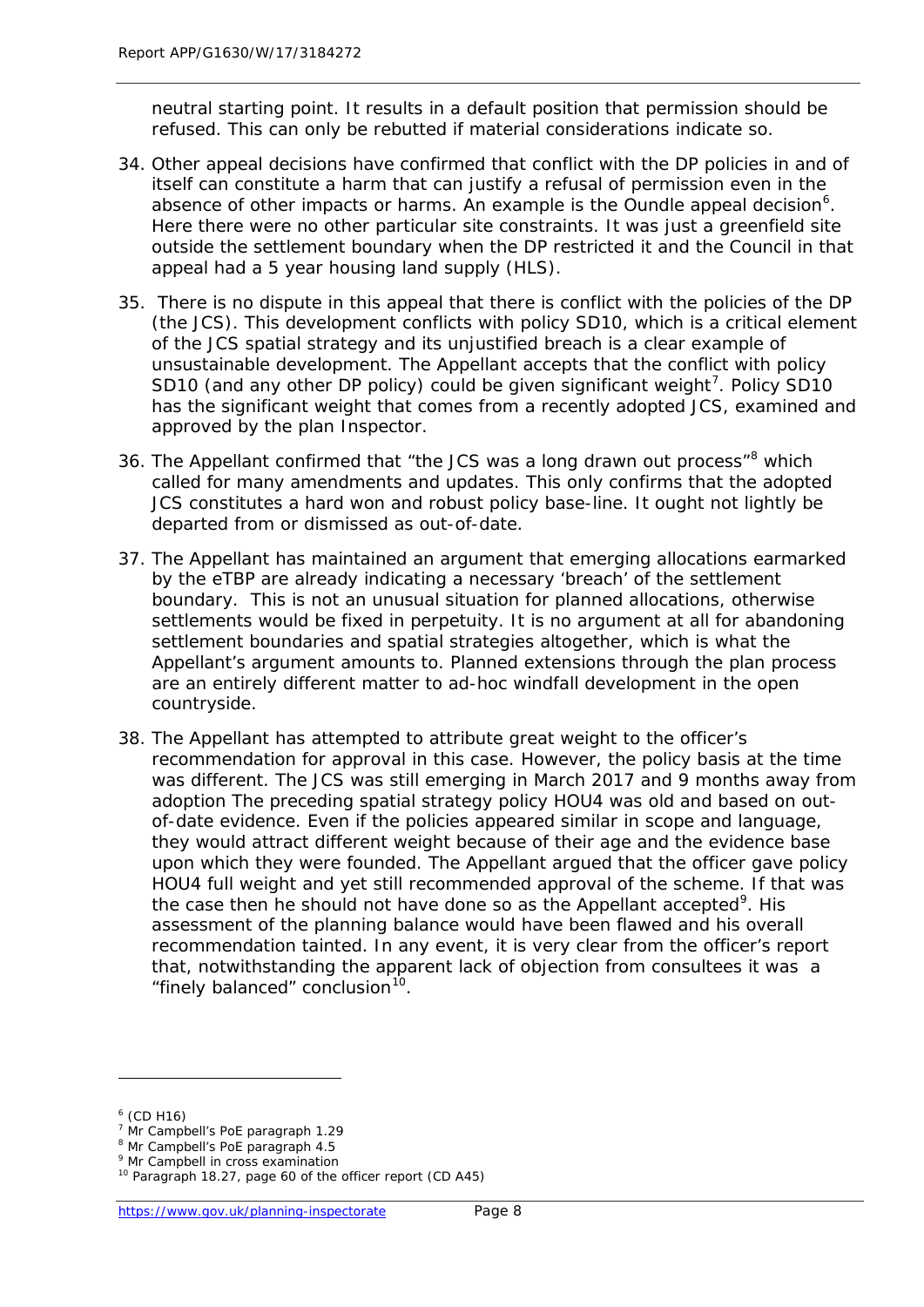#### *Five year housing land supply (5 year HLS)*

- 39. The test of the 5 year HLS has only one purpose and that is to establish whether the local planning authority's policies are working and are delivering housing. On any view, this Council's policies are working and have consistently over-delivered housing for the last five years. This is not an authority that is holding back or blocking housing.
- 40. The only way to argue that the Council does not have a 5 year HLS is by taking an artificial approach to the figures and to set a bar that is far too high for any authority to reach. This approach was frowned upon by the Court of Appeal in the case of Hunston Properties<sup>11</sup>. It provided a warning against allowing developers to massage figures in artificial ways to calculate a 'below 5 year HLS' position just so they can have their development.
- 41. The Appellant's approach to calculating the 5 year HLS is wholly misconceived. The supply situation in the other two JCS authorities (Cheltenham and Gloucester) cannot have any impact on the judgement as to whether Tewkesbury has a 5 year HLS or not.
- 42. The JCS evidence base is meticulous and calculated an objectively assessed housing need (OAN) on a district by district basis, on bespoke evidence. This was not a global Housing Market Area (HMA) calculation apportioned out on a policyon basis. The JCS was found sound and thereafter adopted. This could not have occurred if there had not been a justifiable housing requirement and a matching 5 year HLS identified for each area individually. It is no part of TBC's duty to meet any part of the Cheltenham or Gloucester housing requirements.
- 43. TBC's housing supply policies are working and yielding more than their annual targets. There is no justification for discounting that success. This is not to disregard a national housing need but it is important to approach this issue realistically. The national need cannot be cured by one local planning authority alone. The aspiration must be to bring all councils up to a similar standard of over-delivering against their targets.
- 44. The duty placed upon a council in the plan- led system is to "meet the need" set for it through the development plan process. That need has recently been calculated and it includes corrections and uplifts to ensure it is robust. The Appellant's argument that TBC is not meeting its need involves an approach that ignores their over-provision to date and simply 'loses' it. This approach focusses, speculatively, upon the future and hypothesises that the Council will not be able to meet its need in years to come, although it can do now, at the point in time of this decision.
- 45. The Appellant's argument<sup>[12](#page-14-1)</sup> is that without a plan in place and without allocations, TBC will not meet their OAN. However, TBC will have a Local Plan and will have allocations in any relevant time frame that could impact upon the 5 year HLS. Any shortfall in provision is not anticipated to be felt until 2025 in the JCS plan period. However pessimistic the Appellant is about slippage in the LP timetable, a slippage from 2019 to 2025 is inconceivable. In any event, no

<span id="page-14-0"></span><sup>&</sup>lt;sup>11</sup> The Queen (on the application of) Hunston Proerties Limited v Secretary of State for Communities and Local Government [2013] EWCA Civ 1610. See paragraph 31

<span id="page-14-1"></span><sup>&</sup>lt;sup>12</sup> Expressed in paragraph 5.38 on page 26 of Mr Campbell's PoE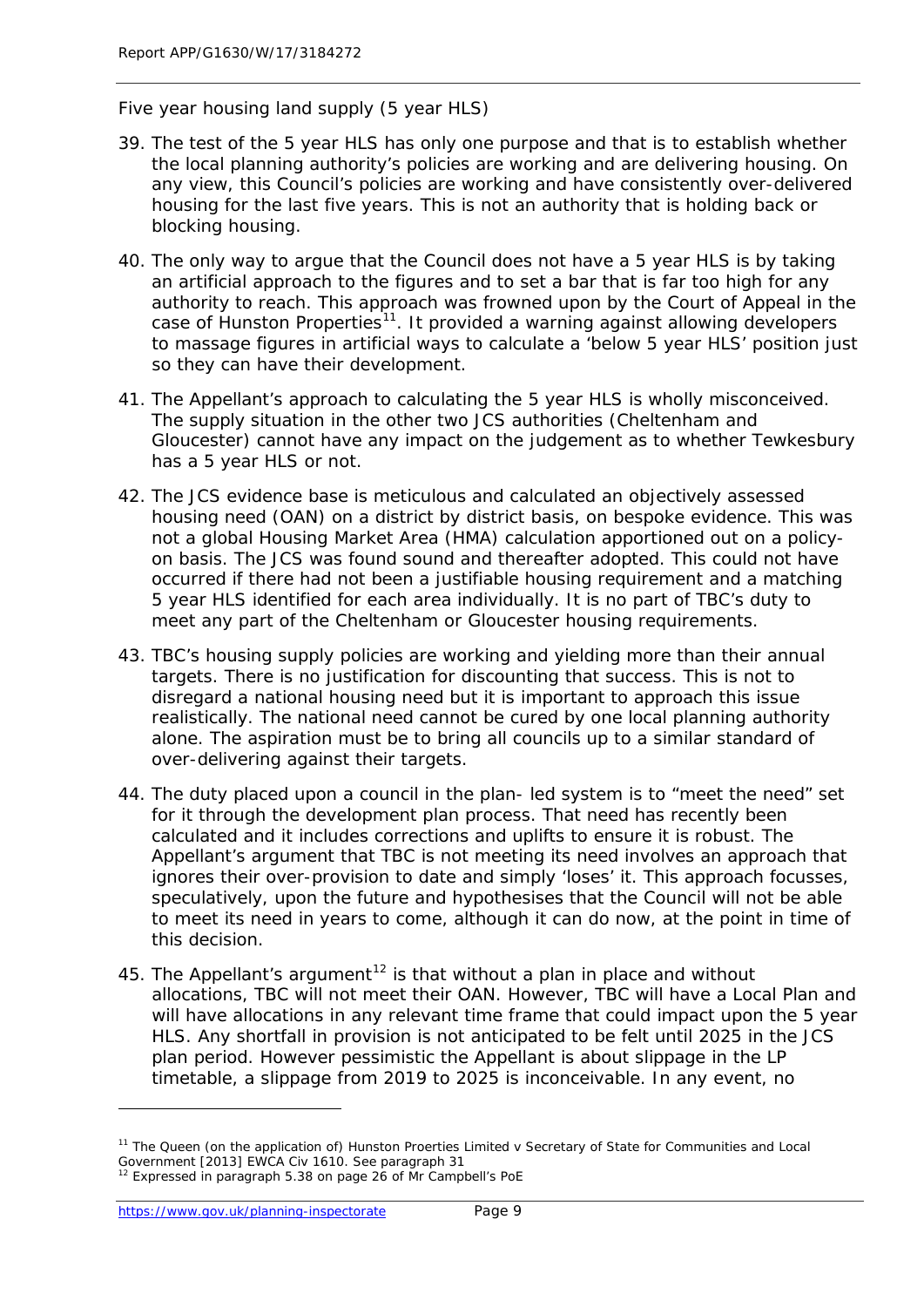inquiry could proceed upon assumptions of that degree of uncertainty and base decisions on such speculative concern as opposed to the position that presents itself at this point in time. The Appellant's case is that it is appropriate to grant this site now, notwithstanding the existence of a 5 year HLS because TBC might not have allocations in place in time for 2025. This is not a sustainable approach and would justify virtually any application.

- 46. The Appellant speculatively suggested that the appeal site might come forward as an allocation but fairly accepted that if the eTBP is to be given little weight at this stage, then that point could also be given little weight<sup>13</sup>. It is apparent from the eTBP that this site is not indicated as an allocation whereas other sites are. There will be growth and development in Highnam but there are better locations than the appeal site.
- 47. TBC is not dependent upon allocations for its 5 year HLS. The Appellant's argument<sup>[14](#page-15-1)</sup> appeared to be that since there will need to be allocations for future provision, sites must come forward now in advance of those allocations. That point has no logic.

#### *Boosting the supply of homes*

- 48. Boosting the supply is a plan led activity.
- 49. The Court of Appeal in the case of Daventry<sup>[15](#page-15-2)</sup> judged that most of the bullets of paragraph 47 of the 2012 version of the Framework pertained exclusively to the Council's plan-making exercise, but the second bullet went further, requiring annual monitoring of the 5 year supply, which is not a plan-making exercise. However, the Court was clear that, if a council has established its 5 year HLS, then paragraph 47 has nothing to do with individual decision making on application either by councils or on appeal.
- 50. Simply having a 5 year HLS complies with the meaning of "boosting" in paragraph 47. The Appellant's case that the Council must 'lose' its over-supply to the cause of 'boosting' and then pretend that they do not have a 5 year HLS as a consequence, is a poor argument. This supply should not be lost. It represents real houses delivered on the ground that real people can live in. The Appellant argues that the over-supply should be regarded as a 'bonus' that is simply considered as boosting supply. That cannot be right when the consequence is to find, artificially, that TBC no longer has a 5 year HLS when it clearly does and that accordingly, it is no longer entitled to rely upon its DP policies. "Boosting" is not a free-standing general objective, but a structured one in a plan-making context.
- 51. Many of the Appellant's points such as casting doubt on TBC's provision of its housing requirement have been fully canvassed in the JCS process. Factors such as historic shortfall; hidden households; working patters; commuting; migration; market signals including affordability and more have already been taken into account in the OAN assessment. The development of 40 houses will make a negligible difference to the affordability of houses in the area even if there is a direct correlation between sheer numerical provision and improved affordability,

<span id="page-15-0"></span><sup>&</sup>lt;sup>13</sup> Mr Campbell in cross examination

<span id="page-15-1"></span><sup>&</sup>lt;sup>14</sup> Paragraph 5.43 of Mr Campbell's PoE

<span id="page-15-2"></span><sup>&</sup>lt;sup>15</sup> Gladman Developments Ltd v Daventry District Council & Anor [2016] EWCA Civ 1146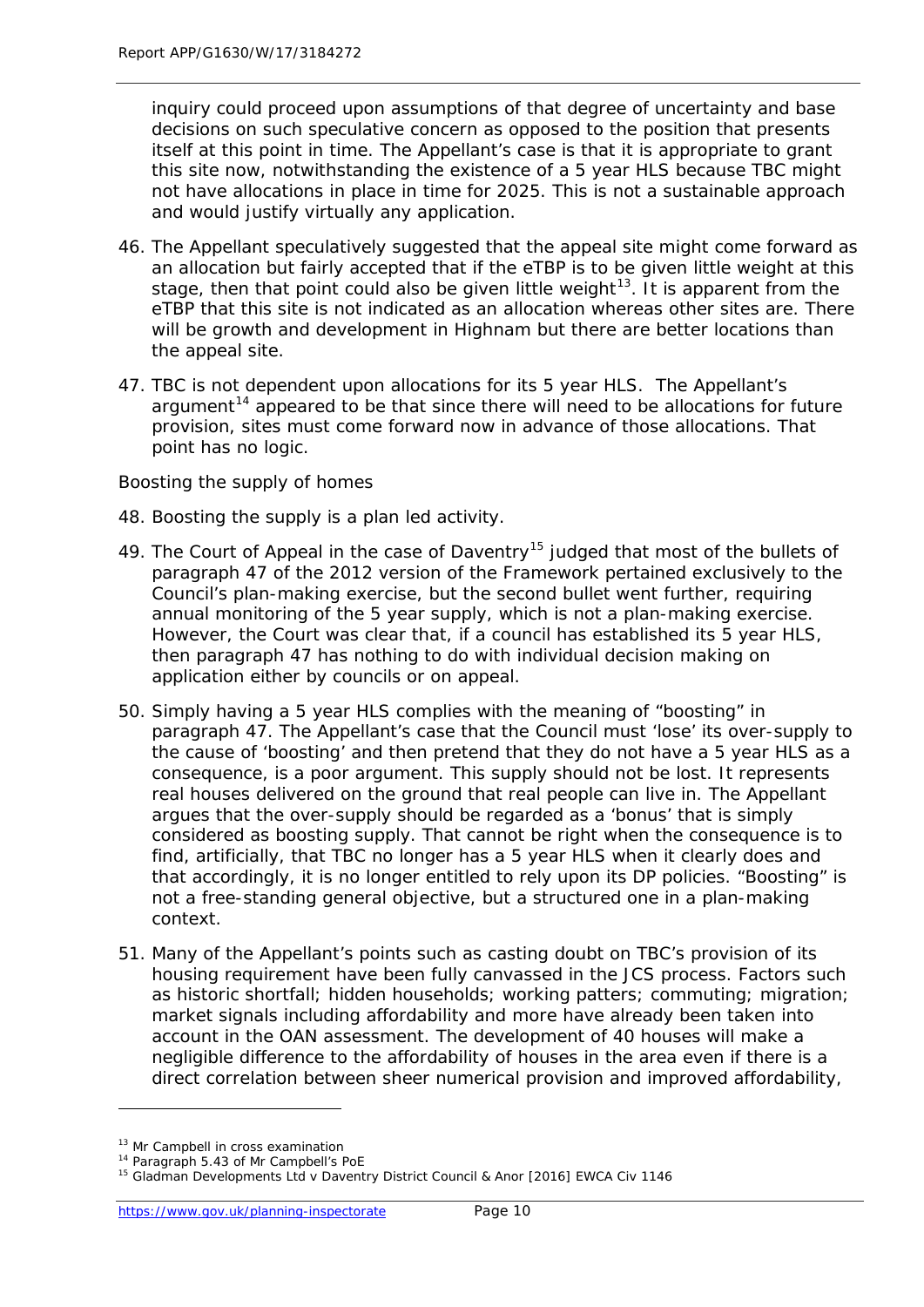which is not such a straightforward equation. As the Appellant accepted<sup>[16](#page-16-0)</sup>, having a 5 year HLS and crossing that threshold must mean something in planning terms. It is not appropriate to identify that threshold but then have to continue to identify more and more sites to meet a more nebulous 'boosting supply' test, with no differentiation between the two situations. The housing requirement figure does not operate as a cap on further sustainable applications being granted. However, that does not mean TBC does not get to approach decisions differently according to whether or not it has a 5 year HLS. Applications get no special treatment after the 5 year HLS watershed and will have to overcome their conflict with policy with weighty material considerations in order to get planning permission.

- 52. Two recent appeal decisions<sup>[17](#page-16-1)</sup> support TBC's view that it can demonstrate a 5 year HLS, the weight to be attached to benefits and that its policies are functioning to significantly boost housing supply.
- 53. If the Secretary of State concludes that TBC has a 5 year HLS, the conflict with policy weighs heavily against the proposal in terms of the principle of development and in the context of landscape protection.
- 54. Paragraph 73 of the Framework requires councils to identify and update annually a supply of specific deliverable sites sufficient to provide a minimum of five years' worth of housing against their housing requirement set out in adopted strategic policies. The position as of 1st April 2018 is set out below.

#### *The full OAN*

- 55. The JCS sets out a total housing requirement of 9,899 dwellings from 2011-2031 through policy SP1. The requirement consists of the demographic objectively assessed need, plus an uplift for economic growth and a further 5% uplift to boost the supply of housing. Over the 20 year plan period this housing requirement equates to the need for 495 dwellings per year. This housing requirement is the most up to date and robust figure on which to base the five year housing land supply calculation.
- 56. The housing requirement for the five year period from 2018/19 to 2022/23 is 1,771 dwellings. This requirement is the 495 annual requirement multiplied by 5 with the surplus of 704 dwellings against the previous plan period requirements removed.

#### *Previous delivery*

57. Over the plan period so far (2011-31 August 2018) housing completions have totalled 4,169 and have exceeded the annual requirement for the last five monitoring years. Furthermore, there is a dwelling surplus against the total requirements over the 7 years of the plan period so far.

<sup>&</sup>lt;sup>16</sup> Mr Campbell in Cross examination

<span id="page-16-1"></span><span id="page-16-0"></span><sup>17</sup> Refs APP/G1630/W/17/3174525 (CD H06 – see DL paragraph 29) and APP/G1630/W/17/3172841 (CD H08 – see DL paragraph 7)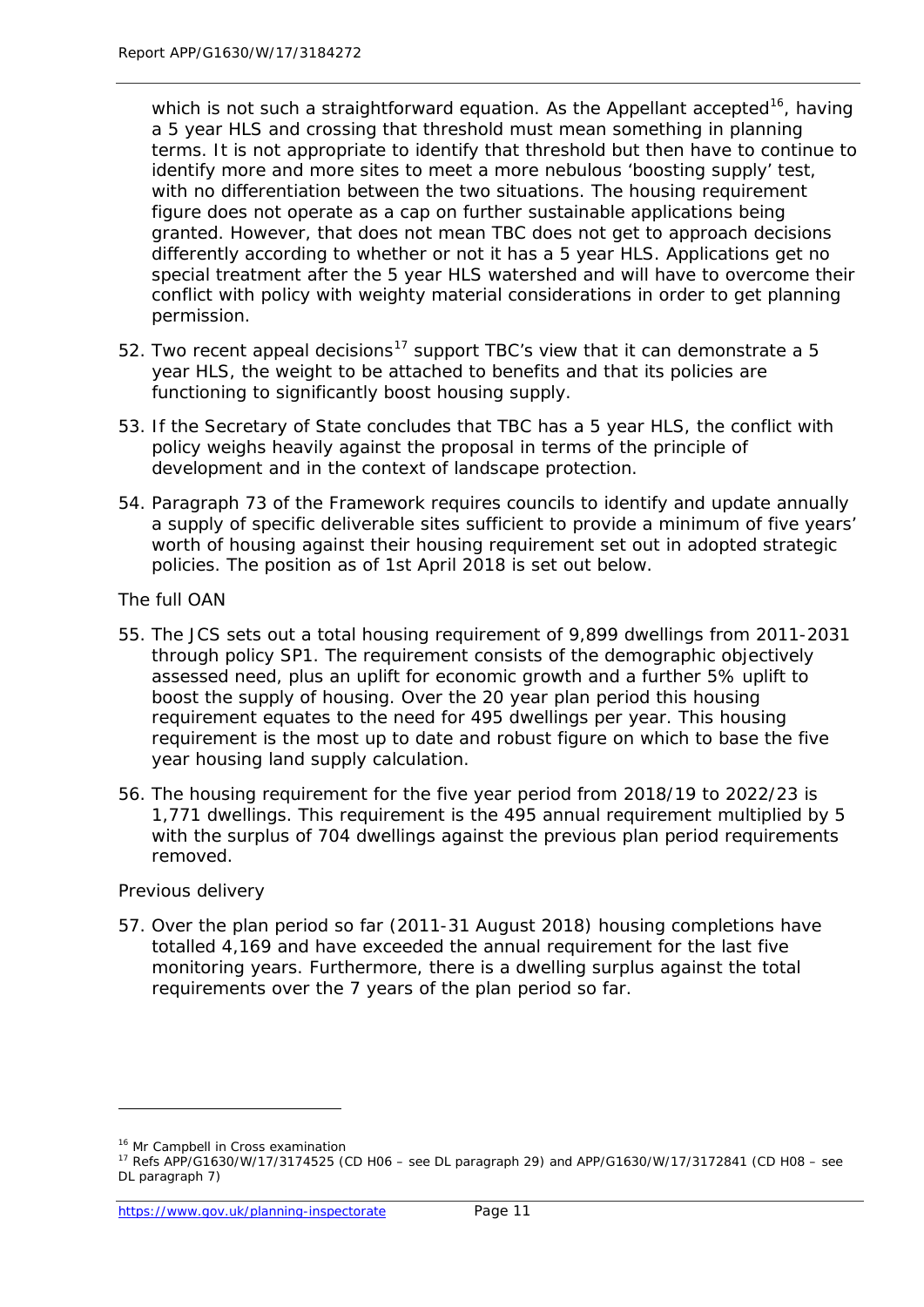| Year         | <b>JCS requirement</b> | <b>Annual completions</b> | Delivery against<br>requirement |
|--------------|------------------------|---------------------------|---------------------------------|
| 2011/12      | 495                    | 318                       | $-177$                          |
| 2012/13      | 495                    | 462                       | $-33$                           |
| 2013/14      | 495                    | 513                       | $+18$                           |
| 2014/15      | 495                    | 573                       | $+78$                           |
| 2015/16      | 495                    | 630                       | $+135$                          |
| 2016/17      | 495                    | 728                       | $+233$                          |
| 2017/18      | 495                    | 945                       | $+450$                          |
| <b>Total</b> | 3,465                  | 4,169                     | $+704$                          |

*Housing requirement with buffers*

- 58. Framework paragraph 73 also requires that the 5 year requirement includes an additional buffer of either 5%, 10% or 20%, moved forward from later in the plan period. As housing completions in the Borough have exceeded the JCS annual requirement for the last 5 years, and the cumulative requirement over the 7 years of the plan period so far, there has not been significant under delivery of housing. It is appreciated that the JCS Inspector did conclude that a 20% buffer was justified but she also noted that the situation was improving. It is now necessary to go back five years to discover the last time that the housing supply requirement was not met. The picture is that TBC is consistently over-delivering. As long as it is entitled to count that overprovision as part of its supply then it could still demonstrate a 5 year HLS with a 20% buffer. This only demonstrates how robust the supply position is. The consideration of a 20% buffer is not relevant.
- 59. At this time TBC has not sought to progress an annual position statement as described under Paragraph 74 of the Framework. However, as the JCS was adopted in December 2017 it is considered as a 'recently adopted plan' through Paragraph 73 and footnote 38. As such a 10% buffer could be applied which would result in a five year requirement of 1,948 dwellings. With a 5% buffer the five year requirement would be 1,859 dwellings. In either scenario, a five year supply can be demonstrated.

#### *Housing supply sources*

60. The following sources of supply have been included within the 5 years HLS calculation:

#### $A -$  Larger sites (5+ dwellings) with planning permission Larger sites where planning permission has been granted

B – Smaller sites (1-4 dwellings) under construction Smaller sites where planning permission has been granted and where the delivery of dwellings has commenced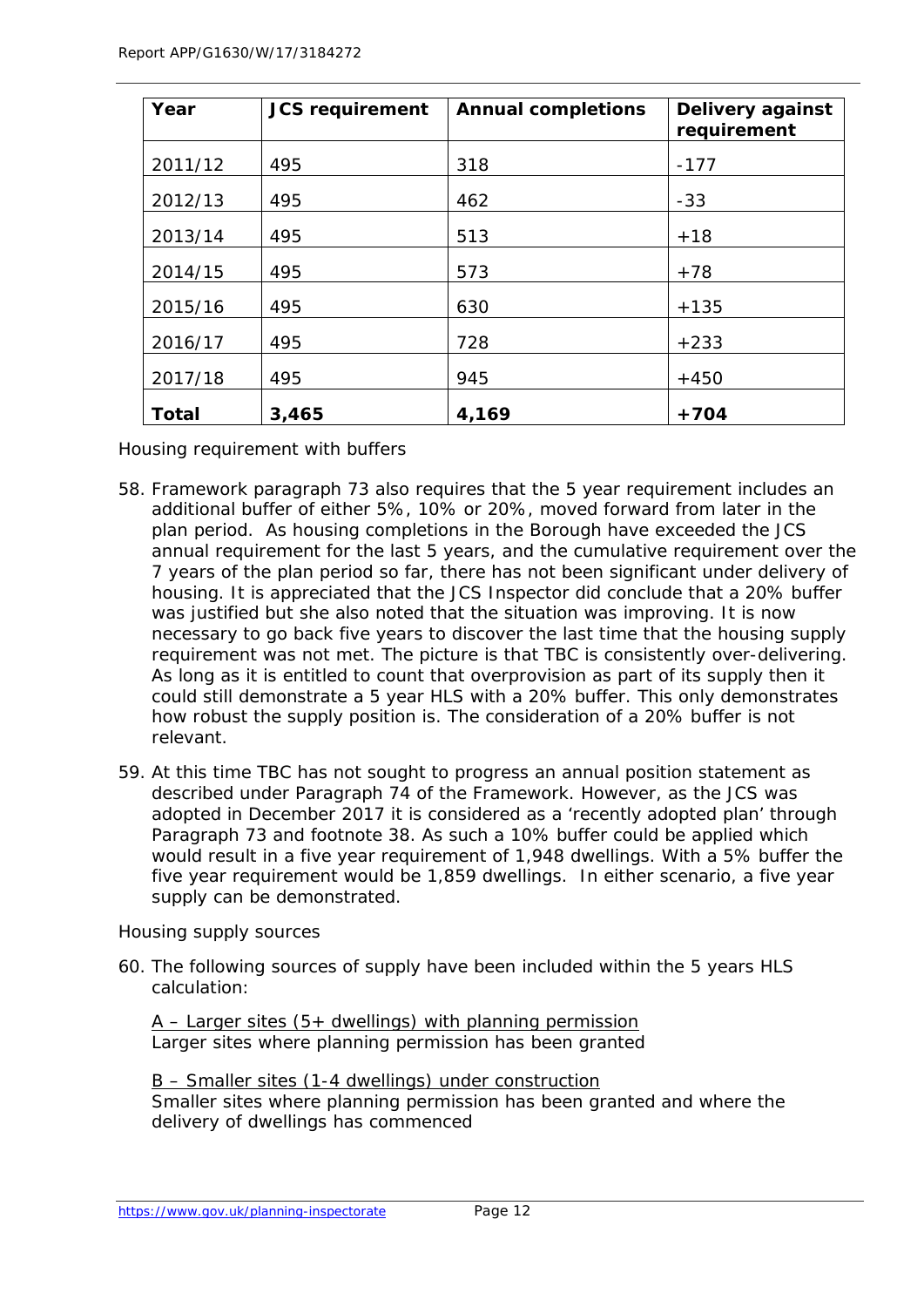#### C – Smaller sites (1-4 dwellings) with extant permission

Smaller sites where planning permission has been granted but the site is not yet under construction. For these sites a lapse rate of 22% has been calculated and total delivery has been discounted accordingly. This approach to lapse rates has been established through the JCS Examination and is noted in the Inspector's Interim Report

#### D – Sites with a resolution to permit

Sites which TBC has resolved to grant planning permission but a s106 agreement is pending

#### E – Windfall allowance

A small windfall allowance has been included within the supply and is based on an analysis of historic windfall delivery since 2003. This has produced an average windfall delivery of 46 dwellings. However, the windfall supply does not make a contribution in the trajectory until 2019.20 and has been discounted by the number of extant dwellings from small sites. This approach to windfall has been established through the JCS Examination.

Anticipated delivery from these sources of supply over the 5 year period from 2018/19 to 2022/23 is 2,075 dwellings.

#### *Housing delivery*

61. Where no site-specific information is present, the following assumptions are made for the delivery of sites and their anticipated trajectory:

#### Lead-in times

Deliverable sites without planning permission and under 100 dwellings will have a one year lead-in from planning permission being granted to the first house being completed. For sites of 100+ dwellings, there will be an 18 months lead-in period

#### Build-out rates

The build-out rates used are based on local circumstances and evidence including that provided by developers. Where no delivery trajectory developer update has been provided, the following assumptions are made: 25 dwellings in the first year and 50 dwellings per annum per developer thereafter. On sites which constitute parcels of larger developments already under construction (e.g. Coopers Edge, Brockworth and Homelands, Bishop's Cleeve) a delivery rate of 50 dwellings in the first year has been assumed.

- 62. This approach to lead-in times and build-out rates has been established through the Assessment of Land Availability (ALA) process and has been subject to review by the independent ALA sites assessment panel. Through the annual monitoring of planning permissions and the ALA process. Further information on site delivery, particularly for larger sites, may be obtained which provides additional detail and greater certainty.
- 63. With a 5% buffer, there is a 5.58 years supply and with a 10% buffer the supply is 5.33 years. This equates to an over-supply of 215 and 126 dwellings respectively.
- 64. An alternative scenario includes this supply but also includes future expected supply (within the 5 year period) from a site at Mitton in Wychavon District as well as supply from emerging sites in the eTBP.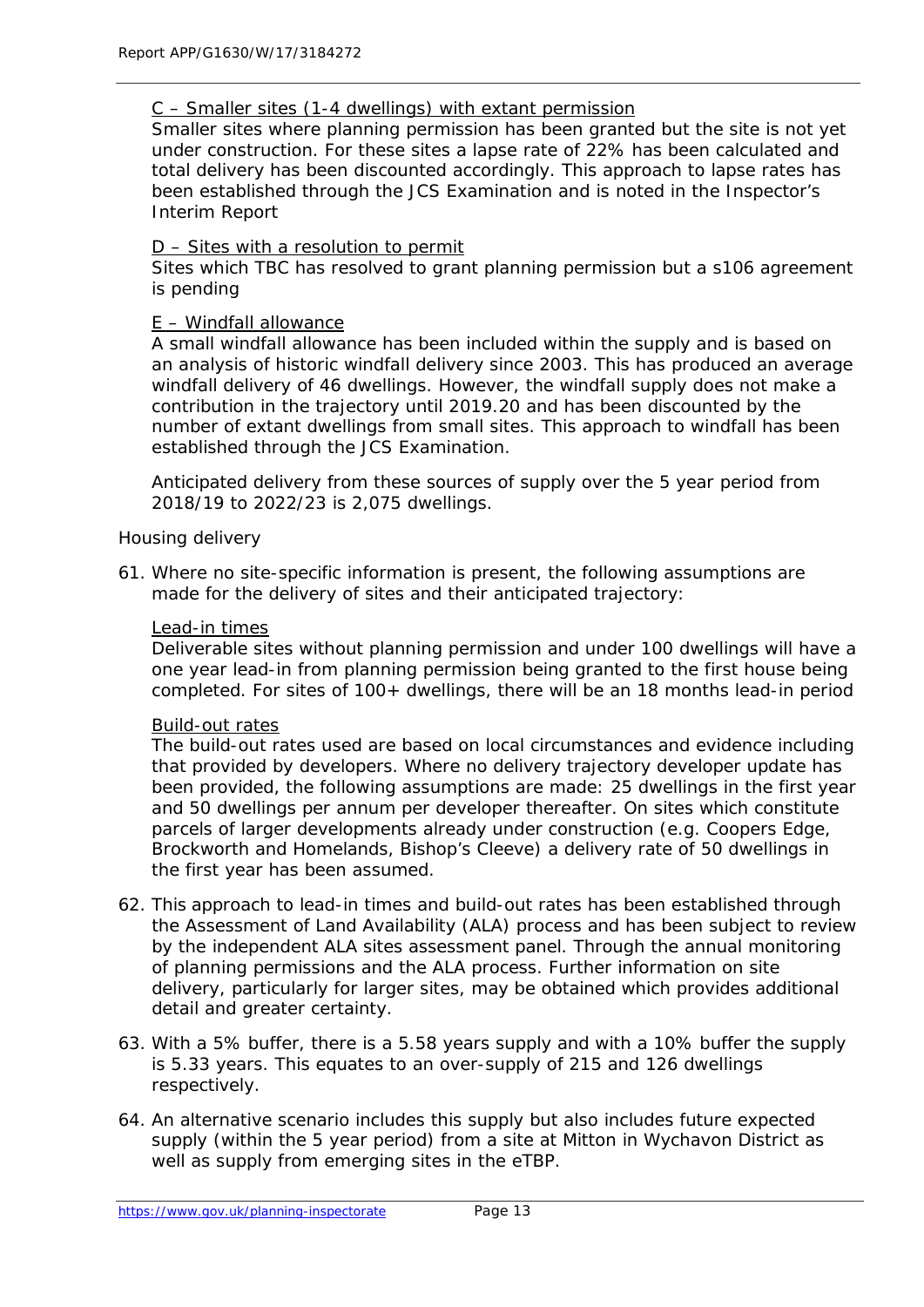- 65. The site at Mitton, is included within the JCS through Policy SP2 as making a contribution of 500 dwellings towards the housing requirements of Tewkesbury Borough. This is supported by a joint planning statement, signed by the Leader and Managing Director of Wychavon District Council and the Leader and Chief Executive of TBC, that establishes an agreement to co-operate over the principle of development on this site contributing 500 homes towards the needs of Tewkesbury Borough.
- 66. This site is not an allocation within the JCS as it is located outside of the plan area. It is also not allocated within the South Worcestershire Development Plan as the plan was prepared and adopted prior to the completion of the JCS Examination and as such at the time of writing the site at Mitton to meet the needs of Tewkesbury Borough had not yet then been established. Nevertheless, development at Mitton is expected, as set out through the JCS, to be a significant part of Tewkesbury's housing land supply going forward and this has been clearly established through the local plan process. At the present time an outline application for up to 500 dwellings on the site had been submitted to Wychavon, but had not yet been determined.
- 67. The eTBP is at its Preferred Options stage. It will look to allocate smaller-scale sites at Tewkesbury town, the Rural Service Centres and Service Villages as directed by the JCS through Policy SP2. The allocation of these sites will provide further growth within the Borough and an additional source of housing supply against the requirements of the JCS. From a calculation of the expected capacities of these allocations and their anticipated trajectories it is considered reasonable that an allowance for the delivery of 300 dwellings will occur within the five year period.
- 68. On the basis of this scenario and applying a 5% buffer there is a 7.13 years supply and applying a 10% buffer there is a 6.80 years supply. This equates to an oversupply of 790 and 701 dwellings respectively.

#### *Landscape*

- 69. The proposal will lead to the loss of an undeveloped field and it will extend the settlement of Highnam. The proposal is not infill on any proper consideration. The extension is clear and stark.
- 70. JCS Policy SD6 states that a proposal must have regard to local distinctiveness and historic character of the different landscapes in the JCS area by drawing, as appropriate, upon the LVSS and the LCASA.
- 71. However, these documents are not definitive and do not provide support for this proposal. At best, the studies identify some potential for development in some locations in the area but this is hedged with caveats. The Appellant cannot derive support from the LCASA or LVSS.
- 72. The detailed work to assess the suitability of the appeal site in landscape terms was indispensable. The conclusions that this site is not suitable in landscape terms are clear and robust –. Any references in the LVSS and LCASA to sites in the area having "potential" therefore transpires not to apply to this site after detailed analysis. They were not intended to establish the suitability of this site for development. Their purpose is set out in the introductory sections of the studies themselves. The analysis of the site prepared for the Inquiry was done for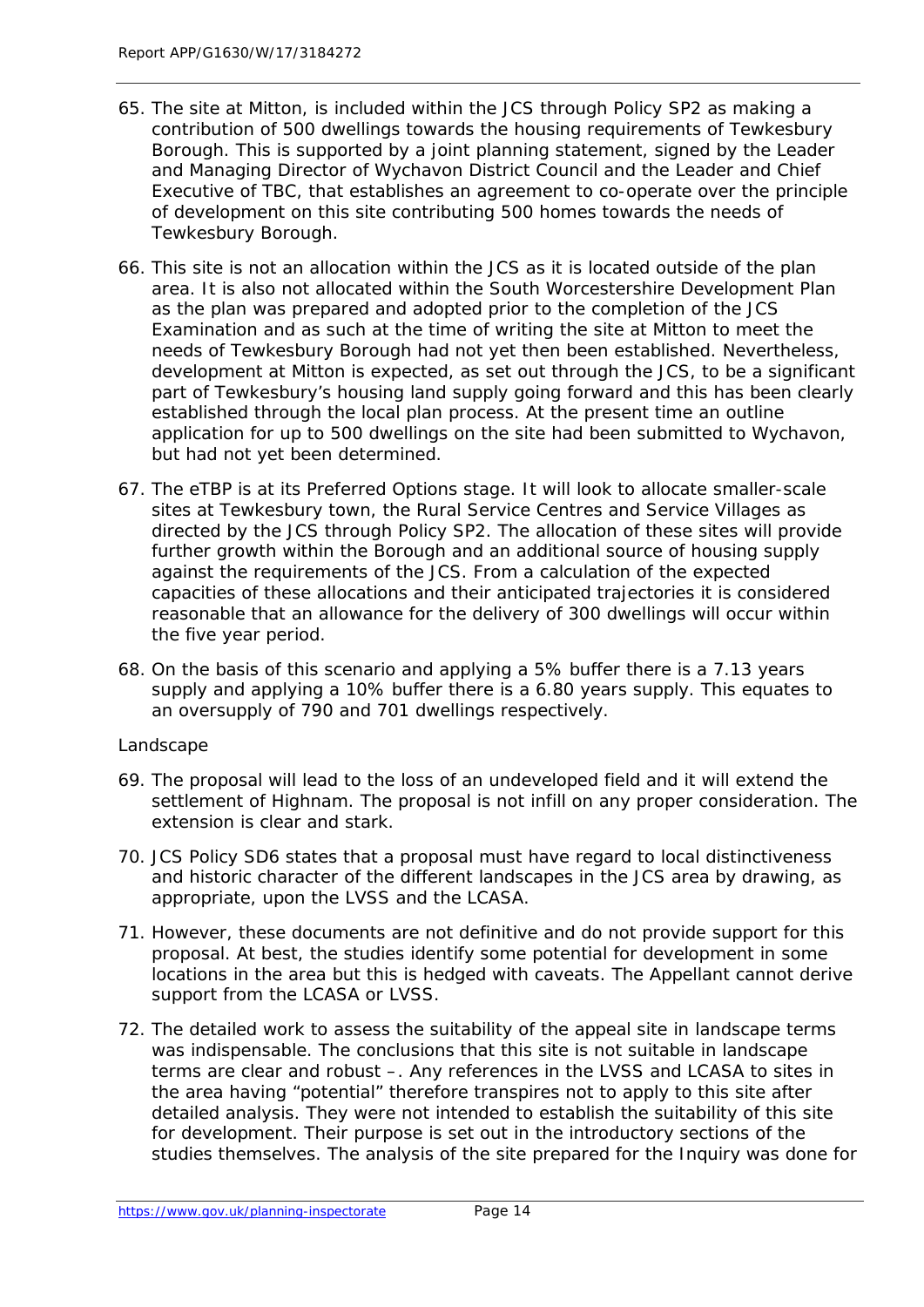the very purpose of assessing site's suitability for this particular proposal and that is where attention should be directed. The site crosses area boundaries so the need for a bespoke consideration is even more acute.

- 73. Crucially, the development would breach Oakridge for the first time in the context of this part of Highnam, which is an important issue. Arguments that Oakridge has been breached before elsewhere in the village do not undermine this point. The construction of Lassington Reach to the west of the village, for example, does not have the same effect. It relates more to Lassington Lane and not Oakridge and is accompanied by scattered and dispersed development to the south and south-west, in distinction to the appeal site. The effect of the proposed breach at this point in the village is much more stark. It clearly constitutes encroachment into the open countryside.
- 74. Highnam was designed and built (beyond its historic origins) in the 1970s and early 1980s. It clearly resulted in a self-contained inward focussed settlement with a very distinctive edge in the form of Oakridge. The Appellant sought to dismiss Oakridge<sup>[18](#page-20-0)</sup> because it was "only" an access road for local residents. However, this is what is important about it. Residents use it every day and value the experience of it, including its curvilinear enclosing nature and the openness to the south side of it. It is an integral part of the design of the development and of the character of the settlement.
- 75. The appellant was prepared to accept the edge of the settlement qualities and the 'necklace' of trees and greenery. This vegetation tracks the road and emphasises its qualities in that regard. The road and these green features go together, forming the attractive road corridor and the settlement edge. The hedges surrounding the site are not as degraded as the Appellant implies. The road corridor is integral to the sense of place in Highnam.
- 76. The proposed development would not preserve the sense of place or make a positive contribution to it. These conflicts cannot be designed out in reserved matters because they are fundamental to the very location of the development. If permission was granted for up to 40 dwellings, it is what the Appellant would want in reserved matters. The breach of Oakridge and jarring development would be harmful in terms of policy.
- 77. The landscape is nothing like as degraded and denuded as claimed by the Appellant and has actually seen small scale and only modest change in its agricultural character over the decades.
- 78. The change in character and the impact on the settlement would also be stark. The justification for the proposal does not overcome the jarring contrast with the current curves of Oakridge. The site has a historical quality to its character, which the Appellant has not fully recognised. There is a link between Highnam Court and the appeal site as the Appellant accepted<sup>19</sup>.
- 79. Visually, the proposal is extensively harmful as well. There are views from all around the site. Paths can be walked in both directions. People can and do turn their heads and look around them. The perception of their location is important and particularly to local people who see it all the time.

<sup>18</sup> Mr Harris IC

<span id="page-20-1"></span><span id="page-20-0"></span><sup>&</sup>lt;sup>19</sup> Mr Harris in cross examination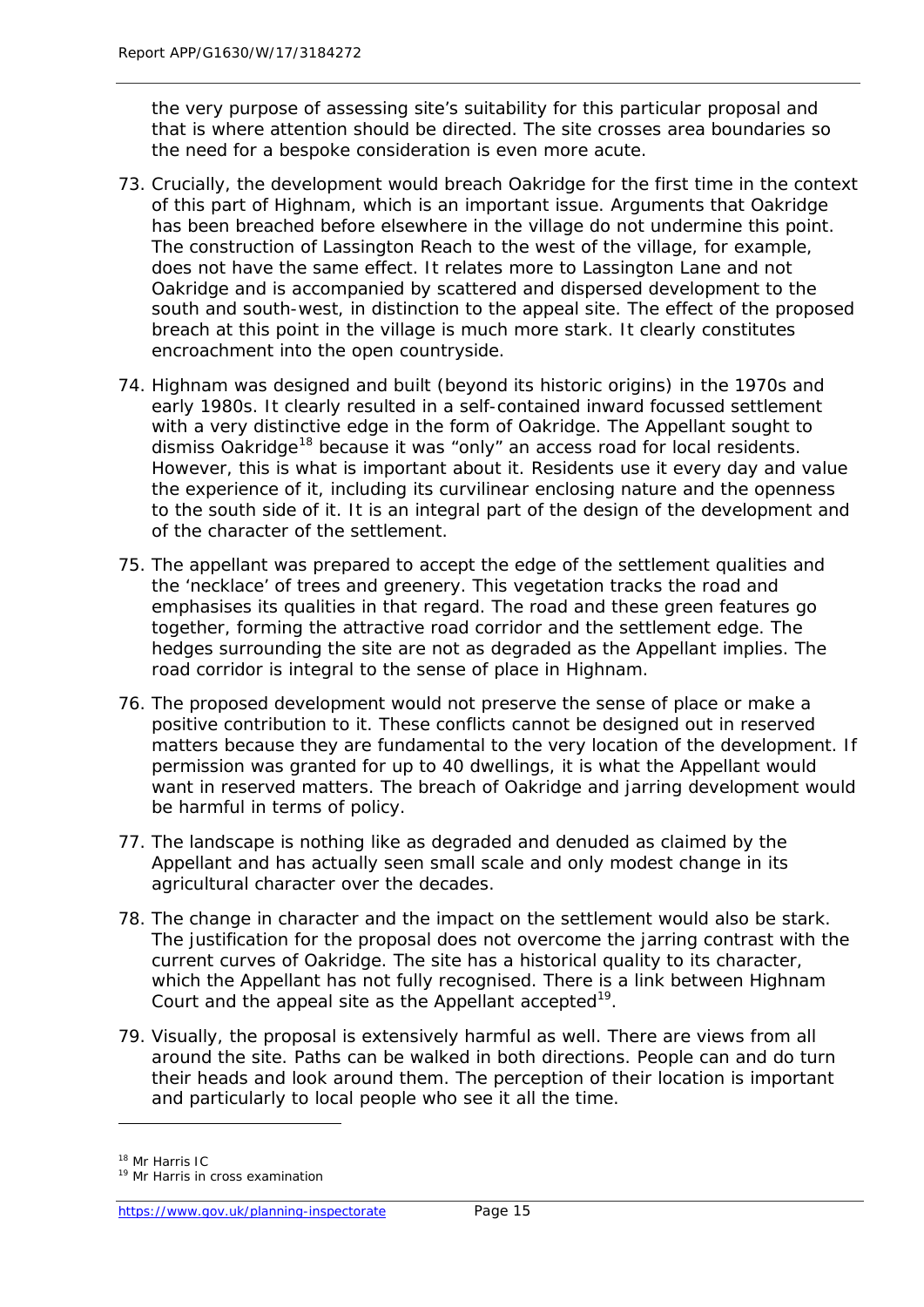- 80. There are cumulative effects with the nearby solar farm, granted on appeal<sup>[20](#page-21-0)</sup>. The Inspector was obviously not considering any prospect of the views of solar panels being seen in combination with housing. The potential views represent further harm.
- 81. Taken together, the harm represented by the appeal proposal to policy in principle and in substantive terms, is significant. Even if it is found that there is no 5 year HLS, the harm still significantly and demonstrably outweighs the benefits.
- 82. The titled balance does not provide additional weight to benefits. Benefits, as material considerations, carry whatever weight they are deemed to carry. Paragraph 11 of the Framework addresses the harm that a proposal causes, whatever the decision maker decides that should be. It requires an assessment as to whether that harm significantly and demonstrably outweighs the benefits, whatever weight those benefits might be assessed as having. It is not the weight of benefits that is increased, nor the weight of conflict with policy that is diminished. The decision maker is not required to apply any unusual weighting to those conflicts or benefits. When the balancing exercise has been done, the decision maker has to be sure that the harms significantly and demonstrably outweigh the benefits.
- 83. The conflicts with policy still exist even if the tilted balance applies. Even a finding that policies are "out-of-date" does not mean there is no conflict with policy and it does not pre-judge how much weight that policy should be given either. It would still be entirely possible to refuse this proposal even if the tilted balance applies.
- 84. None of the benefits highlighted by the Appellant are in any way unique or special to this site and proposal. They are all very much to be expected of a settlement edge greenfield site like this.

#### **The case for HPC**

*HPC's case is fully set out in its evidence, including its closing submissions and its further written representations following the publication of the revised Framework[21](#page-21-1)*

*The main points are:*

#### *Highnam Neighbourhood Plan*

85. Paragraph2, dealing with the importance of the development plan, is effectively unchanged in the revised Framework. It generally makes more reference to neighbourhood plans whose very concept had been introduced only the year before the issue of the original Framework. Since then neighbourhood plans have been extensively, if not evenly, produced across England, and it is appropriate that the revised Framework acknowledges more strongly their place as part of the development plan in the planning system. More specifically, the first two of seventeen references to neighbourhood plans in the revised Framework are at footnote 2 and paragraph 12, which confirm their status.

<sup>&</sup>lt;sup>20</sup> CD H04

<span id="page-21-1"></span><span id="page-21-0"></span><sup>21</sup> Documents ID13 and ID18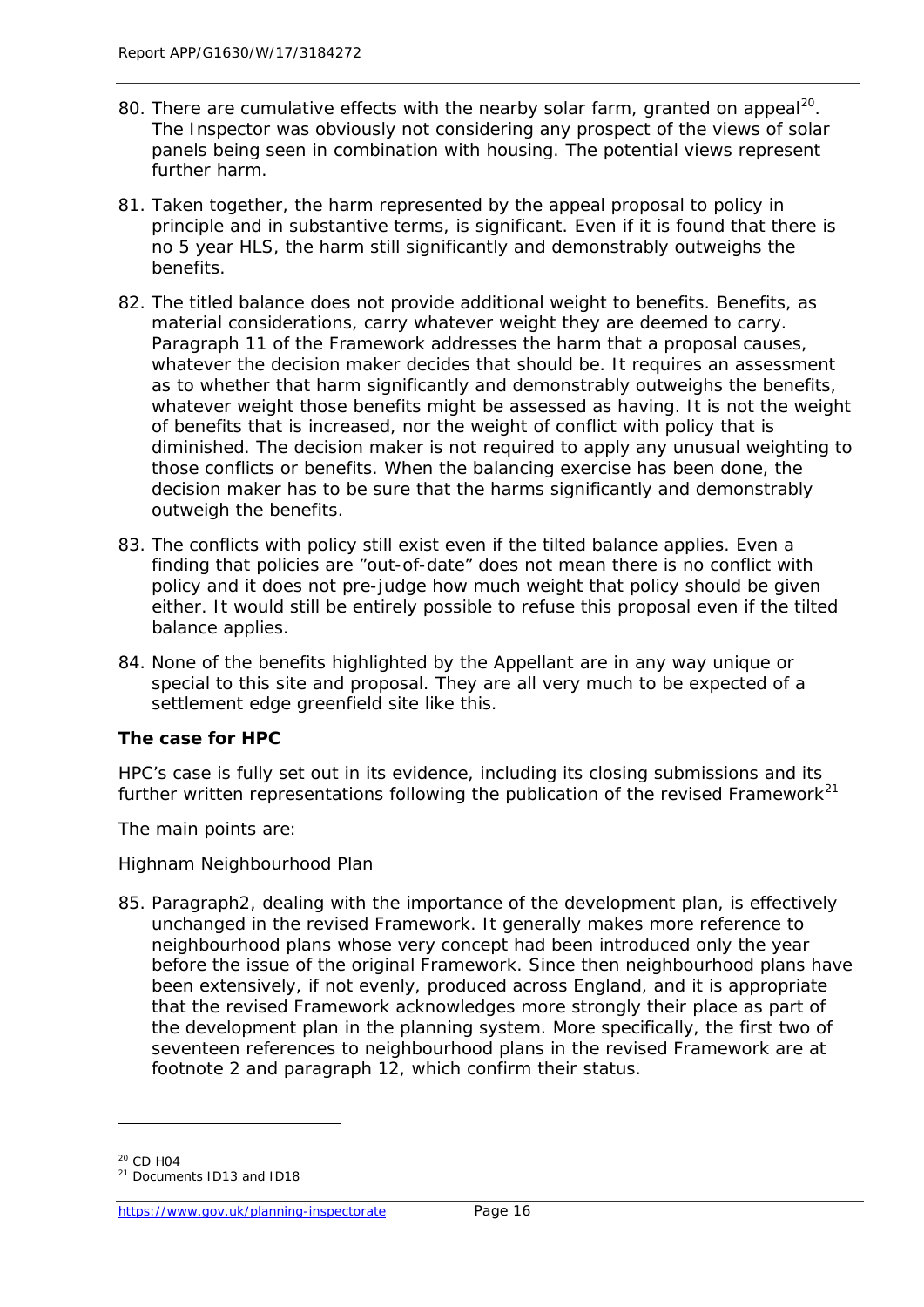86. The proposed development is contrary to the provisions of the NP, which should be afforded full weight as a component of the development plan.

#### *Social cohesion*

87. Notwithstanding the responses to consultation on the planning application, the location and nature of the proposed development are likely to give rise to adverse effects on social cohesion and wellbeing, and that this should be given some weight. The issue is more complex and subtle than simply calculating the percentage increase in the dwelling stock in a settlement.

#### *Planning policy*

- 88. HPC agrees with TBC that the proposed development is contrary to the policies of the JCS and in particular, policy SD10 as it does not fit into any of the categories of exception to it.
- 89. All parties agree that the eTBP can be afforded no weight. It follows that the two sites at Highnam referred to in the most recent Plan document as potential sites for housing, and to which the Appellant made reference, have no status. As a result, any comparisons made by the Appellant between these and the current appeal site are not relevant to the determination of this appeal.
- 90. Looking ahead, HPC agrees with TBC that future development in the parish should be plan-led. This is especially important where as in this case, the nature of the existing settlement means that opportunities for windfall development are very limited.

#### *HLS*

- 91. HPC agrees with TBC that it can demonstrate a 5 year HLS and that there has been, in the appropriate timescale, no persistent under delivery of housing which would warrant the application of a 20% buffer. Furthermore, the Appellant's references to the position beyond the 5 year period, and to the situation in Gloucester and Cheltenham, are not relevant to the determination of this appeal.
- 92. Paragraph 65 of the revised Framework is forward looking; it would not be possible to apply it retrospectively. However, in respect of paragraph 66, early work on the eTBP did provide an indicative figure for housing provision in settlements defined as service villages, of which Highnam is one. Completions and commitments nearly matched this figure, making the release of land in the area on the scale of the proposed development unnecessary.
- 93. Paragraph 73(c) makes clear, as the 2012 Framework did not, the relevant period for a consideration of *"persistent under delivery of housing".* This paragraph refers to a period of three years in which, as TBC's evidence showed, has exceeded the annual requirement. Therefore the 20% buffer which the Appellant argued should apply does not.
- 94. The new buffer of 10% set out in paragraph 73(b) does not apply as the circumstances it describes are not relevant to TBC. Applying the dates in footnote 38, the JCS qualifies as a "recently adopted plan". However, although the JCS itself does not seek to demonstrate a five year supply, the annual position statement to which TBC referred addresses this issue and is still the current document. We interpret "fluctuations" in this context as a temporary dip in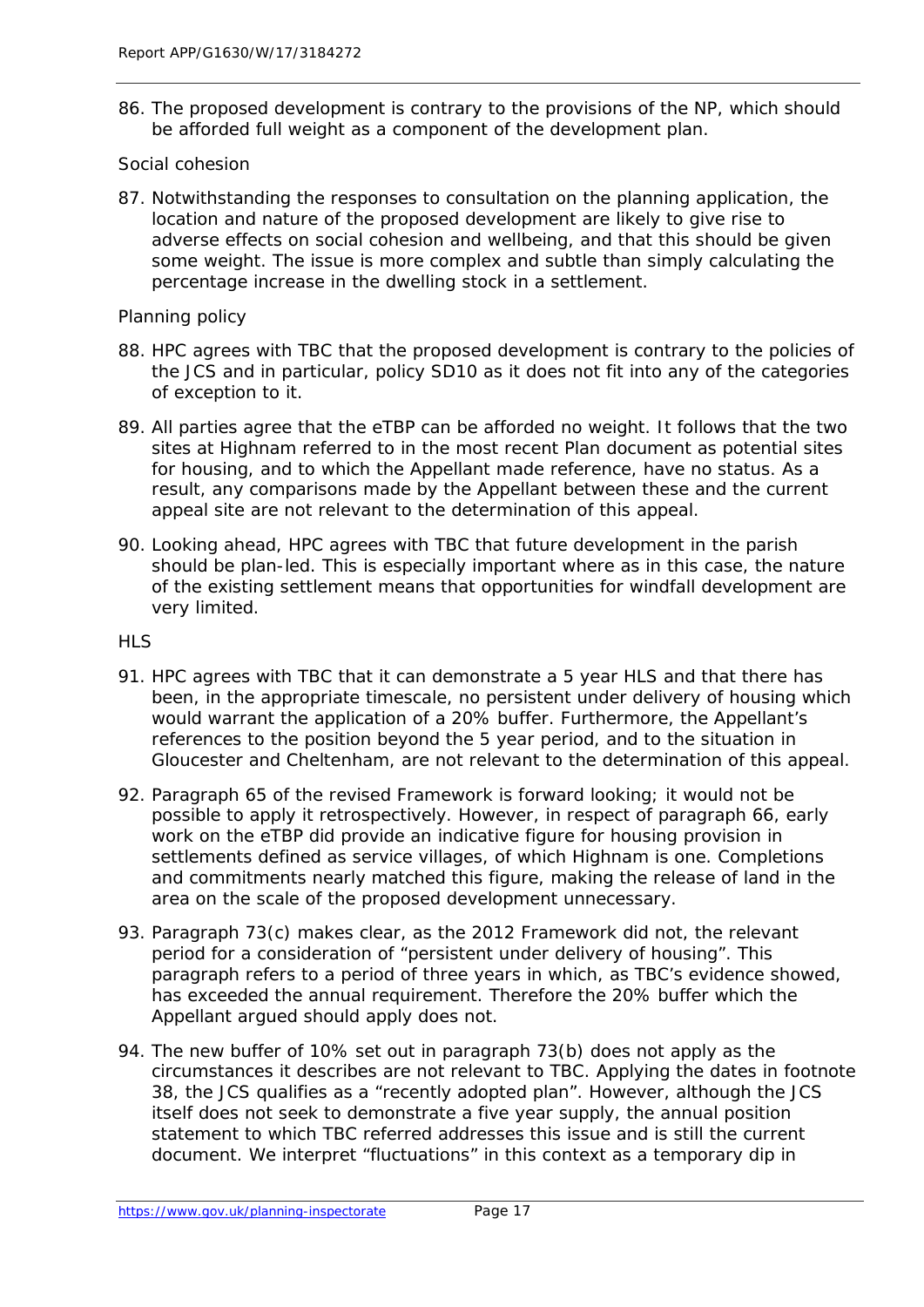output; whereas TBC's figures showed that in each of the three years from April 2014 to March 2017 output exceeded the annual requirement. Furthermore, this excess of completions over requirement in the relevant period more than compensated for the shortfall in output in the first two years of the Plan period. It is e therefore concluded that a 5% buffer applies in this case.

#### *Landscape*

95. The proposed development, by breaching the firm and distinctive settlement edge, which is a significant part of the character of the village, would have a disproportionate and damaging effect on the local landscape. It therefore fails to comply with JCS policies SD6 and SD8.

#### *Traffic*

96. The prospects for the provision of an access to the site which is safe for pedestrians, cyclists and motor vehicles are at best uncertain owing to third party land considerations, which must raise doubts about the delivery of the site in a reasonable timescale. A Grampian condition can ensure the site does not proceed without suitable access but such a condition cannot ensure that an access is realised within a given timescale. Moreover, the site's location outside the perimeter of Oakridge and its distance from the limited facilities the village provides will not encourage travel by sustainable means.

#### *Planning balance*

97. In this particular case, HPC agrees with TBC that the proposed development is contrary to the development plan and that there are no other material considerations sufficient to outweigh the lack of compliance.

#### *Sustainability*

- 98. There have been minor revisions to the descriptions of the three dimensions of sustainable development, now at paragraph 8 of the revised Framework. Their spirit and purpose is broadly the same, but there is the addition to the environmental dimension of *"making effective use of land"*. Section 11 is an entirely new section on this topic. The proposed development is inconsistent with the first sentence of paragraph 117 as it neither makes effective use of land nor meets the requirements of the final clause. In this context "efficient" is a criterion of "effective" and therefore the provisions of paragraph 123(c) could be seen as applying retrospectively. The proposed development would not make effective use of land and the relevant provisions of the revised Framework thus shifts the balance against it.
- *99.* Independently of the consideration of the development plan, the proposed development does not constitute sustainable development. Its economic and social benefits are small and are outweighed by its adverse environmental impacts.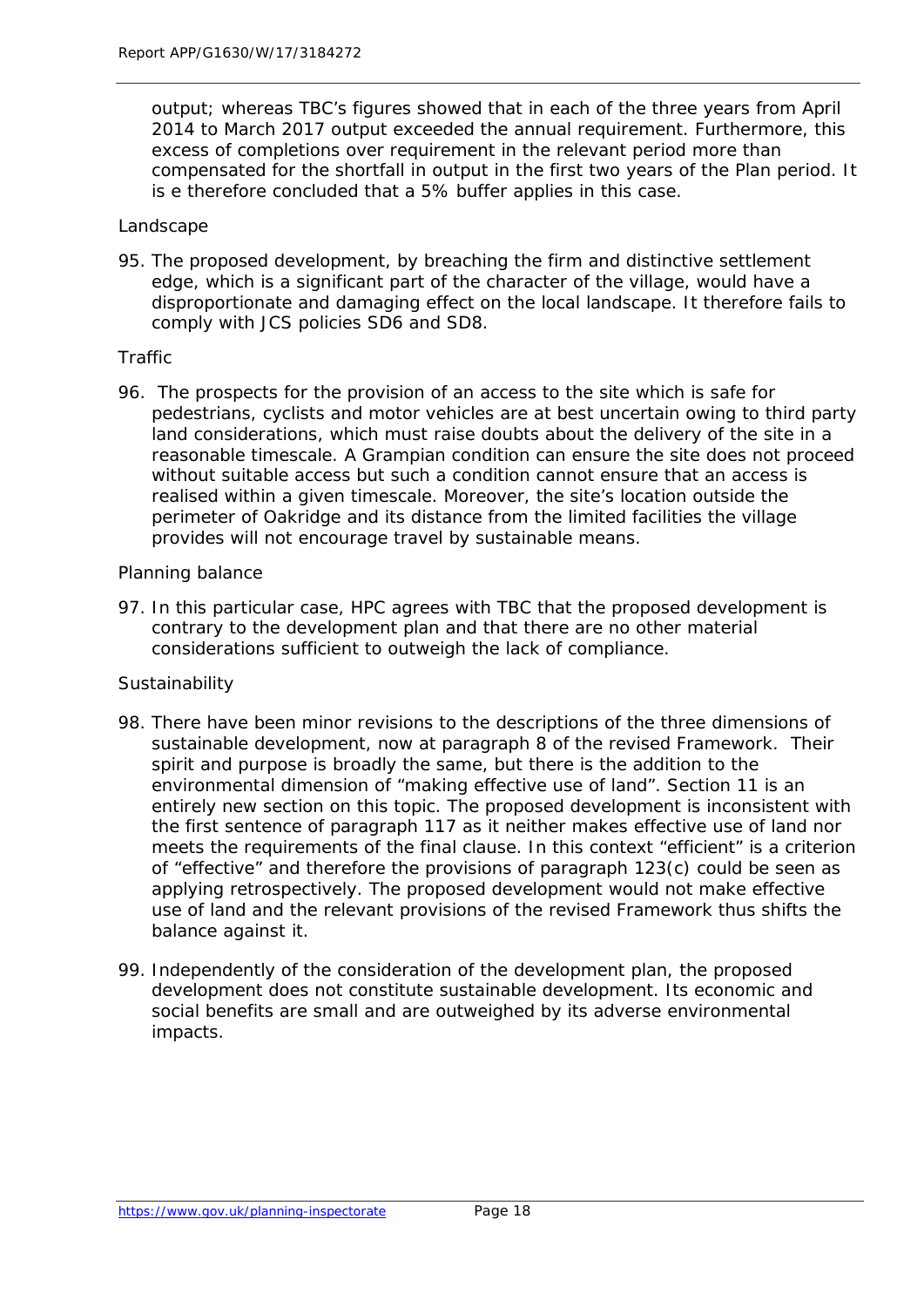#### **The case for R Keene and Sons (the Appellant)**

*The Appellant's case is fully set out in its evidence, including its opening and closing submissions and its further written representations following the publication of the revised Framework[22](#page-24-0).*

*The main points are:*

#### *Preliminary points*

- 100. The JCS does not allocate the full requirement for housing over the plan period. Paragraph 11(b) of the revised Framework requires that strategic policies should, as a minimum, provide for objectively assessed housing needs as well as any needs that cannot be met within neighbouring areas. The strategic policies in the JCS do not provide for OAN for housing and will only do so when the district plans are adopted. The soundness of the JSP is not being questioned. However, it is only one piece of the strategic policy/ development plan puzzle, which needs a local plan to be complete. The NP makes no allocations and so cannot fill the gaps. The DP is only part way there as indicated by paragraph 11(b) of the Framework.
- 101. Policies SP1 and SP2 identify that to meet the needs of Tewkesbury there will be provision for 9,899 new homes. At least 7,445 will be provided through existing commitments, development at Tewkesbury town, smaller-scale development meeting local need at Rural Service Centres and Service Villages and sites covered by Memoranda of Agreement. Policy SP2 further identifies that in the remainder of the rural area, policy SD10 will apply to proposals for residential development.
- 102. Policy SD10 relies upon strategic allocations and allocations in district and neighbourhood plans to deliver the scale and distribution of housing development set out in policies SP1 and SP2. Whilst it is accepted that this proposal does not meet the criteria in paragraph 4 of SD10, there is no planned development proposed for the rural service villages and, in particular, Highnam. There is a NP for Highnam but there are no allocations. The district plan is uncertain.
- 103. It is acknowledged that the appeal scheme conflicts with policy SD10 because it is not an allocated site, is not within the Built up Area, although there are no settlement boundaries, and does not meet the criteria listed. However, the JCS only allocates strategic sites. The non-strategic sites are yet to be allocated.
- 104. The eTBP is at an early stage. The Local Development Scheme (LDS) as published in October 2017 has slipped. There was no information from TBC as to whether the first step in the LDS had started let alone completed. The timetable has slipped and it was accepted that in the majority of cases when this happens plans are delayed and not accelerated $^{23}$  $^{23}$  $^{23}$ .
- 105. There can be no confidence that the LDS timetable will be met. More importantly, there is no evidence from TBC, in the light of the slippage, as to when adoption can be expected. There could be objections to local allocations

<span id="page-24-0"></span><sup>22</sup> Documents ID04, ID14, ID19 and ID20

<span id="page-24-1"></span><sup>&</sup>lt;sup>23</sup> Mr Smith in cross examination.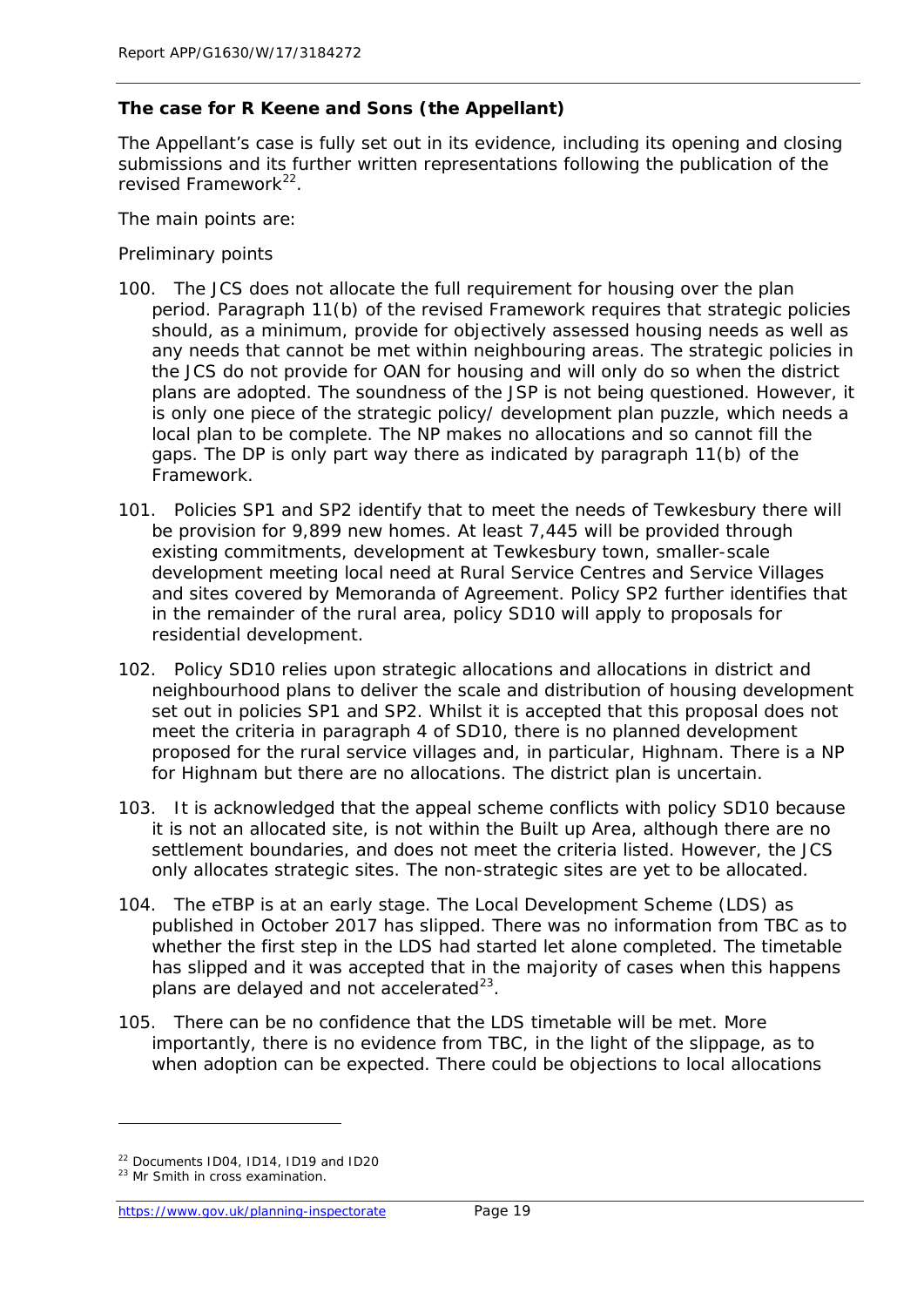and there could be issues that lead to the plan eventually not being found sound at all.

- 106. Conflict with the spatial policies and policy SD10 must attract less weight than if the allocations required were identified and enshrined in adopted policy. Furthermore, the settlement boundary for Highnam has not been amended through the JCS. It was agreed by  $TBC^{24}$  $TBC^{24}$  $TBC^{24}$  that the undrawn settlement boundary will have to be amended in order to accommodate the allocations that will, at some point in the future, be made to meet the increased housing requirement. This further affects the weight to be attached to the conflict with spatial policy SD10.
- 107. Leaving aside the 5 year housing land supply position, which is considered below, there is a gap in "**relevant** development plan policies". The "most important" policies are out of date. Firstly, policy SD10 simply does not work in the absence of allocations in the NP and an uncertain district plan. It needs the second layer of district policies to give it substance and that gap needs to be filled for SD10 to work properly. Secondly, SD10 is one of the "most important" policies in this appeal as it is the policy about residential development but it is 'half-baked' without district allocations.
- 108. Reading Framework paragraph 11(d) as a whole, it is argued that the lack of a district plan for Tewkesbury does create a lacuna in the development plan. In relation to a criteria-based policy for residential housing policy SD10 is not fit for purpose. There is therefore no relevant development plan policy for residential housing.
- 109. As TBC accepted $^{25}$ , much of Tewkesbury is constrained by an Area of Outstanding Natural Beauty (AONB), Green Belt, high flood risk area, Landscape Protection Zone  $(LPZ)^{26}$  $(LPZ)^{26}$  $(LPZ)^{26}$  and Special Landscape Area (SLA)<sup>27</sup>. TBC did not accept it to be inevitable that in order to meet housing need, development will have to take place on greenfield land but said it was part of the "direction of travel" $^{28}$  $^{28}$  $^{28}$ .
- 110. The facts are that the potential allocations for Highnam, which HPC were not even aware of, are on greenfield sites outside the settlement boundary and outside Oakridge. Nothing is known about these allocated sites or if they are more suitable than the appeal site
- 111. Furthermore, in relation to Tewkesbury the JCS requires an immediate review because of the shortfall in housing over the plan period.

#### *The principle of development*

- 112. The appeal site:
	- a) is not subject to any designation
	- b) does not affect ecology, ancient woodland, a conservation area (CA)
	- c) is not a valued landscape and Framework paragraph 109 is not engaged
	- d) is well-located in accessibility terms as accepted by TBC.

<span id="page-25-0"></span><sup>&</sup>lt;sup>24</sup> Mr Smith in cross examination

<span id="page-25-1"></span><sup>&</sup>lt;sup>25</sup> Mr Ryder in cross examination

<span id="page-25-2"></span><sup>26</sup> See page 149 CD C01

<span id="page-25-3"></span> $27$  See page 149 CD C01

<span id="page-25-4"></span><sup>&</sup>lt;sup>28</sup> Mr Ryder in cross examination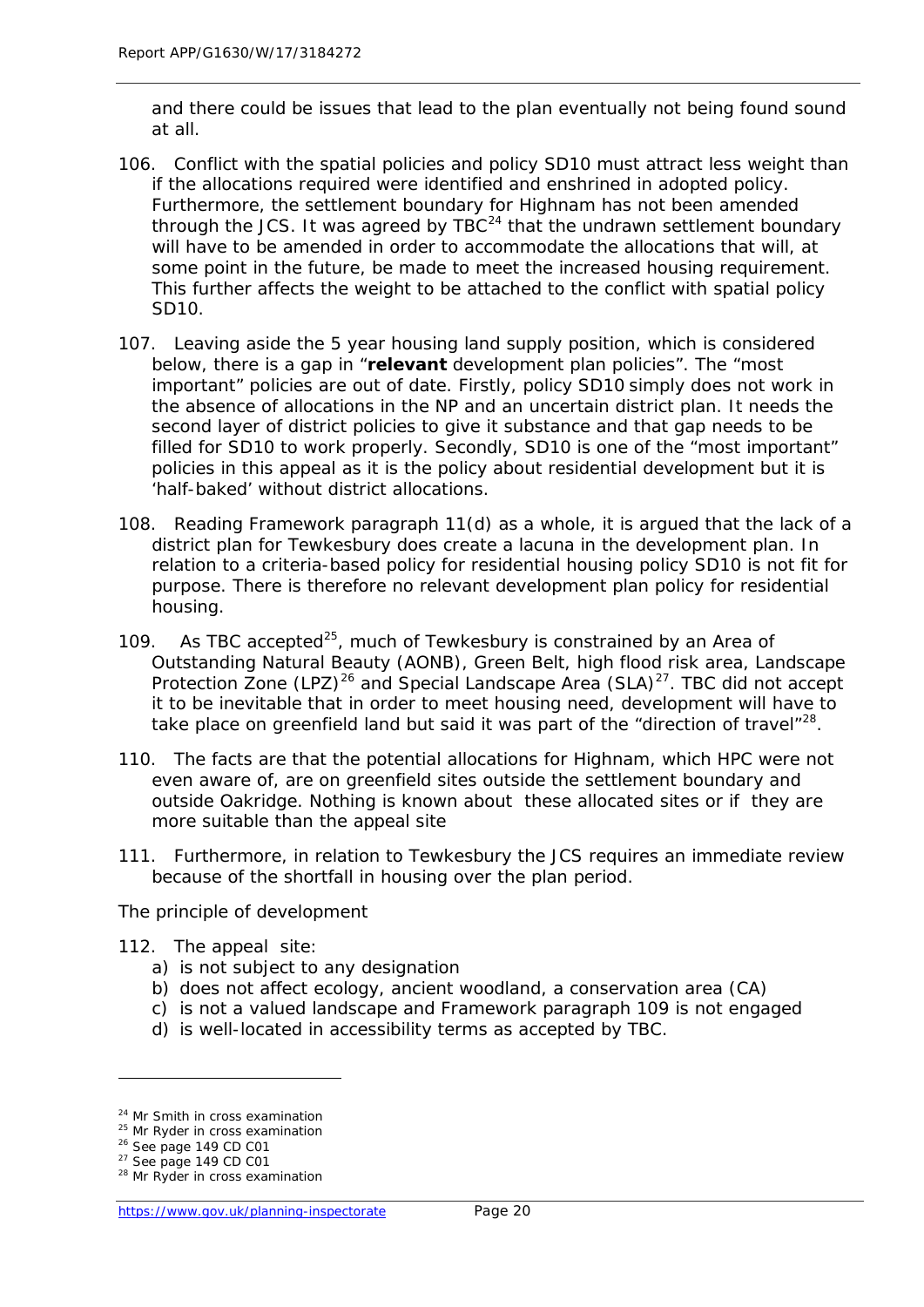113. In terms of the principle of development, its failing is to be adjacent to, but just outside, the built up area. The built up area will have to be extended in order that the future allocations for Highnam can be made to comply with policy SD10.

*Whether a 5 year supply of housing exists in the borough*

- 114. There are 3 issues of disagreement with TBC
	- a) how to deal with past over-supply
	- b) the buffer
	- c) deliverable sites.
- 115. TBC has failed to deliver housing to meet its need for 11 out of the last 16 years. It has exceeded its annualised target over the last 5 years and now deducts the notional 'surplus' from the 5 year housing requirement. The effect is that the requirement is reduced. If a Council uses past over-supply to anticipate for under-supply in future years then the result is to reduce the requirement in future years. Rather than being concerned that in year 4 it will under deliver against the annual requirement by 143 dwellings and in year 5 it will under deliver by 476 dwellings, TBC sits back because it has a 'credit' that it banks and uses against future supply. It reduces its annualised requirement.
- 116. The housing requirement is not a target. TBC has submitted a plan representing the housing requirement as a target. That betrays its preference. However, a main modification was required in order to ensure that the requirement is a minimum figure<sup>29</sup>. Its mind-set has not changed despite the main modification. However, the purpose of a 5 year HLS is to ensure sufficient housing to meet need and improve affordability. Need will only be met if TBC does not treat the housing requirement as a minimum. The approach to the calculation of 5 year HLS demonstrates the default position of TBC which is to massage the numbers resulting in housing provision to the lowest common denominator.
- 117. The Appellant's evidence<sup>[30](#page-26-1)</sup> derives from enormous experience in the matter of calculating an appropriate OAN for local authorities and in defending them at local plan inquiries and in understanding the economic and social consequences of HMAs and housing delivery. Its evidence on this matter is intelligent, thoughtful and credible.
- 118. The lowest common denominator leads to constraining housing delivery and household growth which will constrain the ability of households to form and/or the ability of people to move into the borough. The negative social consequences are growth in overcrowded or concealed households and declining affordability.
- 119. It is not good enough to say that the JCS Inspector took market signals and affordability into account in October 2016 when the JCS was found sound. The data on affordability was from 2011<sup>31</sup>. The affordability data has been updated from 2011 to 2017 $\frac{32}{2}$ . It shows that affordability has been worsening in Tewkesbury since 2011 with a change of house price to income ratio of 7.24 to 8.65. This is worse than it is nationally. This is evidence indicating that more

<span id="page-26-0"></span><sup>29</sup> Paragraphs 55 and 56 of CD C05

<span id="page-26-1"></span><sup>&</sup>lt;sup>30</sup> By Mr Ireland

<sup>&</sup>lt;sup>31</sup> Paragraph 2.29 JCS - CD C01 (noted by Mr Campbell in evidence in chief)

<span id="page-26-3"></span><span id="page-26-2"></span><sup>32</sup> ID02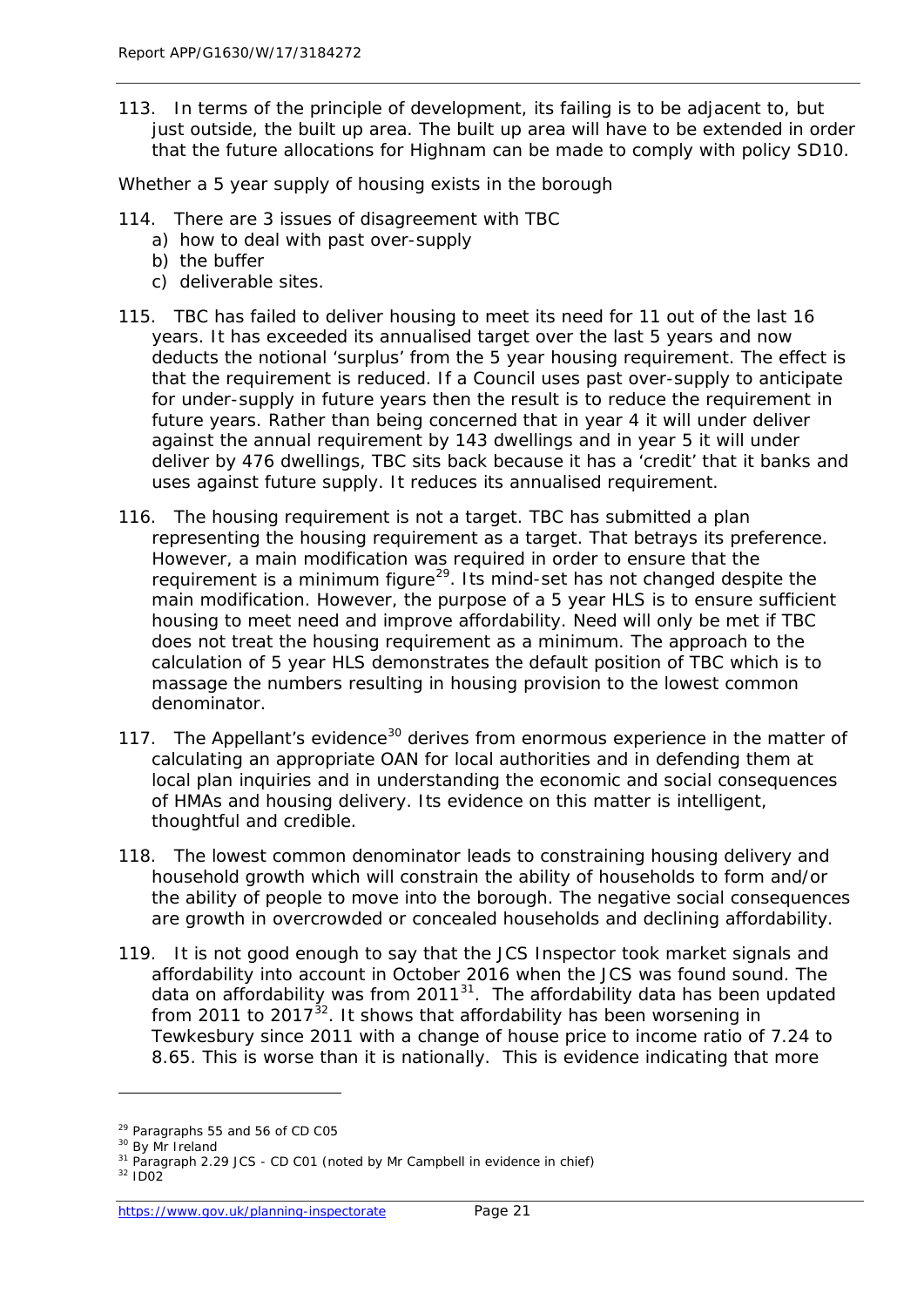housing is needed. The lowest common denominator approach exacerbates the worsening affordability. It is not accepted that 40 houses will not improve affordability as all supply counts.

- 120. Affordable housing as a component of the OAN identified through the Strategic Housing Market Assessment (SHMA) will not come forward if market housing is constrained. This is because TBC relies on housing supply policies to refuse planning permission because its 5 year HLS is based on notional surplus. The housing waiting list data that has been presented is relevant<sup>[33](#page-27-0)</sup> in assessing affordable housing need as advised by the Planning Practice Guidance (PPG). The waiting list does not, of course, identify the affordable housing need. But it exceeds the JCS evidence base and at this point in time there is a significant level of need and there is a significant level of acute need right **now** based on the reasonable preference category of  $768$  people  $34$ .
- 121. There is no policy, guidance or authority which suggests that it is appropriate to carry forward past over-supply. The PPG provides guidance on under delivery but despite its thousands of pages, it provides no similar guidance on oversupply.
- 122. In support of the Appellant's approach, attention is drawn to recent appeal decisions at Wendover and Doncaster<sup>35</sup>. The only appeal decision that TBC refers to arises out of a two day hearing in which, the evidence would not have been tested in the same way. It is plain from the Wendover and Doncaster decisions that the issue of the principle of over-supply as a part of the HLS calculation was argued in depth. The level of detail is also evidence of the extent of the testing.
- 123. The JCS Inspector considered the issue of past over-supply in response to an objection to the mechanism that TBC used to incorporate the over-supply. This related to the use of the Sedgefield approach rather than the Liverpool approach as argued by an objector. This is different from the current point being argued, which relates to the principle of incorporating past over-supply per se not the mechanism for incorporating it. If that principle was not argued at all by any party at the Examination, there was no reason for the Inspector to consider it.

#### *The buffer*

- 124. The purpose of the buffer is to ensure choice and competition in the market for land. The test for whether a 20% buffer is appropriate is whether there has been a record of persistent under delivery. The word "record" means, as TBC accepted<sup>[36](#page-27-3)</sup>, in the past. The word "persistent" means ongoing for a period of time. It does not mean that it is continuing now.
- 125. TBC was part of the JCS authorities who put forward to the JCS Inspector a 20% buffer for Tewkesbury in their own housing implementation strategy. It was an appropriate approach. It was the position TBC advocated less than a year ago and which the Appellant and the JCS Inspector agreed.

<span id="page-27-0"></span><sup>33</sup> Table 3 on page 13 of Mr Irelands' PoE

<span id="page-27-1"></span><sup>&</sup>lt;sup>34</sup> Mr Ireland in cross examination

<span id="page-27-2"></span><sup>&</sup>lt;sup>35</sup> Appendices C and D of Mr Ireland's PoE

<span id="page-27-3"></span><sup>&</sup>lt;sup>36</sup> Mr Barker in cross examination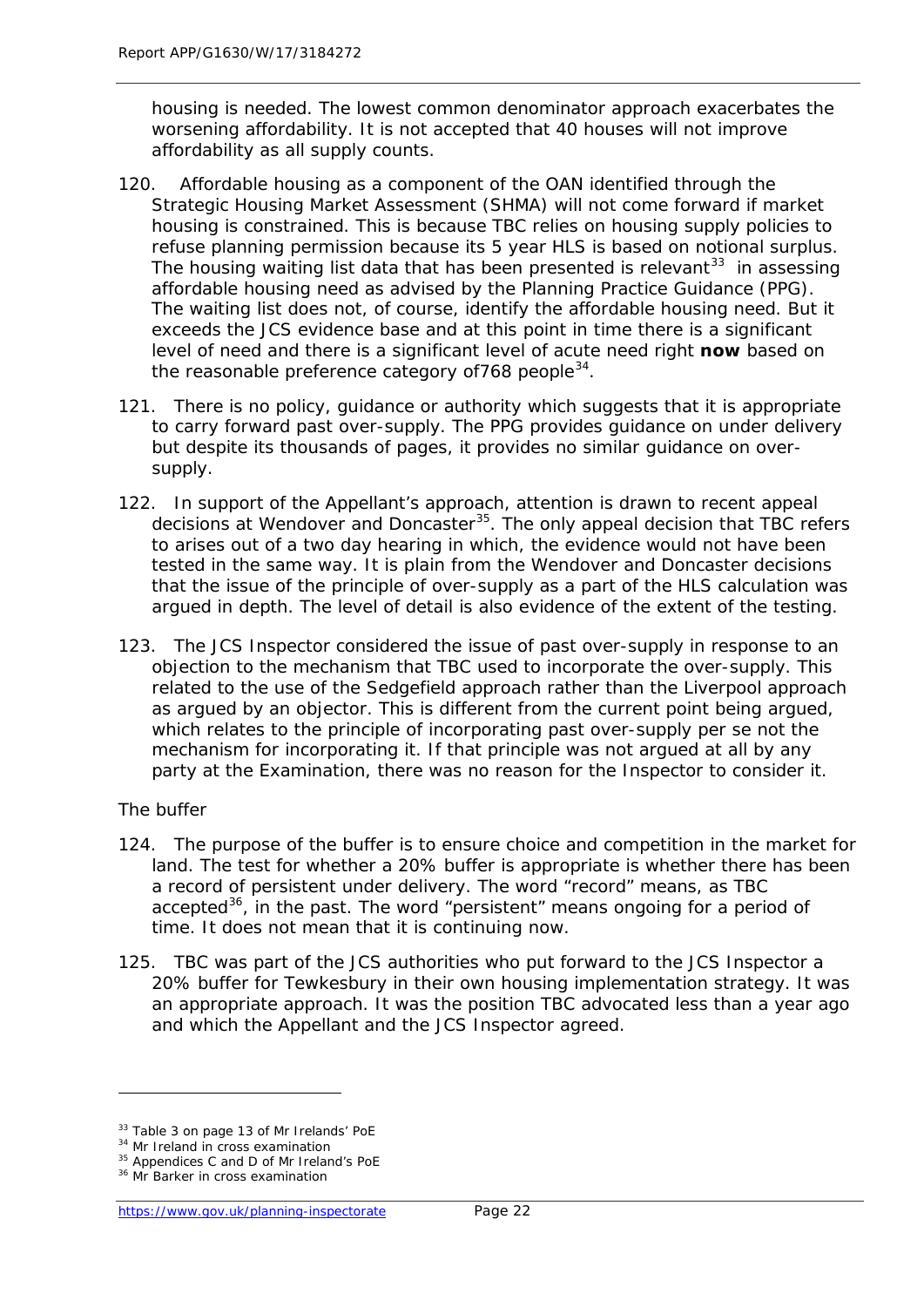- 126. It is appropriate to look back at delivery over a market cycle and it is appropriate to look back to 2006/07. TBC under-delivered in every year for the last 15 years save for the last 4 years. The cumulative under-delivery is 2,229. A 20% buffer is appropriate as found by the JCS Inspector.
- 127. Whilst TBC will argue that under the provisions of the revised Framework its 3 year record moves it into 5% buffer territory, that part of the test is to be implemented in November 2018 as set out in footnote 39. It would be premature to apply that test at this point particularly as the JCS Inspector applied a 20% buffer for Tewkesbury. Furthermore, there has been historical under-delivery across the HMA overall over the last 3 years.

#### *The sites*

- 128. The PPG is clear that the onus is on a council to provide "robust, up to date evidence to support the deliverability of sites, ensuring that their judgements on deliverability are clearly and transparently set out". The PPG is clear that this exercise should be undertaken annually and based upon "up to date and sound evidence, taking into account the anticipated trajectory of housing delivery, and consideration of associated risks, and an assessment of the local delivery record".
- 129. The evidence showed that this exercise has not been thoroughly undertaken by TBC. Firstly, the Delivery Schedule contains numerous errors. There must be concerns when a council cannot get its monitoring right. Even more concerning is that, when the errors were pointed out, nothing was done to either check the accuracy of the data put out or amend its schedule. Secondly, it had not made any enquiries in relation to the sites on which deliverability was challenged.
- 130. The best evidence on Homelands Farm 2 Phase 2, Phase 1B, Phase 3A and 3B and Phase 1 came from the Appellant. After checking with the developers it is clear that TBC has erroneously included dwellings in its 5 year HLS which should be deducted and moved to completions.
- 131. In terms of the Brockworth District Centre, Whittle Square, this site has planning permission and benefits from the definition of "deliverable" in the revised Framework. However, there is no realistic prospect of delivery. The site has been in TBC's housing trajectory since 2010. There were 25 dwellings delivered in 2010/11 but nothing further has been built since. The planning agent is no longer involved and the applicant is a commercial property investment firm who have business interests in developing employment space. TBC's view is that commercial development is unviable because the previous owner had presented evidence of the same in 2016.
- 132. The position has changed since 2016. The market has moved on. There are a number of sites within the business park that are being built out for active development which suggests it is commercially viable on a greenfield site on the edge of a business park with access in place. There is a new owner who could take a different view to the previous one. Faced with a planning permission which is 8.5 years old, an owner who does not seem to have any interest in residential development and no developer in place, there is no realistic prospect of delivery and TBC should remove this site from its HLS.
- 133. The Nerva Meadows site does not benefit from the "deliverable" definition. It does not have planning permission because the resolution to grant permission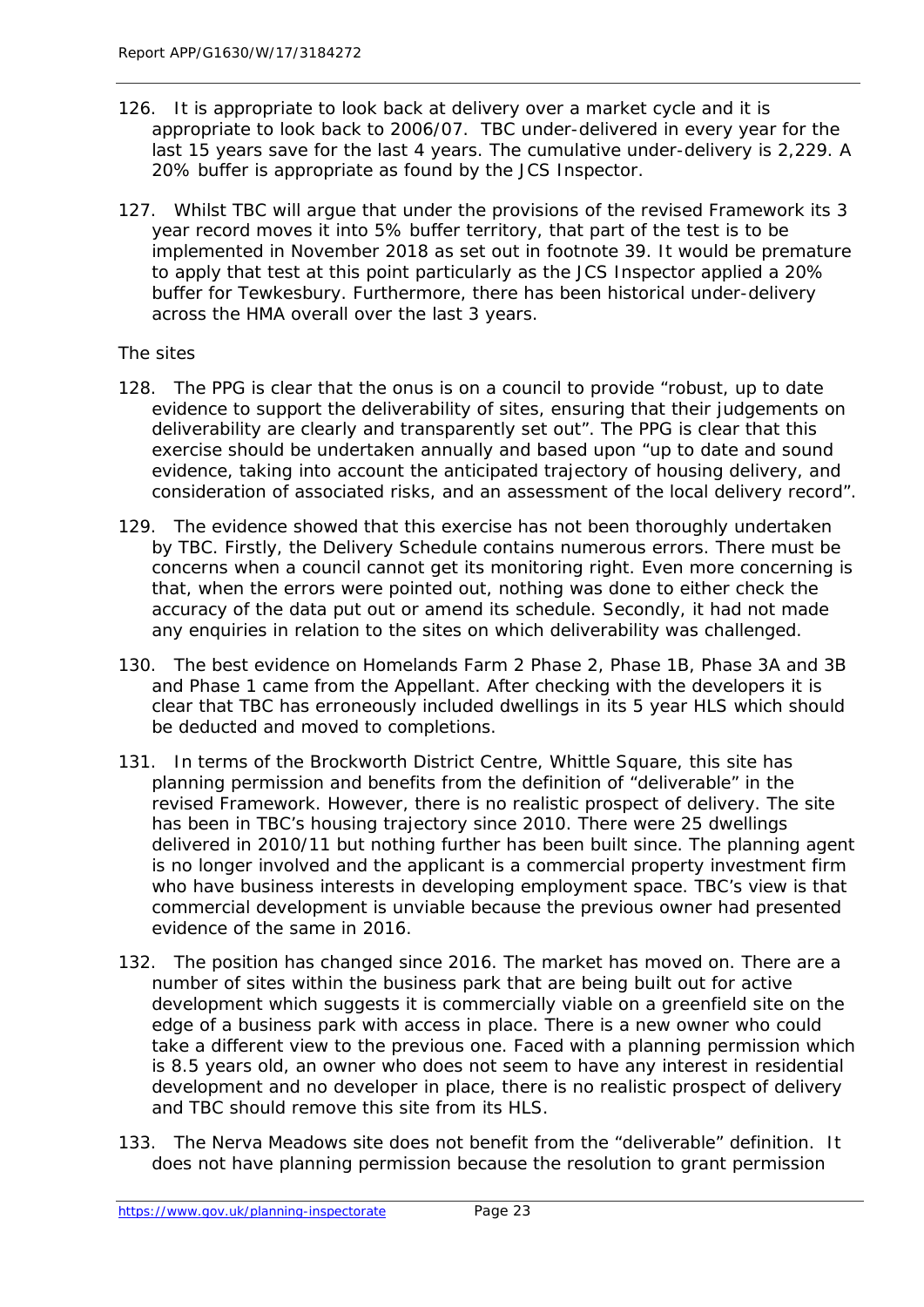was subject to a s106 agreement. After the round table discussion at the Inquiry and after giving its evidence, TBC produced a draft s106 agreement. There was some activity in tracked changes dated November 2017 and further activity in March 2018 but none since. There was no evidence of what the sticking points were or when it might be signed. TBC had earlier suggested it might be down to a new owner. This supports the point that the new owner may be reviewing what it wants to do with the land, hence the stalling. The site has no planning permission, no developer, no reserved matters submitted, no conditions discharged, no evidence of a landowner wishing to build. It has no realistic prospect of delivery and should be removed from the HLS.

134. On the basis of the above information and using the definition of "deliverable" in the revised Framework, TBC is concluded to have a HLS of 4.25 years.

#### *Other HLS points*

- 135. The context for considering TBC's land supply position is a council which has only delivered sufficient homes to meet its requirement in 5 of the last 16 years. When stepping back to consider its cumulative under-delivery and comparing it to its neighbouring authorities, it is a woeful position.
- 136. TBC does not have a complete plan-led response to enact the requirement to boost significantly the supply of housing. Even on its own case, the supply will drop off within 10 years of the adoption of the JCS. It has no local plan, no identified allocations and no evidence of how it will plug the shortfall of 2,400 dwellings. All it could tell the Inquiry was high level: it is currently undertaking a phase 1 concept master plan for where development could take place but it is not completed and is not published. There are no firm deadlines. As a consequence, the plan fails to meet the requirement to boost significantly the supply of housing. It matters not what date a plan is adopted as to whether its policies are out-of-date<sup>[37](#page-29-0)</sup>. The Appellant does not argue that the policies are out-of-date but does argue that they are not working.
- *137.* The Framework objectives are not being met by the housing supply policies as they stand and the fragility of the future supply of land is also a material consideration in this appeal. Moreover, the neighbouring authorities of Cheltenham and Gloucester have a HLS of 2.6 years and 3-3.4 years respectively. The three JCS authorities are in the same HMA and the appeal site is only 3 miles to the north west of Gloucester. This should not be ignored because households' decisions to move home are not constrained within local authority boundaries. It is entirely possible that households will move short distances across a local authority boundary to access housing. It shows a real-life problem with consequences for people and their children.

#### *Standard method*

1

138. Under the standard method in the revised Framework, the OAN for Tewkesbury would be higher and would increase from 495 dwellings per annum (dpa) to 540 dpa from 2017 onwards.

<span id="page-29-0"></span><sup>37</sup> See Suffolk Coastal DC v Hopkins Homes Ltd &SSCLG and Richborough Estates Partnership LLP & SSCLG v Cheshire East BC [2017] UKSC 37.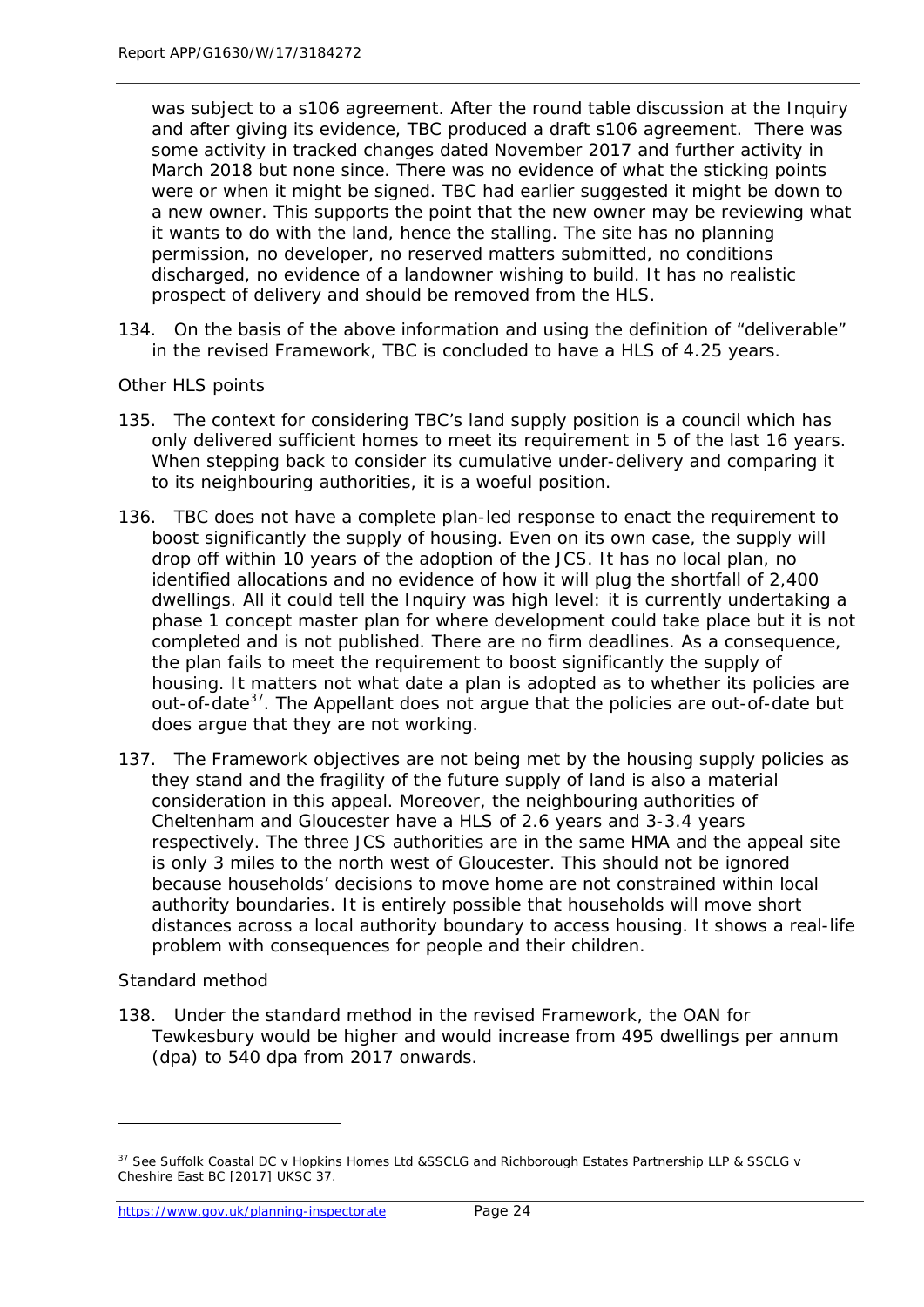- 139. It is not submitted that the revised Framework and the standard methodology should supersede the OAN in the JCS in order to calculate 5 year HLS for this appeal. However, it demonstrates two things:
	- (a) the direction of travel for housing need for TBC is one that means that housing need has been under-estimated and this will inevitably have a knock-on effect on supply. TBC should not sit back and rely on the JCS OAN as a minimum figure. It needs to take steps now because the need is immediate.
	- (b) the JCS needs an immediate review in any event. However, based on the standard method indicating that there has been an under-estimate of housing need, the review is even more pressing.

*The character and appearance of the area including the setting of Highnam Court and Holy Innocents Church*

#### *Heritage*

- 140. A comprehensive assessment has been undertaken. Both TBC and HPC agree that there would be no impact on the significance of any heritage assets $^{38}$  $^{38}$  $^{38}$ .
- 141. The only party to argue a breach of policy SD8 is HPC. This is a policy about the historic environment. Any alleged breach argued simply replicates the arguments made in relation to the breach of policy SD6. In terms of conservation and enhancement of heritage assets, there is no breach of policy SD8.

#### *Landscape*

- 142. The adopted development plan policy context is the alleged conflict with policy SD6. This policy requires development proposals to "….avoid detrimental effects on types, patterns and features which make a significant contribution to the character, history and setting of a settlement area".
- 143. This site has no attributes or features that make any significant contribution to the character, history or setting of the settlement or landscape. The site features are limited. The hedges are relatively modern reflecting the history of Oakridge. The hedge to the south of the site has disappeared. The eastern hedge was planted in the 20<sup>th</sup> century. The arable land has no visual historic features and no particular history. The features make a very limited contribution to the character of the area. Development of the site avoids detrimental effects on any features that make a significant contribution because there are no features on the site.
- 144. TBC stated that the two landscape effects of greatest note are the reduction in the historical landscape character of the surrounding area and the change in settlement character with residential development being placed to the open side of Oakridge where no development exists to the south of Highnam.
- 145. The appeal site does not fall within a historic landscape. There are no features that show a sense of time depth or any physical form or past link prior to the  $20<sup>th</sup>$ century. It is part of the historic landscape class A1f<sup>[39](#page-30-1)</sup> which is unremarkable.

<span id="page-30-0"></span><sup>&</sup>lt;sup>38</sup> It was agreed between the parties before the Inquiry that no oral evidence would be presented on heritage matters. See also the Statement of Common Ground. Written evidence on archaeology and heritage can be found in Mr Armour Chelu's PoE (treated as a written representation)

<span id="page-30-1"></span><sup>&</sup>lt;sup>39</sup> Mr Amour Chelu's supplementary PoE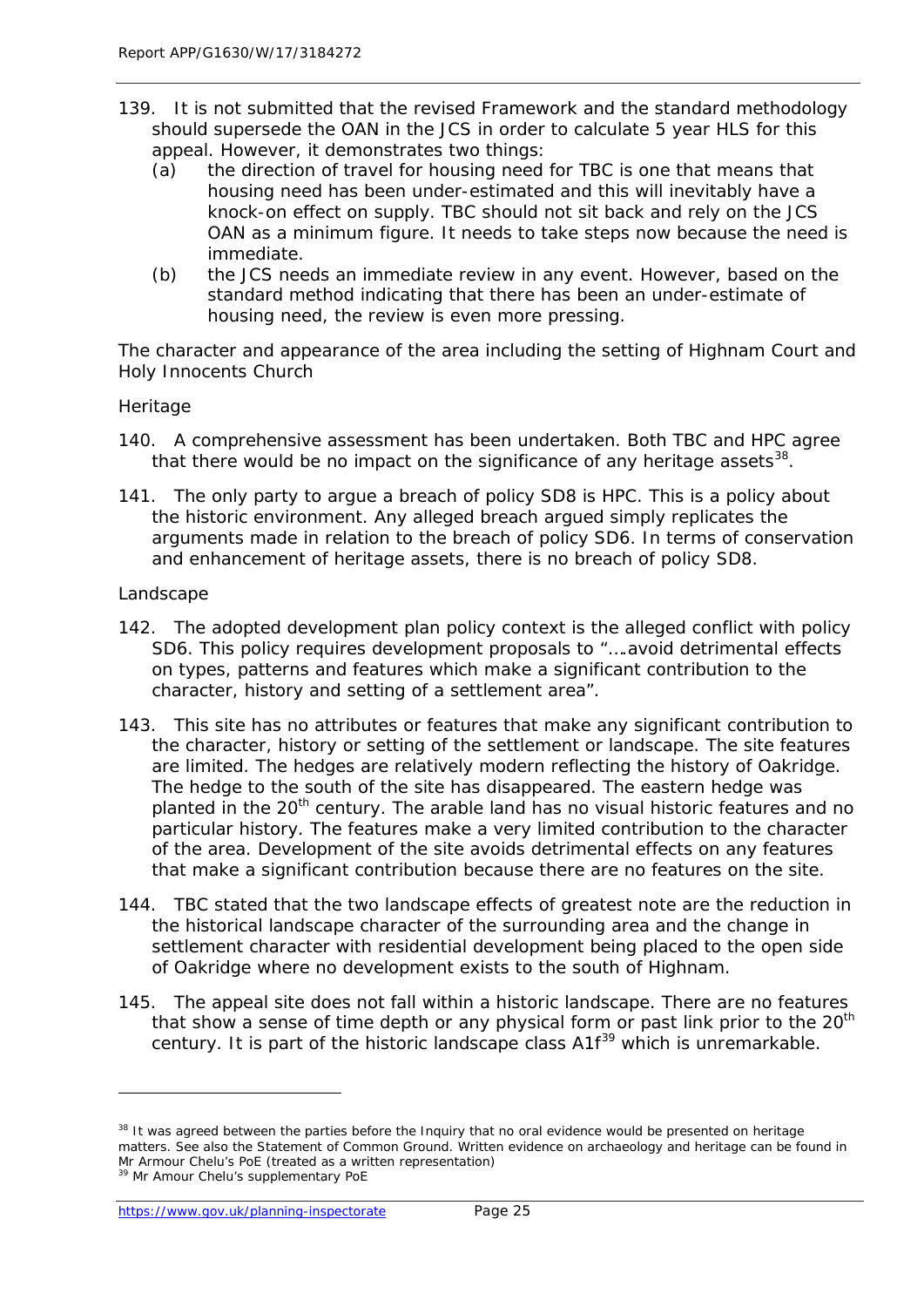The site is in a degraded landscape. It is not intact and there are very few features of the original layout.

- 146. All of the Appellant's evidence was consistent with the LCASA<sup>[40](#page-31-0)</sup> which is integral to the functioning of policy SD6 (accepted by TBC and HPC). It is right that the LCASA's objective was to assign value as to the sensitivity of the landscape to large scale development but policy SD6 does not distinguish between large and small scale development. If the sensitivity study is appropriate for determining sensitivity for up to 4,000 dwellings then it must, as a matter of logic, be appropriate for determining sensitivity of a site for 40 dwellings.
- 147. HPC wanted to cherry pick the map that suited it in the LCASA but the LCASA split out area 'V' into, inter alia, G4 and G44. The text relating to  $G4<sup>41</sup>$  $G4<sup>41</sup>$  $G4<sup>41</sup>$  shows that Highnam Court was not ignored when this compartment of land was identified as its own area. It is directly referenced in G4 and yet the sensitivity remains medium-low and the area of G44 was not extended to include the appeal site. That is because there is no link between the appeal site and Highnam Court. G4 is given the lowest sensitivity despite that relative proximity. This detailed and robust study which feeds into policy SD6 did not identify any historic character. The site displays the reasons for the low sensitivity. It is heavily influenced by the settlement edge, the roads, the lights, the houses. Agricultural intensification has occurred.
- 148. Within the LVSS the appeal site sits in High-06 which is given low visual and low landscape sensitivity<sup>[42](#page-31-2)</sup>. No witness appears to know why. Further on in the LVSS, it is given medium landscape and visual sensitivity. There is no reference to any historic links other than time depth being moderate. However, every single land parcel in Highnam has time depth moderate or strong. Highnam Court sits within High-01 with high landscape and visual sensitivity. The appeal site does not sit in High-01. Again, another independent professional who finds no connection.
- 149. Further to policy SD6's recommended use of the LCASA, so does Guidelines for Landscape and Visual Impact Assessment (GLVIA)<sup>43</sup>. Interestingly, it states "Those published and adopted by competent authorities are usually the most robust and considered documents". TBC agrees that there is a hierarchy of and a full suite of assessment.
- 150. The studies undertaken are the starting point and are to be built upon. However, TBC and HPC have advocated "tearing them up" because they do not like the sensitivity attributed so they find excuses for changing it. However, the authors knew about Highnam Court, Lassington Wood and the listed buildings. No connection has been made with the appeal site. It is just another field and historical landscape links are contrived.
- 151. HPC argues that there is a designed view from Highnam Court across to the roundel and across to Lassington Wood. That view is possible from one small corner of Highnam Court and takes in the south-east corner of the appeal site. However, a designed view has never been recognised and it is doubtful that it

<span id="page-31-0"></span><sup>40</sup> CD D10

<span id="page-31-1"></span><sup>41</sup> Page 30 CD10

<span id="page-31-2"></span><sup>&</sup>lt;sup>42</sup> LVSS page 13

<span id="page-31-3"></span><sup>43</sup> See GLVIA 3 paragraph 5.12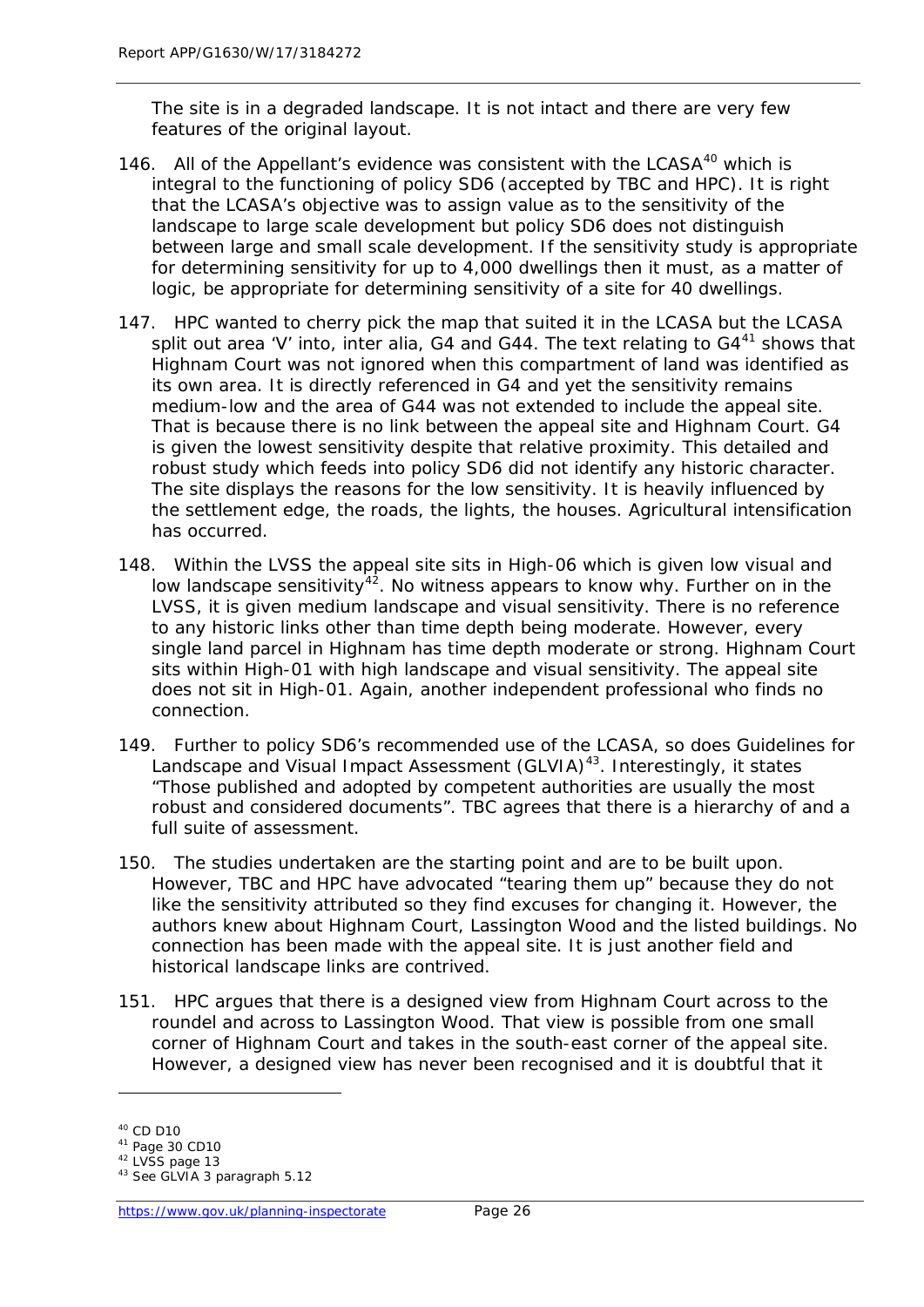exists because it has never been recorded. HPC had tried to squeeze the site into a view which is not true of any designed view out. Using HPC's evidence, it is obvious that there was a hedge-line that ran behind the roundel, which would have restricted and blurred the view. It also demarcates any land that had tree planting from ordinary agricultural land. It is accepted that there may be a possible view of the roundel but not a further designed view. In terms of the view of the roundel, which is not afforded statutory protection, the site layout ensures that it remains protected.

- 152. In terms of the change in settlement character, no importance is ascribed to Oakridge Road. It is not a buffer at the north-western edge so it is only a part boundary at best. It is an access road and will continue to be such. It is not a gateway to the village. It is a 2D feature and from any distance is not experienced. It is the hedges and trees that soften the setting of development beyond Oakridge, not the road. The proposed development will sit comfortably and the impact on the character of the settlement is extremely limited. Highnam is quite well-treed and the proposed development, with mitigation, would melt into the backdrop of the Highnam Court parkland and other woodland.
- 153. The proposed development would maintain a strong relationship with the existing settlement areas and Oakridge. There is a strong western boundary to be restored to give filtered views into the development when approaching on Oakridge. Open space will be retained along the highest ground on the eastern boundary to protect the skyline and views from the Sustrans route. Most hedges and trees will be retained and a strong new boundary hedge will be created along the southern boundary reflecting the boundary generally found along the edges of Oakridge. The site is not isolated and road margins can be used to create a seamless link between the existing settlement and the proposed development. The site makes use of the curve in the road to tuck into it. It also benefits from topography and containment to minimise impact. There are also benefits like a better arrangement for the gateway to the Sustrans route and utilising the opportunity to create something more important and linking it into the community.
- 154. In terms of visual impact, the church spire and the woodland are seen in association with the settlement and are very distinctive features in the setting of Highnam and seen in many locations because of the prominent location. The appeal site sits at the same level as neighbouring development and rises slightly to the east but there will be no obliteration or blocking of views as suggested. There will be views of the development but views of the assets that make a contribution to Highnam are constantly changing around the village and the development will not impact that significantly.
- 155. The layout is indicative and not fixed. There is sufficient space that could be used in different ways and ability to move dwellings around. There will be an opportunity for 'rounding off' and 'softening' when the layout is fine tuned in order to minimise visual impact.
- 156. The landscape in which the site sits is unremarkable. It was not identified in the NP and has not been identified as highly sensitive or valued in any relevant decision letter or document. It is not AONB or Green Belt. Development would not affect ecology, a CA or ancient woodland. It is agreed that Framework paragraph 170 is not engaged. The settlement is unremarkable. No study has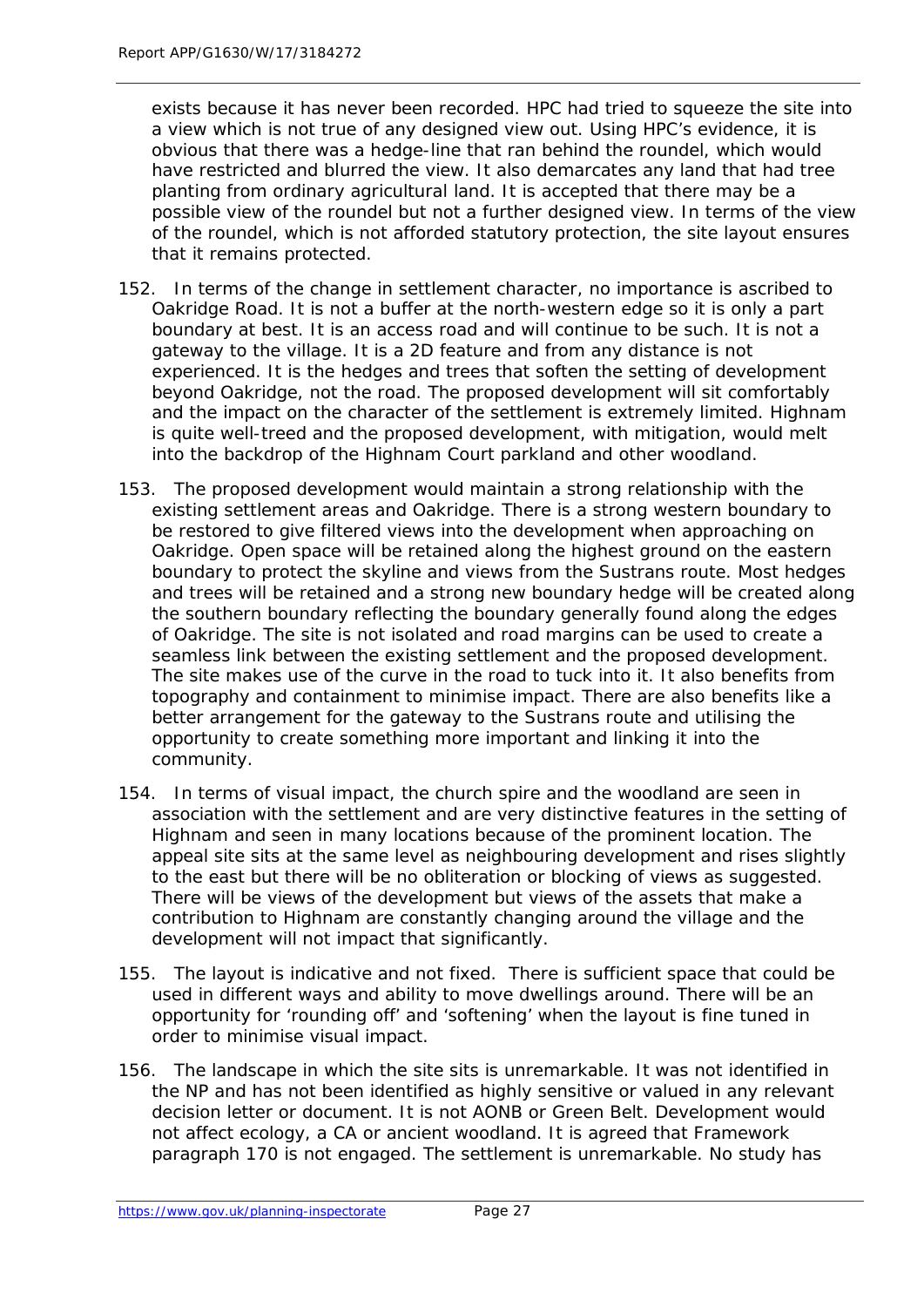identified particular historic connections. Oakridge is an access road that has already been breached.

157. In summary, the development is in outline. From a landscape or visual perspective it does not remove or harm attributes or features that make a significant contribution to the character, distinctiveness, quality and amenity of the site or its adjoining landscape. The LVSS found that the site could accommodate development without significant loss of the characteristic and valued views out from Oakridge across the vale landscape<sup>44</sup>. Detailed design and appropriate mitigation can be delivered through reserved matters such that the scheme can deliver a development compliant with the terms of the JCS and policies which seek to protect landscape character. Development at this site removes pressure to allocate land locally which is likely to take time and in the context of considerable constraints.

#### *Sense of place*

- 158. The alleged breach of policy SD4 is unfounded because it is a detailed design policy referring to, inter alia, street pattern, layout, mass, form, scale, type, density and materials. Even NP policy H2 refers to design quality and density. These are all matters to be considered at a later date.
- 159. In any event, reference to Highnam as an "historic settlement" in the context of the proposed development is without foundation. The settlement known today as 'Highnam' represents a later 20<sup>th</sup> century foundation, largely based around the extant Oakridge and recent development adjacent to the remaining parkland.
- 160. . The development that is in and around Oakridge mostly dates from the 1970s. It could be anywhere. It is a suburban development made of cul-de-sacs of housing.
- 161. Both TBC and HPC have overplayed the modern development in Highnam. There is no 'experience' and the development would not harm any purported sense of place. There is no policy in the JCS or NP that protects Oakridge.

#### *The effect on the social community*

- 162. HPC maintains that an additional 40 dwellings would have an impact on the community.
- 163. TBC's officer report concluded that if permission was granted, the increase in dwellings at the site and including the development at Lassington Lane would be 18%. It is not appropriate to include potential development in a cumulative increase figure. In other appeal decisions where social cohesion was found to be impacted, the increase was 39%<sup>[45](#page-33-1)</sup> and 36-37%<sup>46</sup>. The officer concluded that the cumulative increase resulting from this development would not negatively impact on community cohesion. Other Service Villages, smaller than Highnam, have accommodated higher levels of growth in the JCS plan period.
- 164. The Parish Council appears concerned about infrastructure and confirmed that, unlike the Beckford Road appeal decision there was no concern over employment

<span id="page-33-0"></span><sup>44</sup> CD A27

<span id="page-33-1"></span><sup>45</sup> Ref APP/G1630/A/14/2222147

<span id="page-33-2"></span><sup>46</sup> Ref APP/G1630/W/15/3003278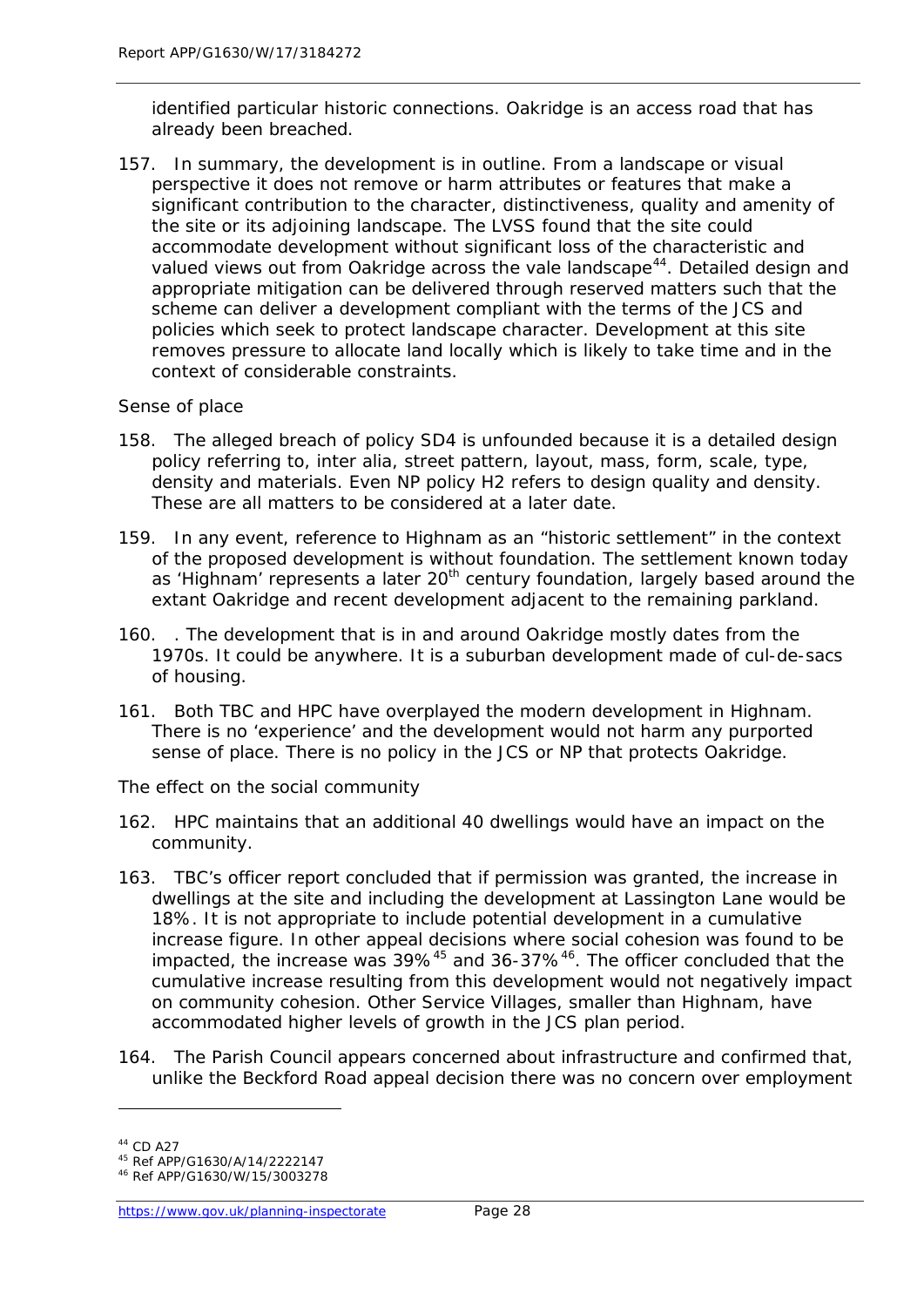opportunities and other local services. Whilst primary school websites are quoted, there is no direct evidence from, for example, a head teacher at a local school to detail any concerns in capacity. The local education authority did not raise any objection on the basis of lack of capacity in schools. Rather, a contribution under the Community Infrastructure Levy Regulations was calculated which the Appellant is obliged to provide<sup>[47](#page-34-0)</sup>. The same applies to primary healthcare.

165. There is no harmful effect on the social community. On the contrary, the additional 40 dwellings, which will include affordable housing, a mix of house types (compared to  $80\%$  detached housing in Highnam<sup>48</sup>) and bungalows will create a more diverse community and improve social cohesion as envisaged in paragraph 4.12.2 of the  $JCS<sup>49</sup>$ .

#### *Whether safe access can be provided*

- 166. A Grampian condition has always been advocated in relation to securing land necessary for access and visibility splays. TBC originally thought it should be dealt with through a S106 Agreement but changed its mind and agrees that a Grampian condition is the appropriate way to deal with the situation.
- 167. The Appellant relies on the PPG $50$  which highlights that it would be inappropriate to use a Grampian condition when there is no prospect of the land being secured. It also provides that when land is in the control of the local authority it is for the local authority to be satisfied of the same. On that basis, the issues of deliverability raised by HPC are not well founded.
- 168. HPC challenged whether safe access can be provided based on the assertion that the visibility splay that can be provided does not meet Manual for Gloucestershire Streets (MfGS) guidance and because HPC has its own evidence on speed surveys. However, HPC has resiled from the speed surveys and it was agreed that they were not relevant for the purposes of the Inquiry $5^1$ .
- 169. In relation to the visibility splay, HPC had not allowed for the adjustment to the speeds for wet weather. The guidance in relation to those adjustments is contained in Chapter 3 of Appendix C to MfGS<sup>[52](#page-34-5)</sup> which incorporates TA22/81 and sets out that for single carriageways there should be a deduction of 4kmh (2.5 mph). Following the Appellant's explanation, HPC agreed that the guidance for safe visibility was met but that the Appellant was "working at the margins". However, the guidance documents are prepared with some comfort already built in and that safe access can be provided. HPC produced no calculations to show otherwise.

#### *Whether the development's occupants would have satisfactory access to shops and services*

170. There are regular bus services stopping along Oakridge north and south of the site that run between Highnam and Gloucester<sup>[53](#page-34-6)</sup>. There is also a shared cycle and

<span id="page-34-0"></span><sup>47</sup> CD A36

<span id="page-34-1"></span><sup>48</sup> CD G07  $49$  CD C01

<span id="page-34-3"></span><span id="page-34-2"></span><sup>50</sup> Ref Id: 21a-009-20140306

<span id="page-34-4"></span><sup>51</sup> Mr Moss in cross examination

<span id="page-34-5"></span><sup>52</sup> Page 30

<span id="page-34-6"></span><sup>53</sup> See Appendix A of Mr Padmore's PoE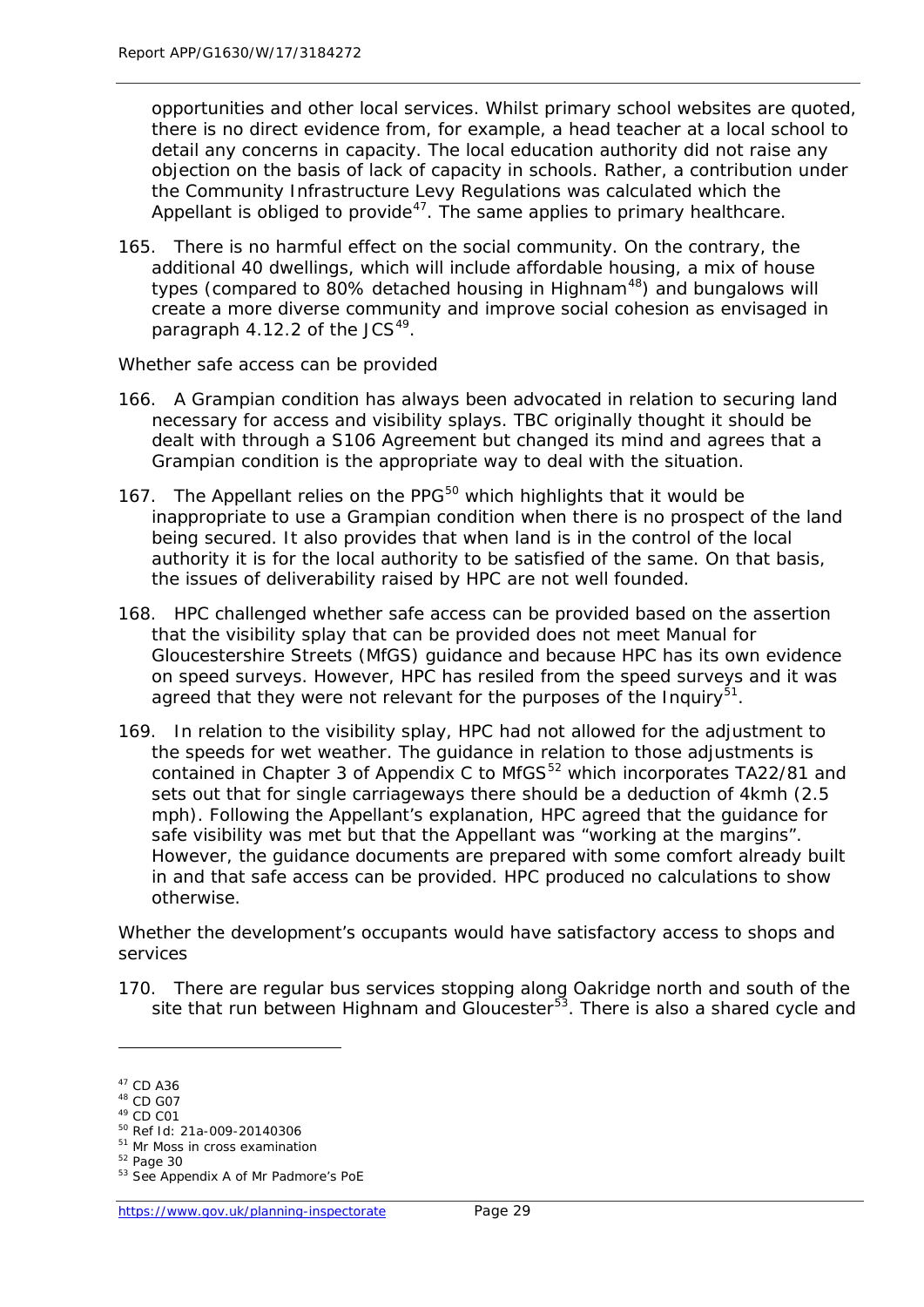pedestrian route on the north-east side of the site from Oakridge near the proposed vehicular access to Gloucester. The proposal includes the provision of connections to this route and the existing footways along Oakridge thereby allowing non-motorised user connection to the bus stops and local amenities in Highnam. This would reduce reliance on private vehicle use in accordance with national planning policy<sup>[54](#page-35-0)</sup>.

- 171. TBC does not make the case that the appeal site is not accessible. The officer report states: "It is considered that the proposal would achieve a good mix of housing and would deliver much needed affordable housing in a location which is in close proximity to employment, existing housing, community facilities and is well served by public transport. These are benefits which weigh significantly in favour of the development"<sup>[55](#page-35-1)</sup>.
- 172. MfGS replicates Manual for Streets (MfS) guidance<sup>[56](#page-35-2)</sup> at paragraph 3.21 and provides that "Walkable neighbourhoods are typically characterised by having a range of facilities within 10 minutes (up to about 800m) walking distance of residential areas". HPS's evidence was that the recommended walking distances are "flawed".
- 173. Notwithstanding this evidence, MfGS and MfS are material considerations in this appeal. The MfS guidance has dramatically improved the previous advised approach of the Institute for Highways and Transportation which suggested 2km was an acceptable walking distance. The MfS standards are appropriate to be followed. The site is within walking or cycling distance of a number of key services and facilities<sup>57</sup>. Furthermore, as HPC accepted, it is within an appropriate distance of the bus stop.
- 174. Although there is nothing wrong with the existing footpaths, the proposal includes improvements to them, ensuring desire lines are followed and identifying the most suitable crossings with tactile paving and dropped kerbs. The Government cannot force people to walk or cycle. It cannot force preference. However, the proposal would provide genuine choice in how to travel and its occupants would be far from car dependent.

#### *The planning balance and conclusions*

- 175. The tilted balance is triggered in this appeal. The adverse impacts are so limited that they do not outweigh the numerous benefits of the proposal.
- 176. The Council has not identified how the adverse impacts would significantly and demonstrably outweigh the benefits when assessed against the policies in the Framework as a whole. The reasons for refusal do not assist. The policies in the Framework as a whole encourage development that brings environmental, social and economic benefits and advocates significantly boosting the supply of housing.
- 177. Should the decision maker disagree and take the view that the tilted balance does not apply, then the delivery of market and affordable housing justifies a

<span id="page-35-0"></span><sup>&</sup>lt;sup>54</sup> Paragraphs 108 and 110 of the Framework

<span id="page-35-1"></span> $55$  CD A45

<span id="page-35-2"></span><sup>56</sup> CD D12 page 22

<span id="page-35-3"></span><sup>57</sup> See Table 3.1 of Mr Padmore's PoE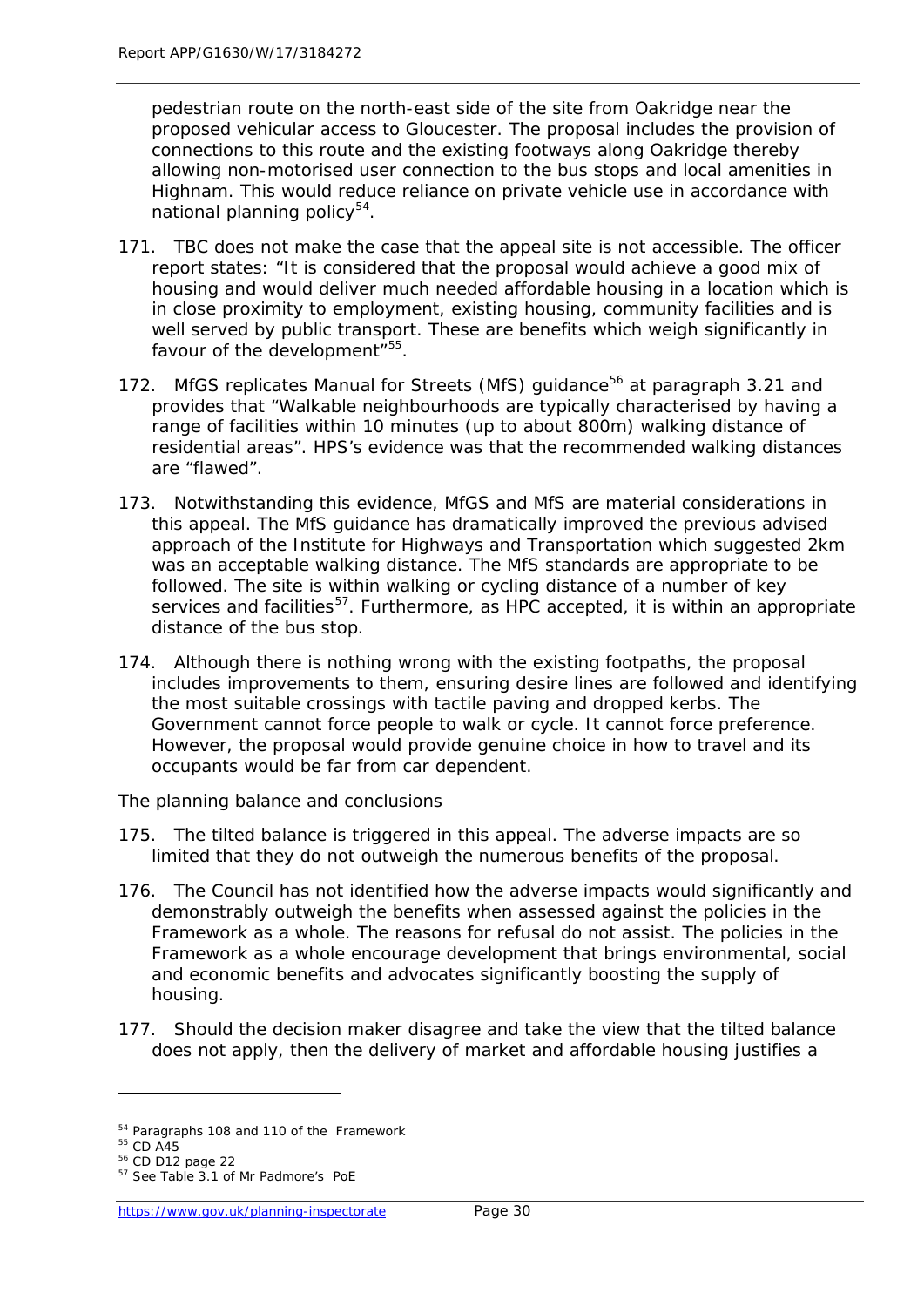departure from the conflict with policy SD10. That conflict attracts reduced weight by virtue of the following:

- (a) the development plan has not yet allocated non-strategic sites
- (b) Tewkesbury does not have a much needed strategic allocation
- (c) settlement boundaries will need to be amended in order to allocate
- (d) the plan period shortfall, the dropping off of housing supply at years 6-10
- (e) there was not one professional consultation objection, including landscape at application stage
- (f) suitability of the proposal was accepted by officers at application stage when the same settlement boundary applied and when there was a 5 year HLS and when conflict with policy HOU4 was given substantial weight.
- 178. The fact that Highnam does not have a defined settlement boundary does not mean permitting any development in breach of the development plan. However, in relation to the appeal site, there is so much going for it and so little wrong with it, the fact of the existence of settlement boundaries is immaterial. Market and affordable housing can be delivered on this site which is suitable in every other way other than being a green field adjacent to the settlement.
- 179. TBC do not consider the benefits to outweigh the conflict. The benefits of the scheme are market and affordable housing to which significant weight should be given in the context of worsening affordability and affordable housing need. There are economic benefits in the form of construction and labour and new residents' use of shops and services. The development will improve social cohesion through the housing mix. There will be open space, footpath improvements, links with green infrastructure, habitat creation and the improved gateway for the Sustrans route. The benefits cumulatively are enough to outweigh the conflicts with the Development Plan policies. The Appellant does not attach significant weight to **all** benefits.
- 180. The adverse impacts are limited and do not rebut the tilted balance. Moreover, the balancing of the impacts also justifies a departure from the limited conflict with policy SD10 even if the tilted balance is not applied. The Land Rear of Canonbury Street, Berkeley appeal decision is relied upon<sup>[58](#page-36-0)</sup>.

#### **Interested persons**

181. Whilst a number of people attended the Inquiry, none wished to make any oral representations.

#### **Written representations**

- 182. The representations received expressed some form of objection to the proposal. Those submitted in response to the original planning application are summarised in the officer's report to the Council's Planning Committee<sup>59</sup>.
- 183. The responses submitted to the appeal were all objections. The planning arguments raised are summarised below and cover the same ground as those received in relation to the original planning application, notably:

<sup>58</sup> APP/C1625/W/15/3133335 (CD H03)

<span id="page-36-1"></span><span id="page-36-0"></span><sup>59</sup> CD A45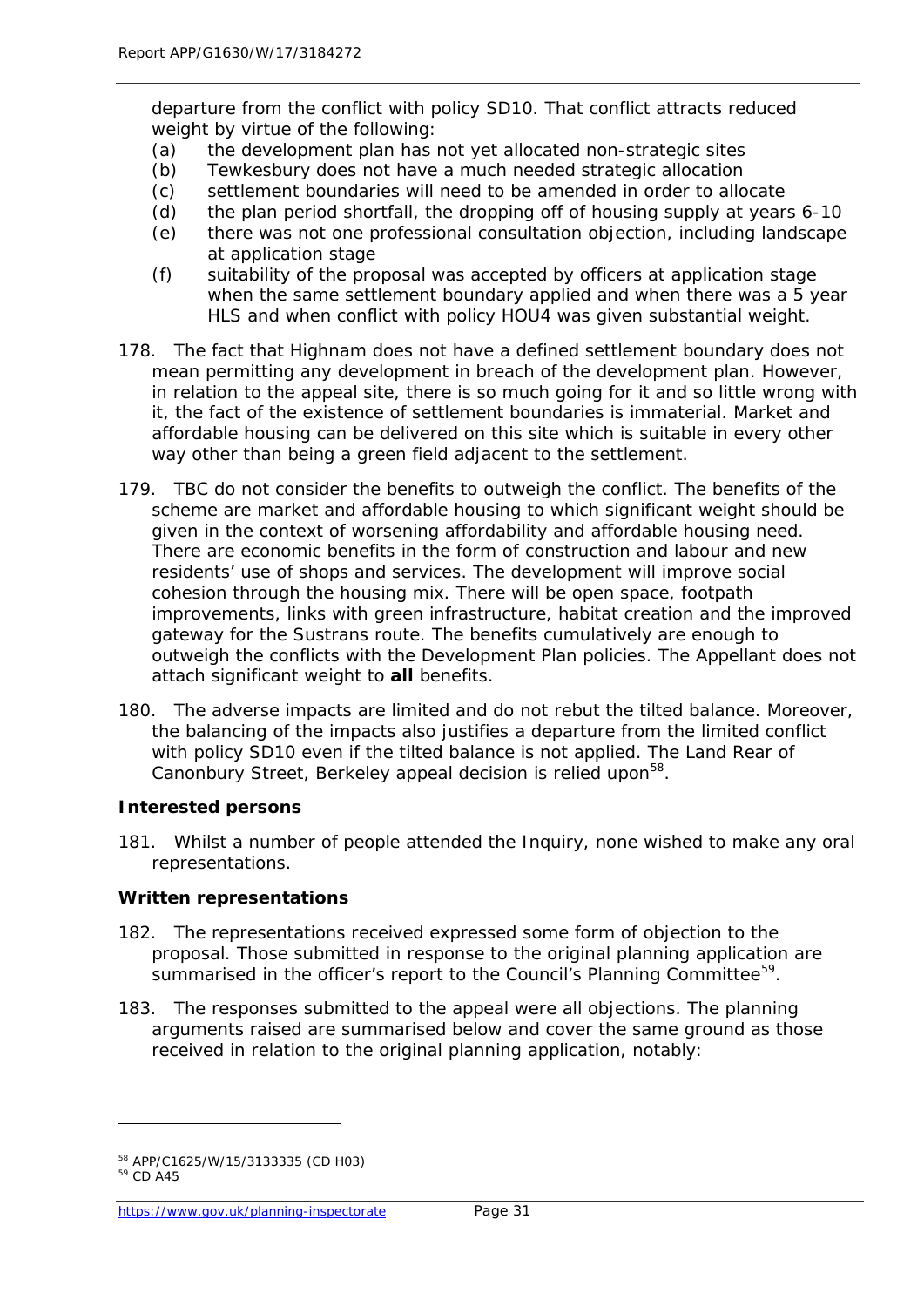- Increase in traffic in combination with previously permitted development. The B4215 already experiences a high volume of fast moving large vehicles.
- There is a problem with speeding on the B4215 and HPC is in the process of setting up a Community Speed Watch.
- Development of part of this open field will lead to further development running down to the A40.
- Schools most classes at Highnam have over 30 children. There would be insufficient school places to meet the needs of the Lassington Lane development let alone from another 40houses.
- Will the doctor's surgery be expanded to accommodate more residents?
- If Highnam is to take more houses in the future, it would be more sensible to build on the other half of the field being developed off Lassington lane. There would be an opportunity to build enhanced community facilities.
- The application represents sporadic unplanned development on land not zoned for residential development.
- The development at Lassington Lane in itself represents a considerable increase in the size of Highnam, putting demands on local infrastructure, including sewerage and storm water systems.
- The application is on the other side of the village to that at Lassington Lane which is focussed around an existing service hub. In contrast the appeal proposal is outside the perimeter of the Oakridge loop road and represents an intrusion into the countryside at a topographically conspicuous location. The mass and profile of the buildings would represent urban sprawl.
- Need for further housing in Highnam in addition to that at Lassington Lane has not been established.
- The wide grass margin along the Oakridge loop road is owned by the Council and as access across it is required to facilitate vehicular access to the proposed development there is a potential conflict of interest.
- It is crucial that all relevant parties adhere to the village development plan. This is the cornerstone for the local authority to manage resident expectations and cooperation of any future village improvements and development.
- The proposal would have an adverse effect on the surrounding area, both aesthetically and practically (noise, over-utilisation of public services). The site is in an elevated position. The proposal would damage the far reaching views for existing residents and walkers.
- The social wellbeing of the community would be adversely affected by construction and additional associated traffic in the short term.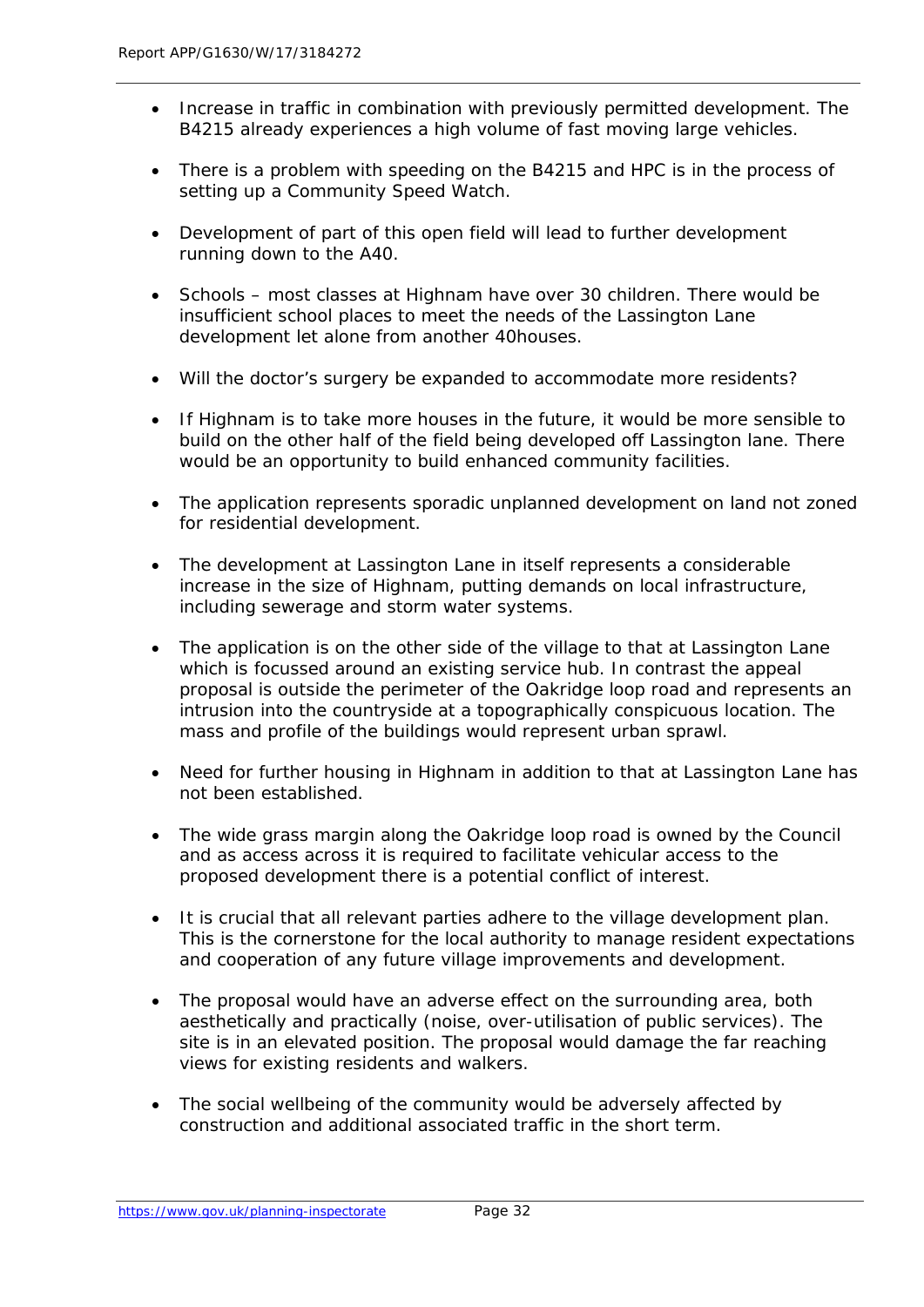- The site lies outside the defined residential development boundary of Highnam where new housing is strictly controlled. The proposal represents a significant encroachment into the surrounding rural landscape.
- We would be overlooked by the houses.
- The proposal would result in a 13% increase in the population of the village and does not accord with the vision in the NP.
- The site entrance would be in a dangerous location.

#### **Conditions**

- 184. As set out in the Framework, conditions must be necessary, relevant to planning and to the development to be permitted, enforceable, precise and reasonable in all other respects. I have made a number of amendments to the conditions as presented in the interests of clarity, precision and implementation and to avoid repetition. These amendments were discussed and agreed at the Inquiry. It was also agreed at the Inquiry, that a number of the suggested conditions were not necessary either because they would be more appropriately imposed at reserved matters stage and in some cases, that they could not be reasonably justified.
- 185. The conditions defining the scope of the reserved matters; specifying the time limits for submission of reserved matters and commencement of development; and requiring compliance with the relevant plans are necessary to provide certainty.
- 186. Conditions relating to finished floor levels; the principles in the Design and Access Statement; hard and soft landscaping; and vehicular parking and turning areas are necessary to assist in defining the scope of the reserved matters; in the interests of ensuring the appearance of the development is satisfactory; and highway safety.
- 187. A condition relating to existing trees and hedgerows is necessary to ensure the retention of these features in the interests of protecting the character and appearance of the local environment. This is required pre-commencement to ensure to ensure that the necessary protection is in place before any building works start.
- 188. A drainage condition is necessary to ensure the site is properly drained and to mitigate flood risk.
- 189. A series of conditions relating to highways are necessary to ensure highway and pedestrian safety. The main access needs to be provided before any other building operations begin to ensure a safe and suitable entry for construction traffic.
- 190. The Construction Method Statement and the hours of construction conditions are necessary to ensure that there is no adverse impact upon the living conditions of local residents or upon the highway network during construction. This is required before commencement of development in order to provide the necessary protection from building works.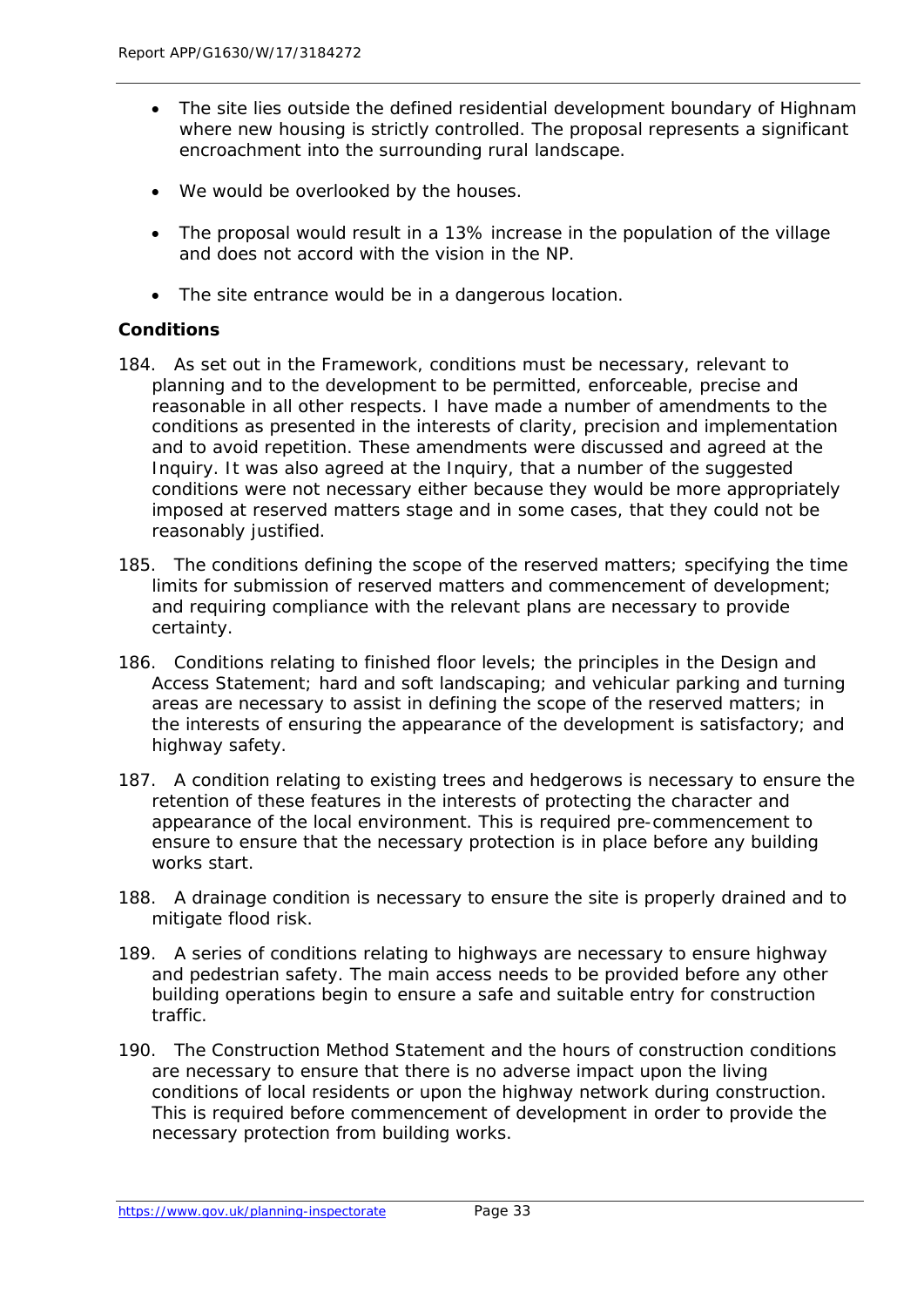- 191. An ecology condition is necessary update the previous Ecological Appraisal and more broadly, to enhance biodiversity on the site. It is necessary for this to be a pre-commencement condition in order to ensure the protection of flora and fauna prior to any development works taking place and so that appropriate mitigation can be carried out.
- 192. It was agreed between the appellant and the Council that a Grampian condition in relation to the access is not necessary as the requirements on the land owned by the Council are addressed by the relevant highways conditions. I agree.

#### **Obligations**

- 193. Regulation 122 of the Community Infrastructure Levy Regulations 2010 (the CIL Regulations) requires that if planning obligations contained in s106 Agreements are to be taken into account in the grant of planning permission, those obligations must be necessary, directly related, and fairly and reasonable related in scale and kind to the development in question.
- 194. The obligations were not disputed by the Appellant. They relate to affordable housing; the laying out and ongoing maintenance of public open space; education; libraries; healthcare; leisure; dog waste bins and signage; and recycling.
- 195. Evidence of the necessity, relevance and proportionality of the obligations was set out in submissions from TBC<sup>[60](#page-39-0)</sup>, which were discussed at the Inquiry. Overall, the written and oral evidence demonstrate the basis for the obligations and how they relate to the development proposed, set out how any financial contributions have been calculated and indicate whether the CIL regulation pooling limits have been breached. They set out the planning policy basis for the obligations. In my judgement, the available evidence sufficiently demonstrates that the above obligations meet the tests set out in the Regulations.

#### **Conclusions**

- 196. The following conclusions are based on the written evidence submitted, on my report of the oral and written representations to the Inquiry and on my inspection of the site and the wider area. The numbers in square brackets thus [ ] refer, as necessary, to paragraphs in other sections of the report.
- 197. The main considerations in this appeal are:
	- Whether a five year supply of housing exists within the Borough and, if not, whether any adverse impacts of the proposed development would significantly and demonstrably outweigh the benefits.
	- The effect on the character and appearance of the area including the settings of Highnam Court and Holy Innocents Church.
	- The effect on the social wellbeing of the community.
	- Whether safe access would be provided.
	- Whether occupants of the proposed development would have satisfactory access to shops and services.

<span id="page-39-0"></span> $60$  ID11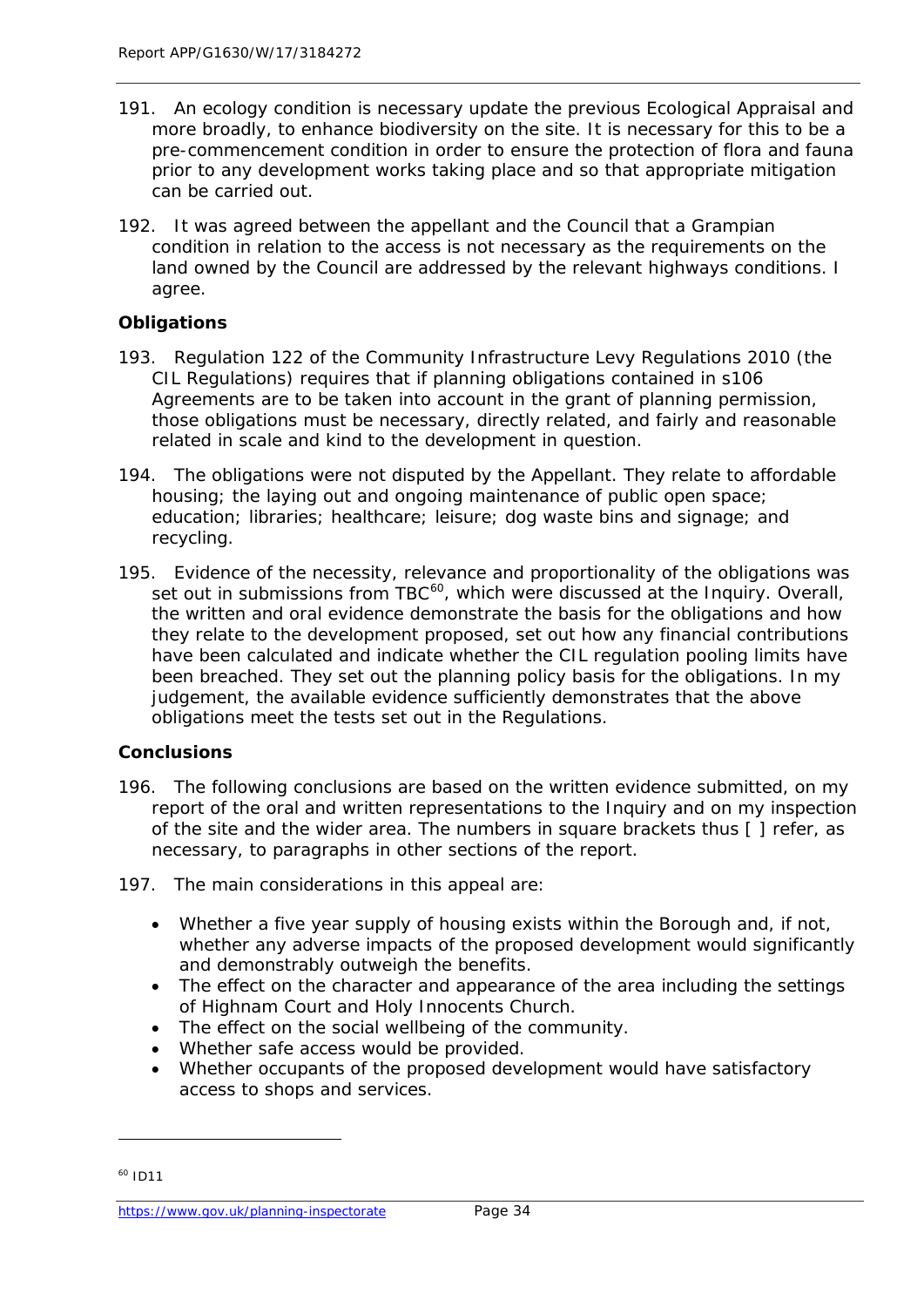# *Housing land supply*

#### *Housing need in Tewksbury Borough*

- 198. Framework paragraph 59 says that in order to support the Government's objective of significantly boosting the supply of homes, it is important that a sufficient amount and variety of land can come forward where it is needed, that the needs of groups with specific housing requirements are addressed and that land with permission is developed without unnecessary delay. Paragraph 73 of the Framework says, amongst other things, that local planning authorities should identify and update annually a supply of specific deliverable sites sufficient to provide a minimum of 5 years' worth of housing against their housing requirement set out in adopted strategic policies, or against their local housing need where the strategic policies are more than 5 years old Unless these strategic polices have been reviewed and found not to require updating. In this case the strategic policies in the JCS were adopted very recently indeed.
- 199. As already set out, at least 9,899 new homes need to be built in Tewkesbury borough over the JCS plan period [para 17]. This equates to a base requirement of 495 dpa. The Framework requires a buffer to be added at either 5% to ensure choice and competition in the market for land; or 10% where the local planning authority wishes to demonstrate a five year supply of deliverable housing sites through an annual position statement or recently adopted plan (i.e. between 1 May and 31 October), to account for any fluctuations during that year; or 20% where there has been significant under delivery of housing over the previous three years, to improve the prospect of achieving the planned supply.
- 200. The written submissions sought from the parties in response to the potential implications arising from the publication of the revised Framework clearly indicate a vastly diverging opinion between TBC (supported by HPC) and the Appellant over whether a 5 year HLS can be demonstrated. It is clear from these submissions, as indeed it was at the Inquiry, that the opposing stance of TBC and the Appellant is focussed on three main factors:
	- i) whether TBC can discount any surplus arising from over delivery of housing against the housing requirement in previous years;
	- ii) based on historic housing delivery, which buffer should apply; and
	- iii) the deliverability of certain sites in the trajectory.

These factors determine whether TBC can or cannot demonstrate a 5 year HLS and I deal with each of them in turn.

#### *Surplus from over delivery*

- 201. It has already been identified in this Report [para 57] that the annual housing completions between 2011 to 2018 total 4,169 against the JCS requirement of 3,465, thus leading to 704 more homes than required.
- 202. Both the Framework and PPG are silent on the matter of oversupply. However, the Appellant has provided two appeal decisions<sup>[61](#page-40-0)</sup>, both of which were tested at Inquiry. The respective Inspectors did not support an approach whereby an oversupply figure is 'banked' so as to reduce the annualised target in later years

<span id="page-40-0"></span><sup>61</sup> APP/J0405/W/16/3158833 (DL 37); and APP/F4410/W/16/3158500 (DL 119-120).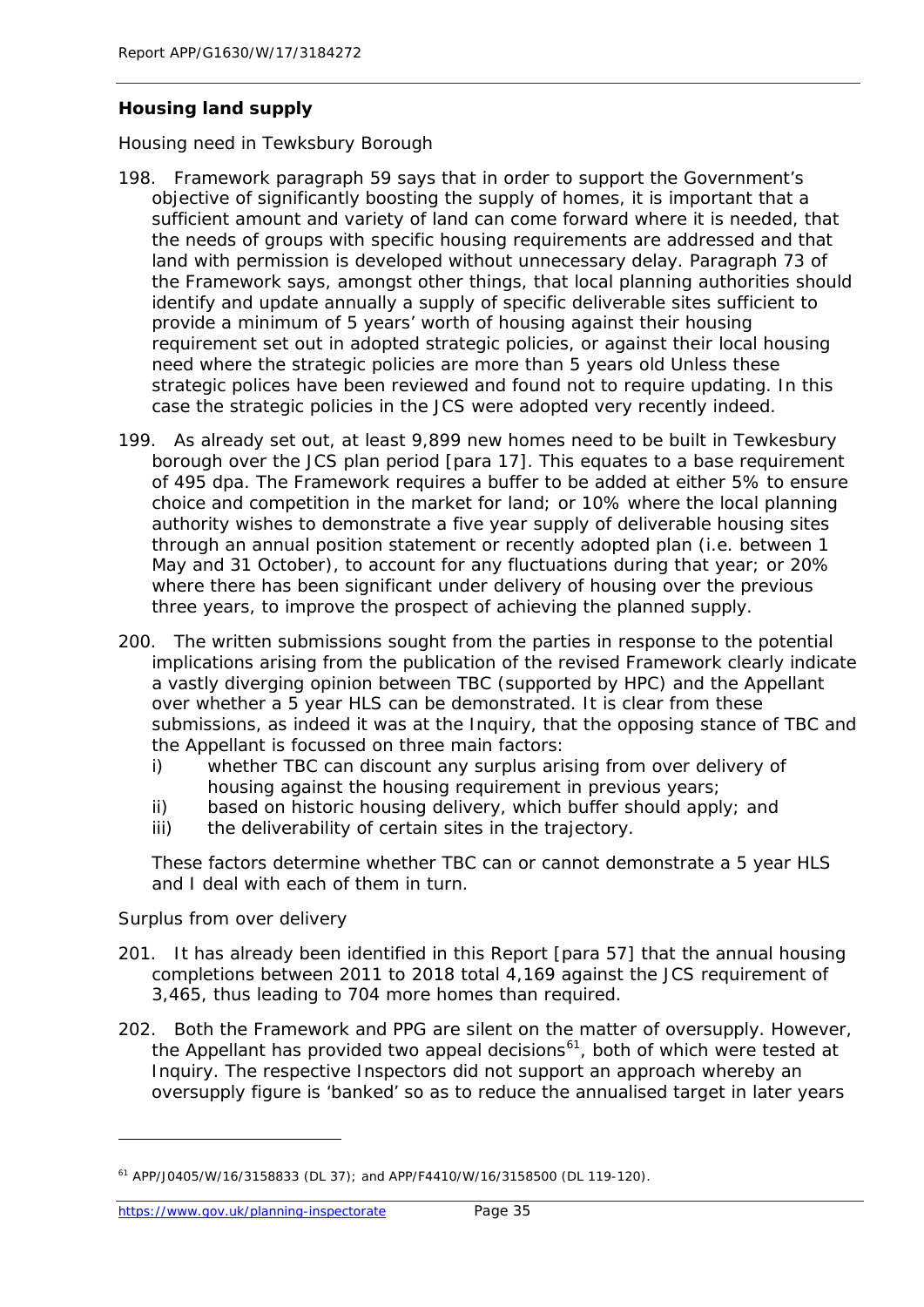of the plan period. They concluded that this would run counter to the requirement to significantly boost the supply of housing.

203. TBC sought to make a case that the over-supply should not be "lost". However, the emphasis in the revised Framework is on determining the **minimum** number of homes and the requirement for local planning authorities is to demonstrate a **minimum** of 5 years' worth of housing against the requirement. Consequently, TBC's approach would run counter to that advocated in national planning policy and I do not therefore consider that an over-supply from previous years should be 'banked' so as to reduce the housing target in future years. This bears on the calculation of TBC's HLS which I address later on but the surplus should not be counted in the calculations.

#### *The buffer*

- 204. The Appellant argues that a buffer of 20% should be applied based on past under delivery. The Framework says a 20% buffer should apply where there has been significant under delivery over the previous three years. The evidence is clear that TBC has over delivered in the last 5 years when the latest monitoring data from 2017/18 is taken into account. I acknowledge that this latest data was not before the Inquiry and has come to light in the intervening period between its closing submission and the writing of this Report. However, the Appellant has had the opportunity to comment upon it and has indeed done so. The latest evidence provides the clearest current picture and I consider it to be relevant to the determination of the appeal.
- 205. On that basis, and on a straightforward reading of the previous housing completion figures [para57], delivery against requirement rose in each of the previous 5 years (2013/14 to 2017/18). Moreover, there was a steep upward trajectory of those rises across that period demonstrated by the surpluses of 18 dwellings in 2013/14 compared to 450 dwellings in 2017/18. This demonstrates that TBC has not failed to meet its housing targets and in my view it is not significantly under-delivering.
- 206. I therefore consider that a 5% buffer should be applied in Tewkesbury borough. This chimes with the findings of the JCS Inspector, who concluded that a 20% buffer should apply at the time of the JCS Examination, nonetheless noted that the strong delivery indicated that this could drop to 5% in the future<sup>[62](#page-41-0)</sup>.
- 207. The Appellant says that by employing the standard method of calculating housing need, the annual figure of 495 dpa would increase to 540 dpa [para 138]. However, the Appellant acknowledges that this does not necessarily supersede the OAN provided for in the JCS [para 139]. I have no disagreement with that given that this is the figure arising from a plan adopted in late 2017 after testing at examination. Moreover, whilst the use of the standard method might give rise to a review of the Plan, it is not any part of the role of this Inquiry to involve itself that work.
- 208. The Appellant seeks to make the case that there has been past under-delivery in the wider HMA which includes Gloucester and Cheltenham. That may be the case. However, the reason for determining whether TBC can or cannot

<span id="page-41-0"></span><sup>62</sup> CD C05 para 97

<https://www.gov.uk/planning-inspectorate>Page 36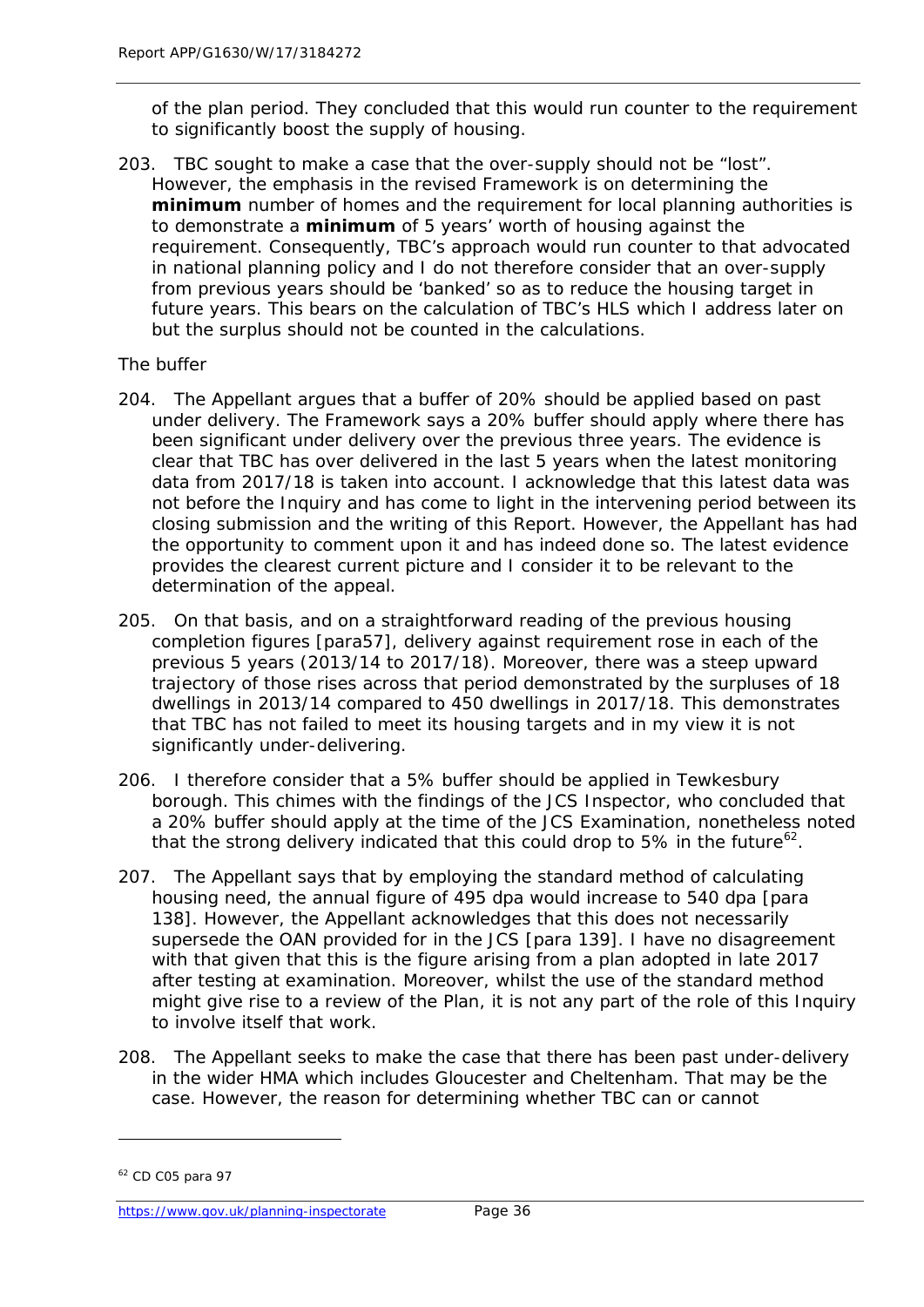demonstrate a 5 year HLS is to establish whether or not Framework paragraph 11 is engaged. For the purposes of this exercise, it is not relevant to consider the performance of other local planning authorities even though there might be an element of migration between them as people seek homes in various places.

209. I therefore see no compelling reason to base a 5 year HLS calculation on a higher figure than the starting point of 495 dpa. Consequently, the base requirement is 2,475 dwellings (495 x 5) plus a 5% buffer (124) which results in a per annum requirement of 520 dwellings. The Appellant agrees this to be the appropriate figure in the scenario that a 5% buffer is applied<sup>[63](#page-42-0)</sup>.

#### *Deliverable supply*

- 210. The 5 year supply period over which to address the matter of deliverability is 2018/19 to 2022/23. The Appellant has confirmed that on this basis, the challenge to the inclusion of supply at various phases of development at Homelands Farm, Bishops Cleeve is not relevant as these sites have been built out. The Appellant's previously raised issues with these sites can therefore be set  $a$ side $64$ .
- 211. Paragraph 73 of the Framework includes a requirement to identify specific deliverable sites. Consequently, I therefore agree with the Appellant that the eTBP allocations should not be included in the deliverable supply for the purposes of determining this appeal. This is because the eTBP is at an early stage of development and it is as yet unknown what objections there may be to it. It would be an unusual situation if there were none. Moreover, broad allocations would not meet the definition of "specific deliverable sites". This view has not been challenged by TBC.
- 212. TBC considers the deliverable supply relative to the 2018/19 to 2022/23 period to be 2,075 dwellings<sup>[65](#page-42-2)</sup>. Included within this are a number of sites that the Appellant considers will not be delivered in the above 5 year period. It is necessary to make an assessment of each site and I turn to this below bearing in mind the definition of "deliverable" and "developable" in the Glossary to the Framework.

#### *Brockworth District Centre – Whittle Square*

213. This mixed-use scheme comprises a residential element of 52 dwellings, 27 of which remain outstanding. The other 25 dwellings were completed in 2010/11 and TBC acknowledges that progress has stalled since<sup>[66](#page-42-3)</sup>. The Appellant observes that the applicant is a commercial property investment firm and there is no planning agent in place<sup>[67](#page-42-4)</sup>. The permission has been extant for almost 9 years. However, bearing in mind what the Framework says regarding what constitutes a deliverable site, there is no convincing evidence that it will not be delivered within the next 5 years particularly given the potentially short lead-in time for a development of the size remaining. It is too soon in my view to discount the site from the deliverable supply.

<span id="page-42-0"></span><sup>63</sup> ID20

<span id="page-42-1"></span> $64$  ID20

<span id="page-42-2"></span> $65$  ID16

<sup>66</sup> ID16

<span id="page-42-4"></span><span id="page-42-3"></span><sup>&</sup>lt;sup>67</sup> See paragraph 4.24 of Mr Ireland's PoE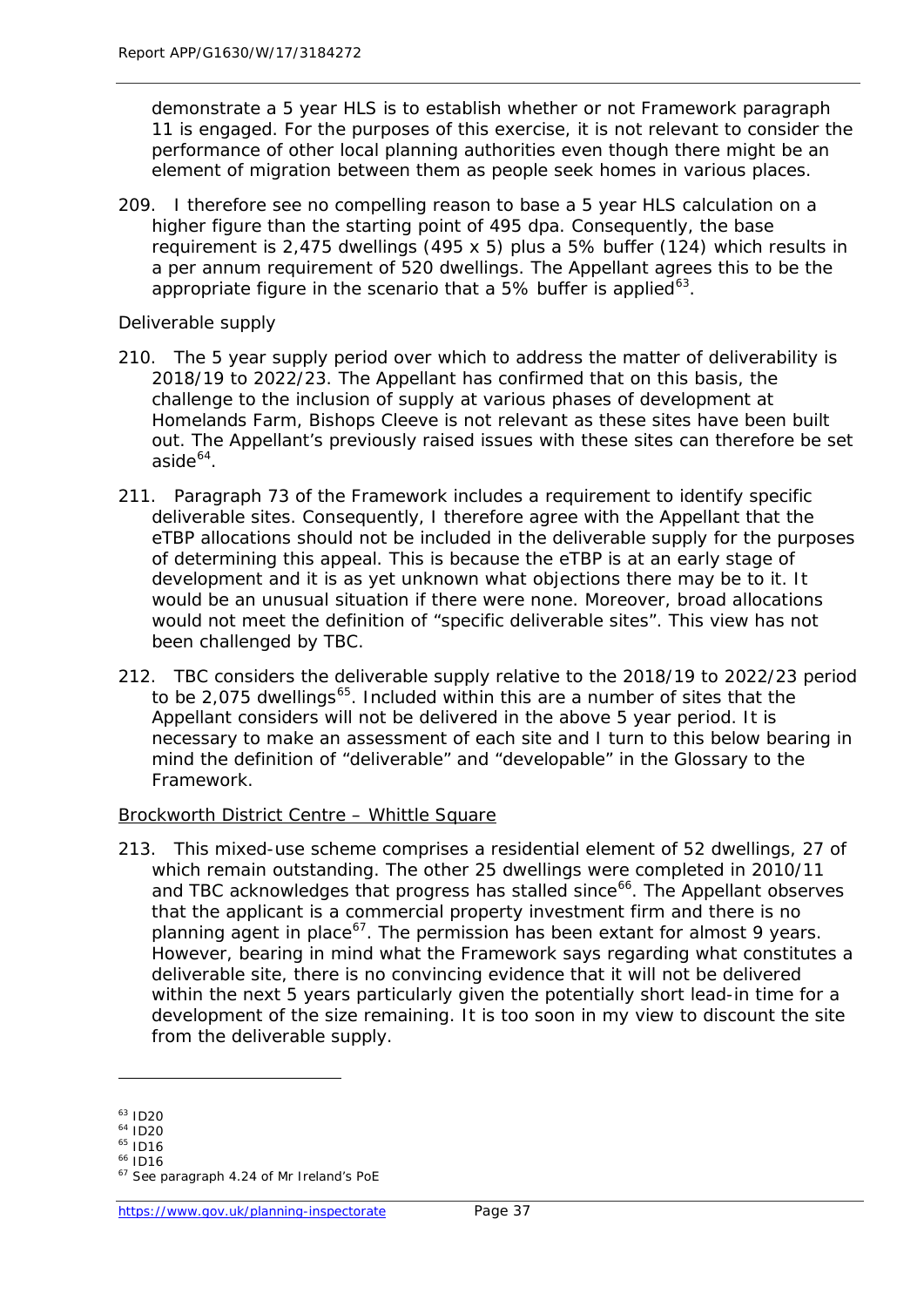#### *Moorcroft House, Minsterworth*

214. This is a new site and as such it was not put forward by TBC at the Inquiry. Outline permission was granted in January 2018 for 10 dwellings. There is no evidence of a forthcoming reserved matters application or an application for the discharge of conditions. Moreover, there is no evidence that a developer is in place to take the scheme forward. Consequently, there is no convincing evidence to show that housing completions will begin on site within 5 years. Accordingly, it is appropriate to discount this site from the deliverable supply.

#### *Nerva Meadows, Brockworth*

215. TBC resolved to grant outline permission for 106 dwellings on this site in December 2016 pending a s106 agreement, which to date has not been substantively progressed. The development does not therefore have planning permission and there is no housebuilder in place. No evidence was put to the inquiry to show that this scheme will come forward in time to see completions within 5 years and none has been forthcoming since. Consequently, there is no clear evidence to show that housing completions will begin on site within 5 years. Accordingly, it is appropriate to discount this site from the deliverable supply.

#### *Part Parcel 2691, Twigworth*

216. TBC resolved to grant outline permission for up to 10 dwellings on this site in August 2015 pending a s106 agreement, which to date has not been substantively progressed. The development does not therefore have planning permission. There is no clear evidence to show that housing completions will begin on site within 5 years. Accordingly, it is appropriate to discount this site from the deliverable supply.

#### *Land East of Railway, Aschurch*

- 217. Outline planning permission was granted in October 2017 for 45 dwellings. The evidence indicates that the site was sold on to another housebuilder in spring 2018. There is no evidence of a reserved matters application having been submitted. There is no clear evidence to show that housing completions will begin on site within 5 years. Accordingly, it is appropriate to discount this site from the deliverable supply.
- 218. Taking all of the above sites into account it is appropriate to reduce TBC's suggested deliverable supply by 171 dwellings for the purposes of calculating supply within the period of 2018/19 to 2022/23.

#### *Conclusion on HLS*

- 219. With the application of a 5% buffer, the Council considers it can demonstrate a 5.58 year HLS. However, as already noted, this is based on the calculations that include a reduction in requirement because of the notional surplus of dwellings and a number of sites that I have found should be discounted from the deliverable supply.
- 220. Pulling all of this together, the total housing requirement is 2,475 plus a 5% buffer  $(124)$  = 2,599. Set against a deliverable supply of 1,904 (2,075 minus a reduction of 171), this indicates that the Council is able to demonstrate a HLS of around 3.99 years.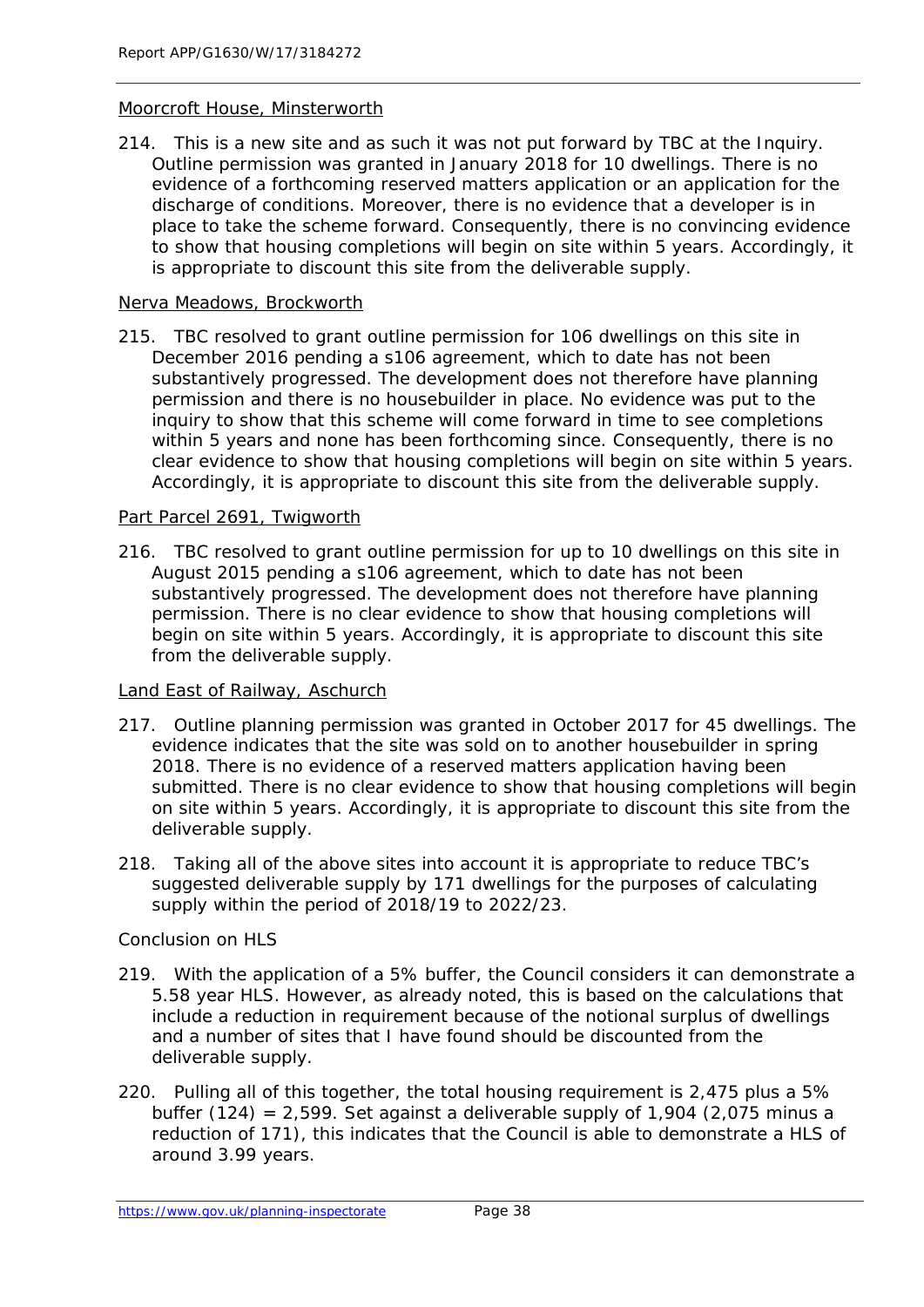*221.* I recognise that this is a very different picture than the one formed by the JCS Inspector, who found the HLS position to be more robust and indeed that the Council could demonstrate a 5 year HLS. However, things have moved on and the evidence that has led me to take an alternative view is persuasive. I also acknowledge that previous appeal decisions<sup>[68](#page-44-0)</sup> found that the Council had a 5 year HLS. However, my conclusions are based on the evidence I have been given, which includes a further year of monitoring, amongst other things.

#### *Character and appearance*

222. There are two main aspects to consider here: firstly, the effect on the settlement pattern; and secondly, the landscape and visual effects.

#### *Settlement pattern*

- 223. The characteristics of Highnam give the settlement a distinctive, contained and inward-looking form.
- 224. In my view the winding form of Oakridge and in particular its tighter bends next to the appeal site is an integral part of the character and form of the settlement. This conspires to 'reject' further development on the more open landscape to the immediate south and east of Oakridge.
- 225. There was considerable discussion at the Inquiry relating to whether Oakridge is an 'edge' because of its two-dimensional nature. Irrespective of this, the road provides a definitive feature beyond which no development has breached it to the south or east of Highnam. Furthermore, the trees and hedges along the road are there because of it and they follow its alignment. Taking these features together, Oakridge forms a definitive and robust edge between the settlement and the open countryside beyond.
- 226. Both TBC and HPC raised concerns at the Inquiry over the proposed site boundary to the south and in particular that it would appear out of character with the more sinuous curve of Oakridge. Whilst there is a line of vegetation including mature trees that extends from the west towards the site, the proposed boundary hedgerow would nonetheless be somewhat arbitrary in the context of the much larger field that it would bisect.
- 227. The proposed development would result in harm by disrupting the settlement pattern on the eastern and southern sides of Highnam by extending the urban area into the open countryside beyond a well-defined edge.

#### *Landscape and visual effects*

228. The site does not fall within a landscape subject to any specific designation for its character and/or quality. It is part of a much larger field extending to the south and which is characteristic of the general field sizes in much of the area between Highnam and Gloucester. There is some variation in topography as it rises from the settlement edge to a plateau before dropping into the wide valley landscape to the east. Although the application is in outline, the evidence to the Inquiry was that the proposed dwellings would be on the land to the west of the plateau. This would provide a degree of visual containment to the development.

<span id="page-44-0"></span><sup>68</sup> Refs APP/G1630/W/17/3174525 (CD H06 – see DL paragraph 29) and APP/G1630/W/17/3172841 (CD H08 – see DL paragraph 7)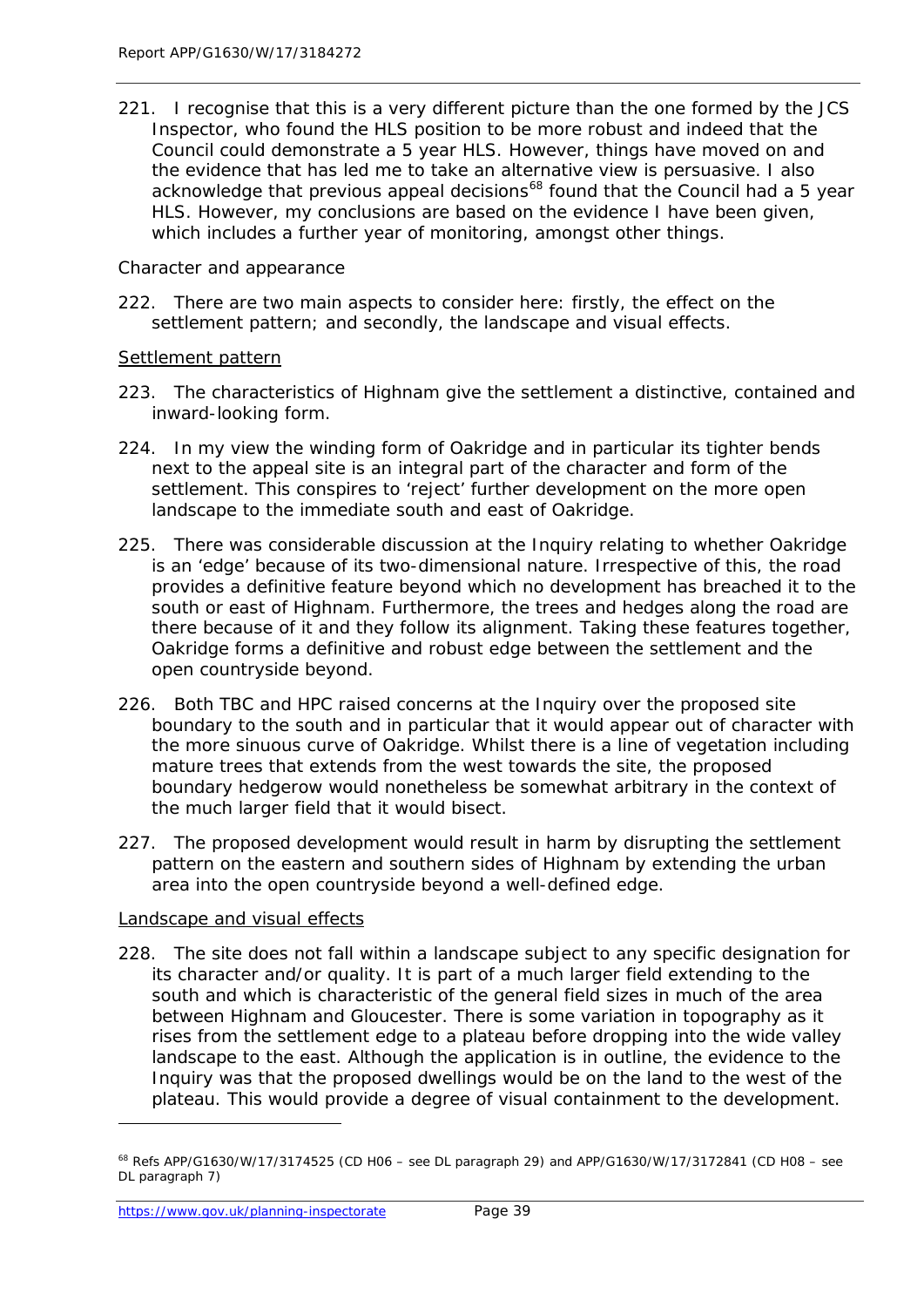- 229. The LCASA makes clear that it is not a detailed visual appraisal as that will be required as part of any planning application. It is a tool to inform strategic land use decisions such as large allocations as part of the JCS<sup>69</sup>. The LCASA is indeed broad brush but is nonetheless required to be taken into account by JCS policy SD6. However, doing so takes us on a circular journey back to the LCASA and what it says about detailed visual appraisals being required as part of planning applications. Policy SD6 also says the LCASA should be drawn on "as appropriate".
- 230. Moreover, Policy SD6 says that all applications for development will consider the landscape and visual sensitivity of the area in which they are to be located or which they may affect. The LCASA does not take away from or act as a substitute to that requirement. It seems to me that the LCASA's findings in terms of landscape sensitivity cannot in themselves be relied upon to assess the development proposal subject to this appeal. That is a task for a different, more detailed study.
- 231. The LVSS places the site within the High-06 land parcel within which it assesses both landscape and visual sensitivity as being "low" and "medium" in different parts of the document. Even on the worst case scenario(i.e. more harmful), the LVSS defines "medium" in the following terms:

"Landscape and/or visual characteristics of the land parcel are susceptible to change and/or its intrinsic values are medium. The land parcel may be able to accommodate some development without significant adverse effects. The threshold for significant change is moderate $170$  $170$ .

- 232. Nevertheless, the LVSS goes on to stress that landscape and visual sensitivity to new development is not the same as the 'capacity' of a place to accommodate development. It says, quite correctly in my view, that unsympathetic or inappropriate development will not be suitable in a land parcel, even if the area is deemed to have a low sensitivity.
- 233. Whilst I acknowledge the findings of both the LCASA and the LVSS and that they are useful documents for assessing a proposed development (particularly the LVSS), they do not provide a definitive method of determining the effects of the appeal proposal. The settlement edge has some influence on the rural landscape to the south and east but from my own observations, there is a clear and pronounced edge to the settlement here which marks a sudden change between built development and the rural landscape beyond.
- 234. At my accompanied and unaccompanied site visits, I was able to walk some of the recreational routes and view the site from a number of locations. It was clear that in some views, the proposed development would be fairly prominent while in others, less so.
- 235. In some views, the spire of the nearby Holy Innocents Church is seen in combination with the existing housing. However, in others it is not. Notably, when viewing from some areas along the nearby recreational routes, the spire appears as an isolated and prominent feature in the rural landscape. In these views, the proposed development would appear in front of the spire. Although it

<span id="page-45-0"></span><sup>&</sup>lt;sup>69</sup> Page iv under the heading "How the Sensitivity Analysis is to be used".

<span id="page-45-1"></span><sup>70</sup> Table 1 on page 7 of the LVSS.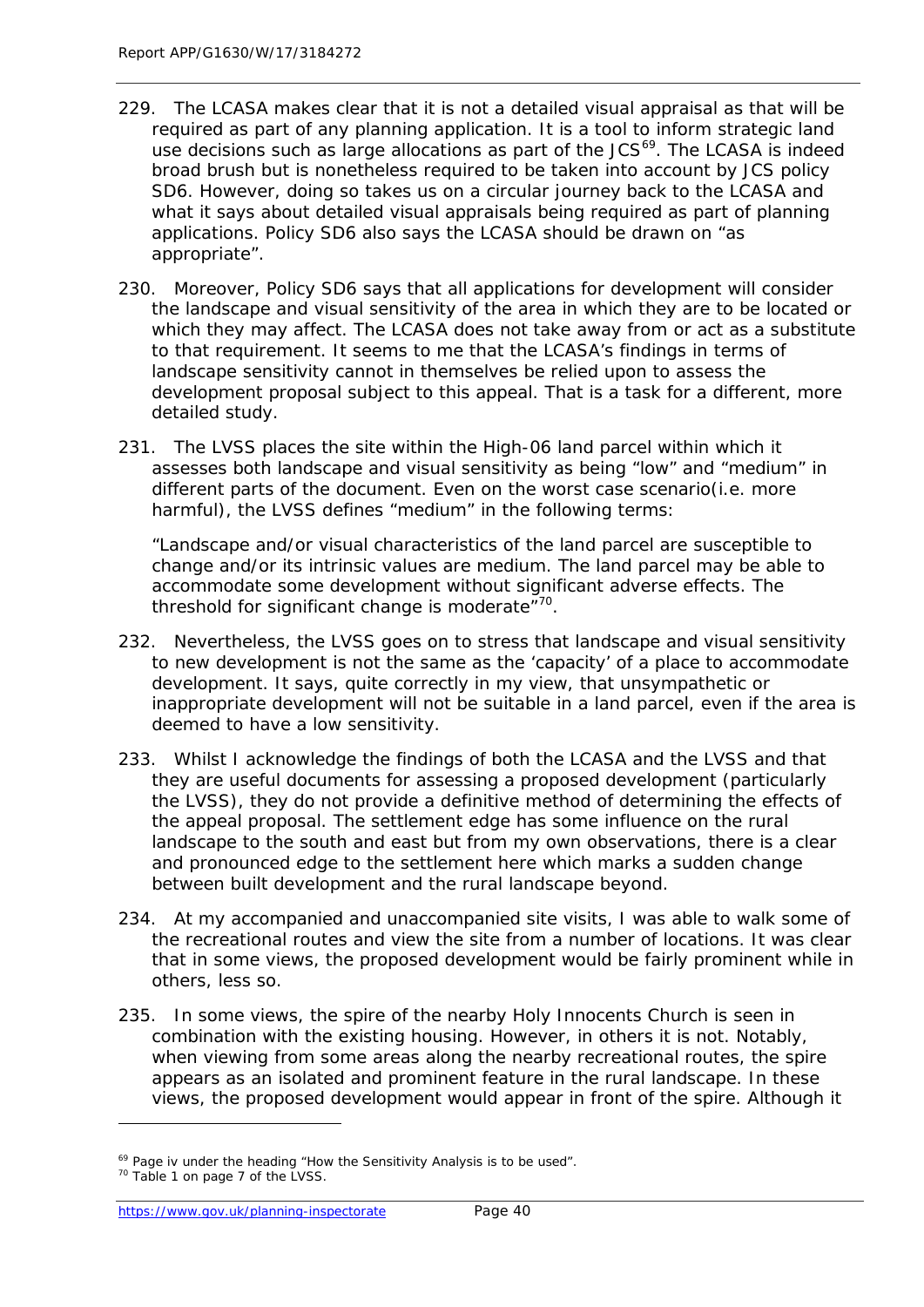would not sit at a level such that it would block out views of the spire, it would diminish the pleasing views currently created by the spire nestling into the landscape behind an undeveloped, pastoral and verdant foreground.

- 236. An as yet unimplemented planning permission has been granted for the construction of a solar farm in a nearby field. Only the back of the solar array would be seen in the same views as the proposed housing. However, whilst solar farms are not now uncommon in rural areas, they nonetheless appear as hard additions to the landscape in otherwise open fields. There is no evidence that the solar farm permission will not be implemented and in combination with the proposed housing, the open and rural character of the area to the east of Highnam would change dramatically as a result of these developments.
- 237. The proposed development would result in a change to the experience of travelling along Oakridge. However, it would be for only a modest distance when compared to the length of the road as a whole. Having said that, there are a number of other publicly accessible routes along which people would be travelling on foot or by cycle. The nature of these routes is such that people will pause to take in their surroundings and although there are hedges that constrain views along some parts of them, the proposed development would be very prominent from others.
- 238. The setting of the historic landscape associated with Highnam Court was also covered in detail at the Inquiry. It was argued by HPC that there is a visual link between the historic parkland and the area within which the site is located. There is a roundel of mature Pine trees a short distance to the south of the site and similar contemporary tree planting within the parkland. It would be easy to make an assumption that the roundel is in some way linked to the laying out of the parkland. However, there no evidence of a designed view, particularly given the limited views towards the east with only a modest break in the line of vegetation along the eastern boundary of the parkland.
- 239. Whilst it is impossible to be certain given the absence of any historical records, it seems to me that this planting actually constrains views and the design intention might equally therefore have been to create an intimate inward-looking area of parkland around Highnam Court. In light of such doubts, and on the balance of probabilities, I do not consider that the roundel to the south of the site is part of a designed view out of the parkland.
- 240. The LVSS shows the character area within which the site is located to be separate from that covering the parkland. Given my findings above of the likely inward looking nature of the parkland, there is no clear visual or physical link between the historic landscape and the site.
- 241. The historic landscape seems to me to be visually and physically wellcontained such that there would be no unacceptable effects on its historic significance.

#### *Conclusion on character and appearance matters*

242. There would be harm to the settlement pattern, the landscape and the way it is experienced. Consequently, for the reasons given, the proposal would not have sufficient regard for local distinctiveness or contribute positively to a sense of place. Thus, it runs counter to JCS policy SD6 and NP policy H2.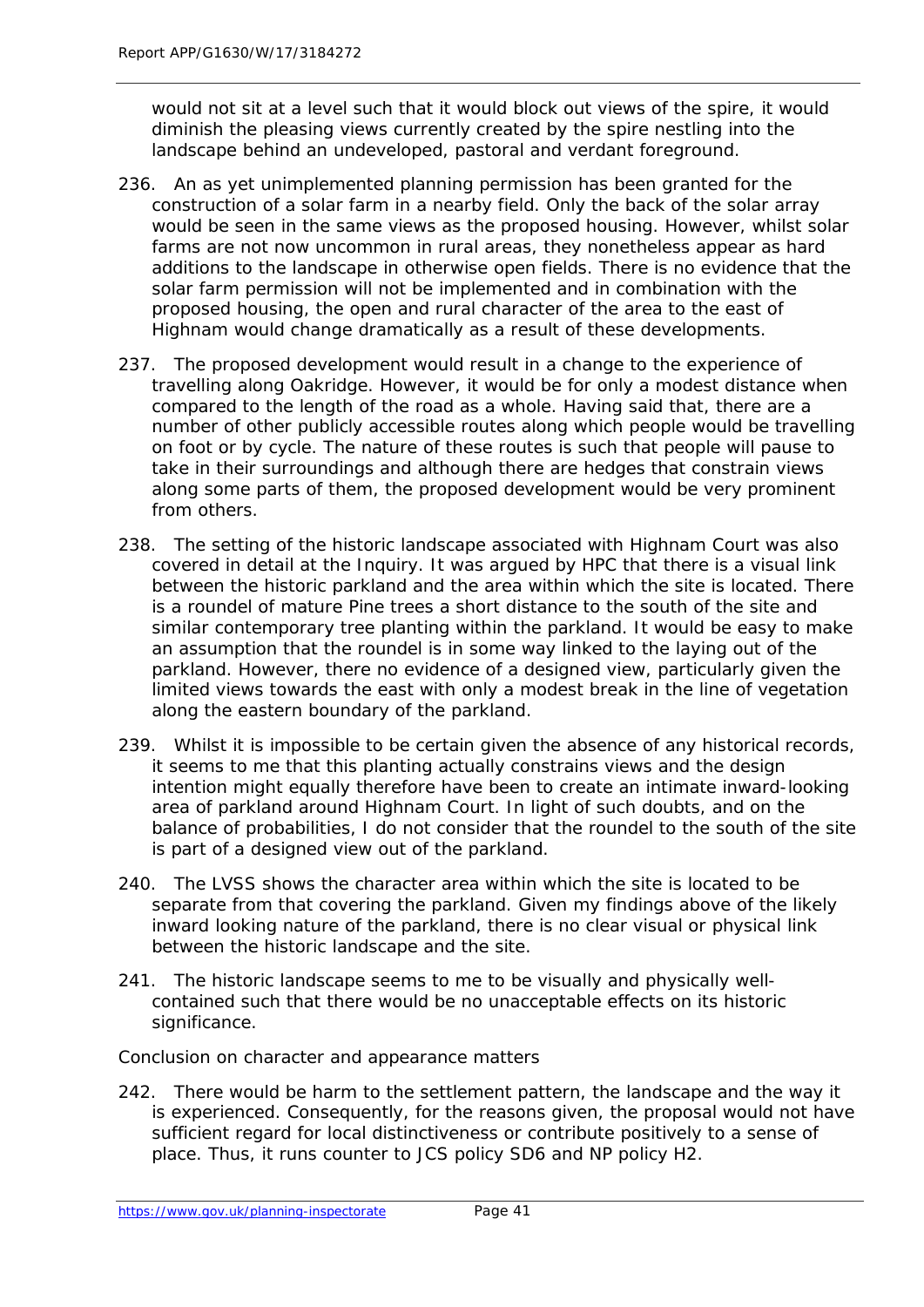243. It was argued by the Appellant that design matters are properly to be considered at reserved matters stage and for that reason there would be no conflict with JCS policy SD4. However, good design goes beyond merely considering the appearance of the development itself and should properly include wider considerations of how it fits into the settlement and the landscape. I have found that it would not and also therefore find the proposal to run counter to policy SD4.

#### *Social wellbeing*

- 244. HPC maintains that an additional 40 dwellings would have an adverse effect on the community. Taking into account the housing development currently taking place to the west of Lassington Lane, the addition of a further 40 dwellings would represent an 18% increase in the size of Highnam.
- 245. In my view, this is a modest level of growth that would not place undue pressure on the available shops and services in the village. On the contrary, it would be likely to assist in the ongoing economic vitality of the local shop and potentially increase the number of people using the church and community centre. There is no substantive evidence before me to suggest that the local schools and GP surgery would be unable to cope with the additional number of residents in Highnam. In any case the appellant has provided an executed s106 Agreement that makes financial provision to education and healthcare. There is no compelling reason to indicate that the proposed development would cause the harm that HPC alleges.
- 246. A mix of dwelling types has been proposed including bungalows. This could be the subject of a reserved matters application, which along with the proposed inclusion of a proportion of affordable homes, would provide more overall housing choice in Highnam.
- 247. For these reasons, the proposal would not result in harm to the social cohesion of the settlement.

#### *Whether safe access would be provided*

- 248. TBC raises no objections to the proposal on highways grounds. However, as I have already set out, this is still a matter of concern for HPC and indeed a number of local residents.
- 249. HPC's highways witness agreed<sup>[71](#page-47-0)</sup> that its speed surveys were not relevant for the purposes of the Inquiry. However, it was argued that in calculating the visibility splays, the appellant was, as he put it 'working at the margins'.
- 250. The appellant put the counter argument that the visibility splay calculations provided are based on wet weather conditions as the quidance<sup>[72](#page-47-1)</sup> suggests and that this has comfort built in. HPC have not produced any evidence to show that the calculations are not robust. Consequently, there is no reason to believe that vehicle speeds in the vicinity of the site are such that the proposed access would be unsafe.

<span id="page-47-0"></span><sup>&</sup>lt;sup>71</sup> Mr Moss in cross examination

<span id="page-47-1"></span> $72$  Manual for Gloucestershire Streets ( $4<sup>th</sup>$  Edition) (Core Document D12)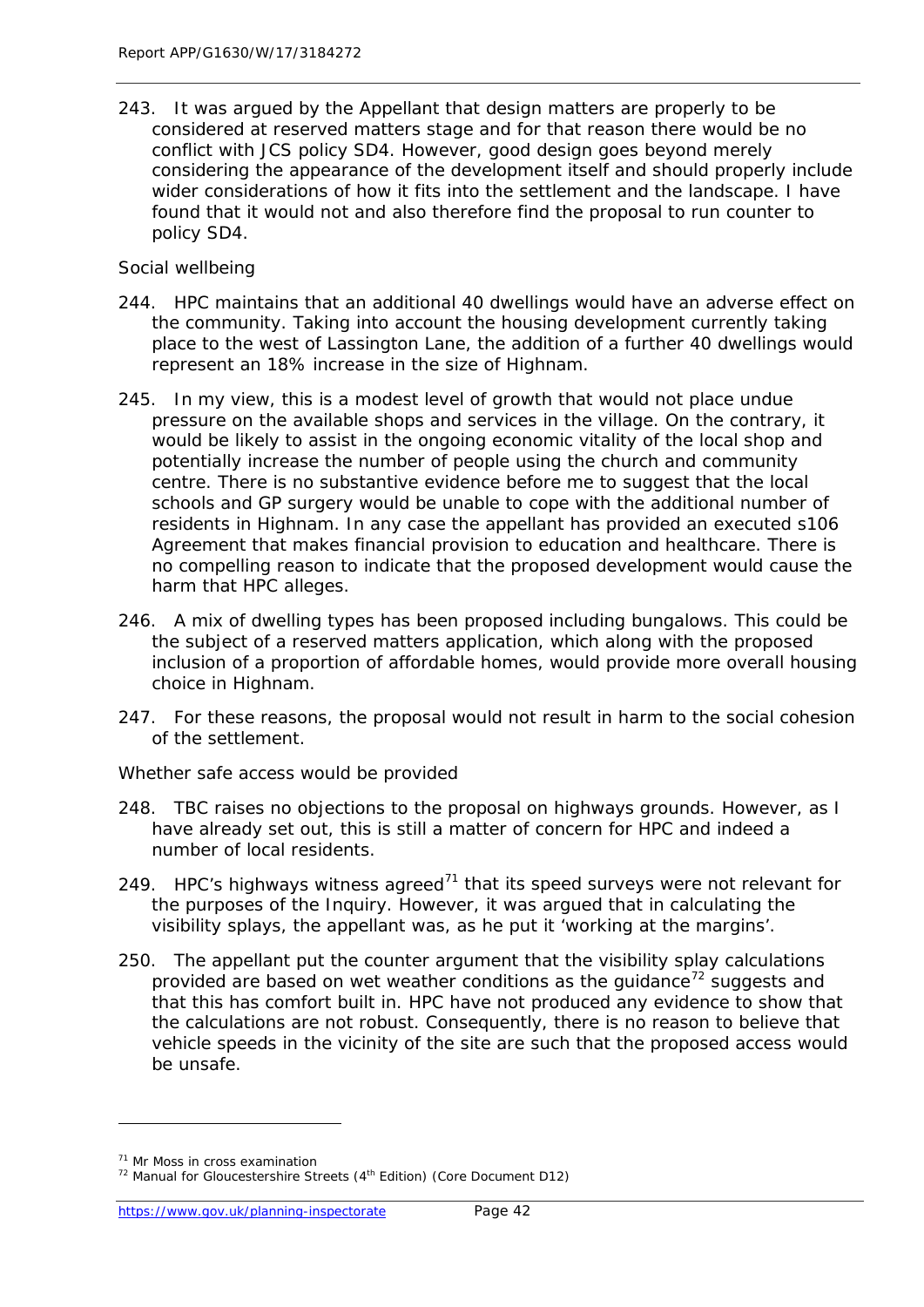#### *Access to shops and services*

- 251. Although HPC suggests that Highnam contains limited facilities, it is nonetheless identified as a service village in the development plan. The local shop and post office is located in Maidenhall which lies to the western side of the village. The GP surgery and Highnam Nursery are also located on the westernmost edge of the village.
- 252. The appeal site is within reasonable walking and cycling distance of these services and the distances generally accord with quidance in MfGS, which reflects that in MfS. However, I agree with HPC that given its location away from the appeal site, occupiers of the proposed dwellings would be likely to travel to the shop by car during periods of cold or inclement weather. Although there are bus stops close to the store, it would seem unlikely to me that people travelling to and from the major employment area (primarily Gloucester) by public transport would alight in Maidenhall and then walk home particularly if laden with bags of shopping.
- 253. Similarly, the distance from the site to Highnam Nursery would not be an attractive walking proposition for those with nursery age children and neither would it be for those visiting the GP surgery. Although the primary school and recreation area are much closer to the site, these services are likely to be used frequently and with most visits to them made by car.
- 254. Having said all of that, those choosing to travel to work in Gloucester would have a choice of public transport as an alternative means to the car. Whilst the Framework seeks to promote the use of sustainable transport, the Government recognises that different policies and measures will be required in different communities and opportunities to maximise sustainable transport solutions will vary from urban to rural areas.
- 255. There are bus stops close to the site along Oakridge and I see no reason why this service would not be used by the development's occupants. Whilst some may still opt to use private motorised transport, the site is in a location where there is a clear sustainable alternative for travelling to work and accessing the higher order services and facilities in Gloucester. Even in the event that travel to the day-to-day services in Highnam would be by car, these journeys would be of limited duration and overall, given the availability of public transport, I do not consider that the proposed development would occupy a location that would lead to an unacceptable level of less sustainable transport use.

#### **Planning balance**

- 256. I have found that the Council is currently unable to demonstrate a 5 year HLS and thus paragraph 11 of the Framework is engaged. The parties accept that the proposal conflicts with JCS policy SD10. I have also found conflict with other development plan policies including those in the NP. The NP represents an expression of how the community wishes to shape its local environment. Accordingly, whilst it does not allocate sites, it is relevant to the assessment of whether the appeal proposal is acceptable or not.
- 257. The Appellant has put forward a number of considerations including suggested benefits of the scheme.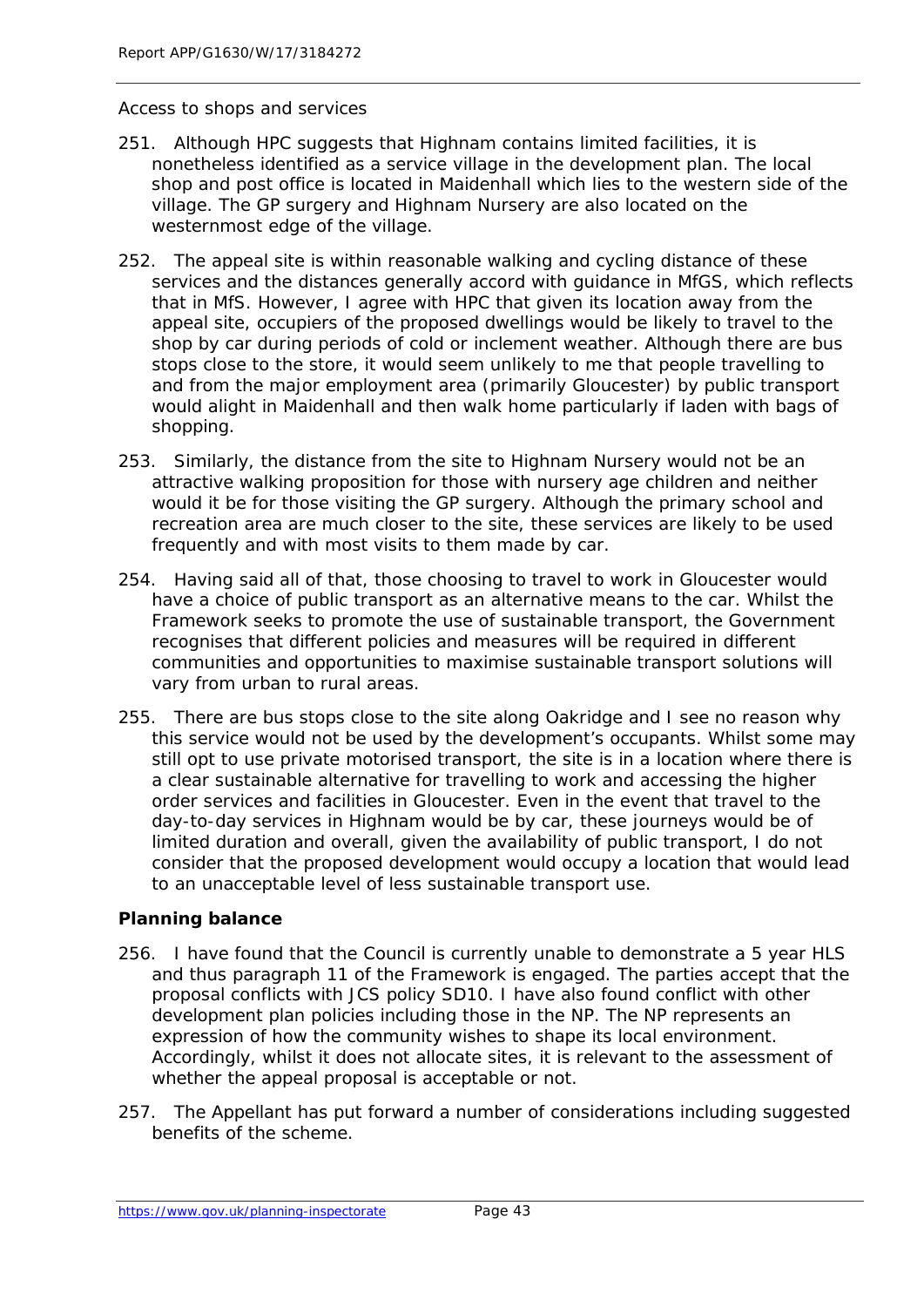- 258. It is accepted by the parties that there will be a housing shortfall in later years of the JCS plan period. The Appellant's evidence, which is based on the Council's own information, indicates that deliverable supply will drop off sharply beyond year 2 of the 5 year period to  $2022/23^{73}$ .
- 259. The Council is working on the TBP, which will allocate sites. It is envisaged that this would be adopted in spring/summer 2019. However, whilst it might be possible to adhere to this timetable, I learned at the Inquiry that it has already slipped, which casts doubt in my mind over whether the eTBP will in fact be adopted in 2019.
- 260. Having said that, it seems inconceivable that the existing or any future slippage would be so serious as to prevent adoption of the eTBP taking place well in advance of 2022/23. However, the need for housing is pressing given the Council's HLS shortfall and although there is likely to be a plan in place within the next 5 year period that will allocate sites, it is unlikely those sites would be built out before the end of 2022/23. Thus, at the present time, I can see no mechanism to address Tewkesbury borough's housing need.
- 261. The development would deliver 40 new homes. There would be a mix of housing whereas the existing settlement is made up primarily of detached dwellings. The scheme would also include the policy level of affordable housing in a borough where there is a considerable level of need that is worsening year-onyear. These comprise social benefits that attract significant weight in the context of a housing shortfall with no plan currently in place to address it.
- 262. There would be economic benefits during construction through the creation of jobs and afterwards through the residual support for the local shop. Although I accept that some of the development's occupants would shop in Gloucester and elsewhere, combining shopping trips with those to and from their places of work, the local shop would be within acceptable walking and cycling distance from the development. It would therefore still benefit economically from the increase in the village's population. Moreover, Highnam is defined as a Service Village in the JCS and development in this location is therefore envisaged. These benefits also have significant weight.
- 263. However, the clear identified harm to the landscape and the resulting development plan policy conflict is a matter to which I give very substantial weight. Whilst the other policy conflicts would have reduced weight due to the HLS position they still weigh negatively in the planning balance. .
- 264. Placing these factors and all of the relevant material considerations in the balance, I find that the adverse impacts of the proposal significantly and demonstrably outweigh the benefits, when assessed against the policies in the Framework taken as a whole. A decision other than in accordance with the development plan is not justified and the proposal would not represent sustainable development.

<span id="page-49-0"></span><sup>73</sup> ID20 Figure 1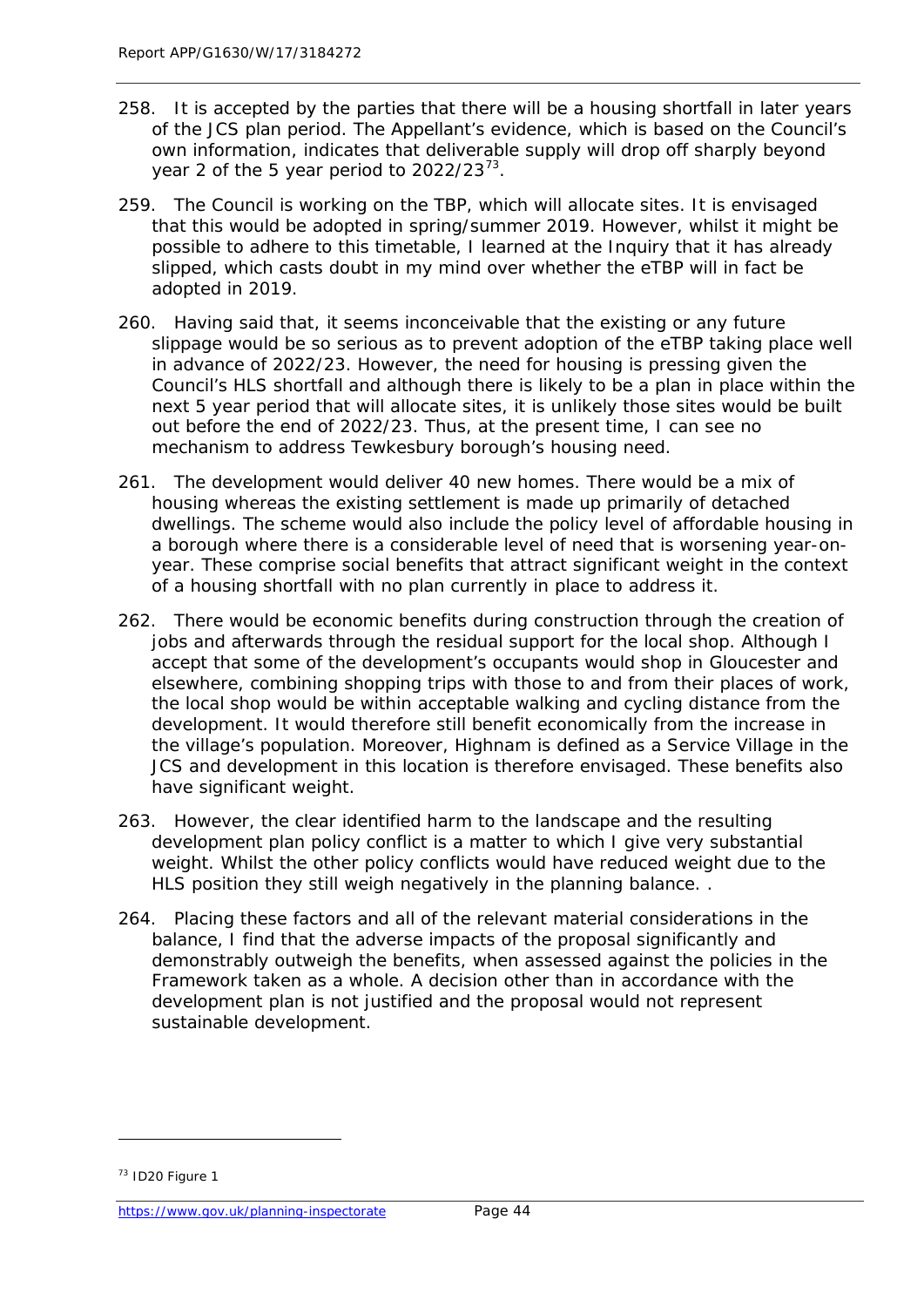#### **Recommendation – Appeal Ref: APP/ G1630/W/17/3184272**

- 265. For the reasons given above, and taking all other matters into consideration, I recommend that the appeal should be dismissed and planning permission refused.
- 266. If the Secretary of State disagrees with my recommendation, Annex C lists the conditions that I consider should be attached to the planning permission. The reasons for these suggested conditions are set out in paragraphs 185-193 of this Report and a consideration of planning obligations is given in paragraphs 194- 196.

# *Hayden Baugh-Jones*

Inspector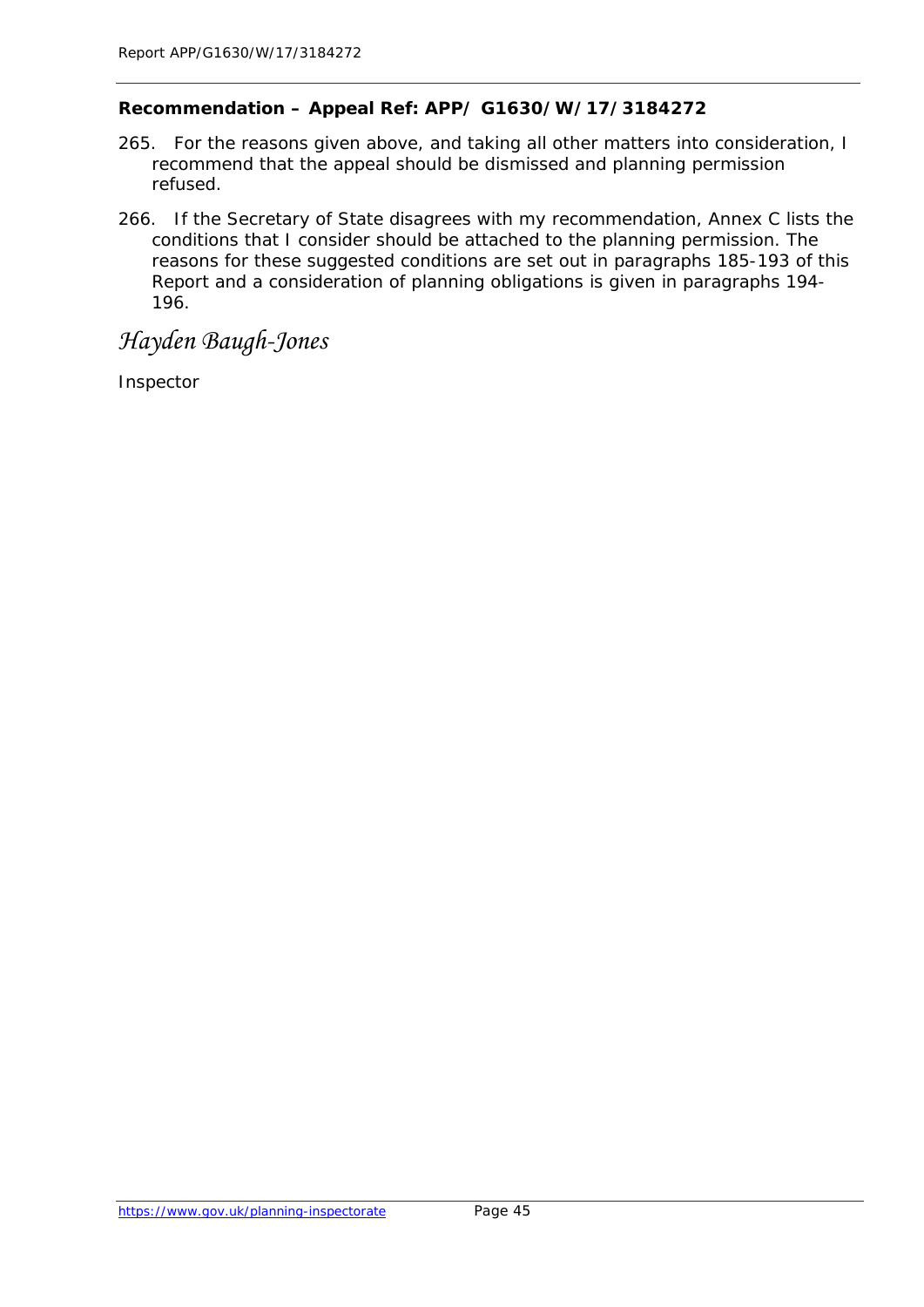#### **ANNEX A: APPEARANCES**

FOR THE LOCAL PLANNING AUTHORITY:

She called

Matthew Barker B.Sc(Hons) MA MRTPI Planning Policy Manager,

Stuart Ryder BA(Hons) CMLI Director, Ryder Landscape

Paul Smith BA(Hons) B.Sc(Hons) Sole Practitioner Dip. DesBltEnvt MRTPI Planning Consultant

FOR THE APPELLANT:

She called

Nick Ireland BA(Hons) MTPI MRTPI Planning Director, GL Hearn

Adam Padmore BSc MSc MSc MCIHT Managing Director, Cotswold

Paul Harris BA DipLA CMLI Director, MHP Design Ltd

FOR HIGHNAM PARISH COUNCL:

Charles Coates FRICS (Rtd) Councillor, Highnam Parish

Nicholas Harman BA(Hons) DipLA CMLI Illman Young Design Ltd

Sarah Clover of Counsel **Instructed by Tessa Yates**, One Legal, Solicitor to Tewkesbury Borough Council

Tewkesbury Borough Council

Consultants Ltd

Emmaline Lambert of Counsel **Instructed by Mark Campbell**, Evans Jones Ltd

Transport Planning Ltd

Mark Campbell MA MRTPI Senior Planning Consultant, Evans Jones Ltd

Council

Patrick Moss MRTPI 2008 2009 2012 2014 Director, Moss Naylor Young Ltd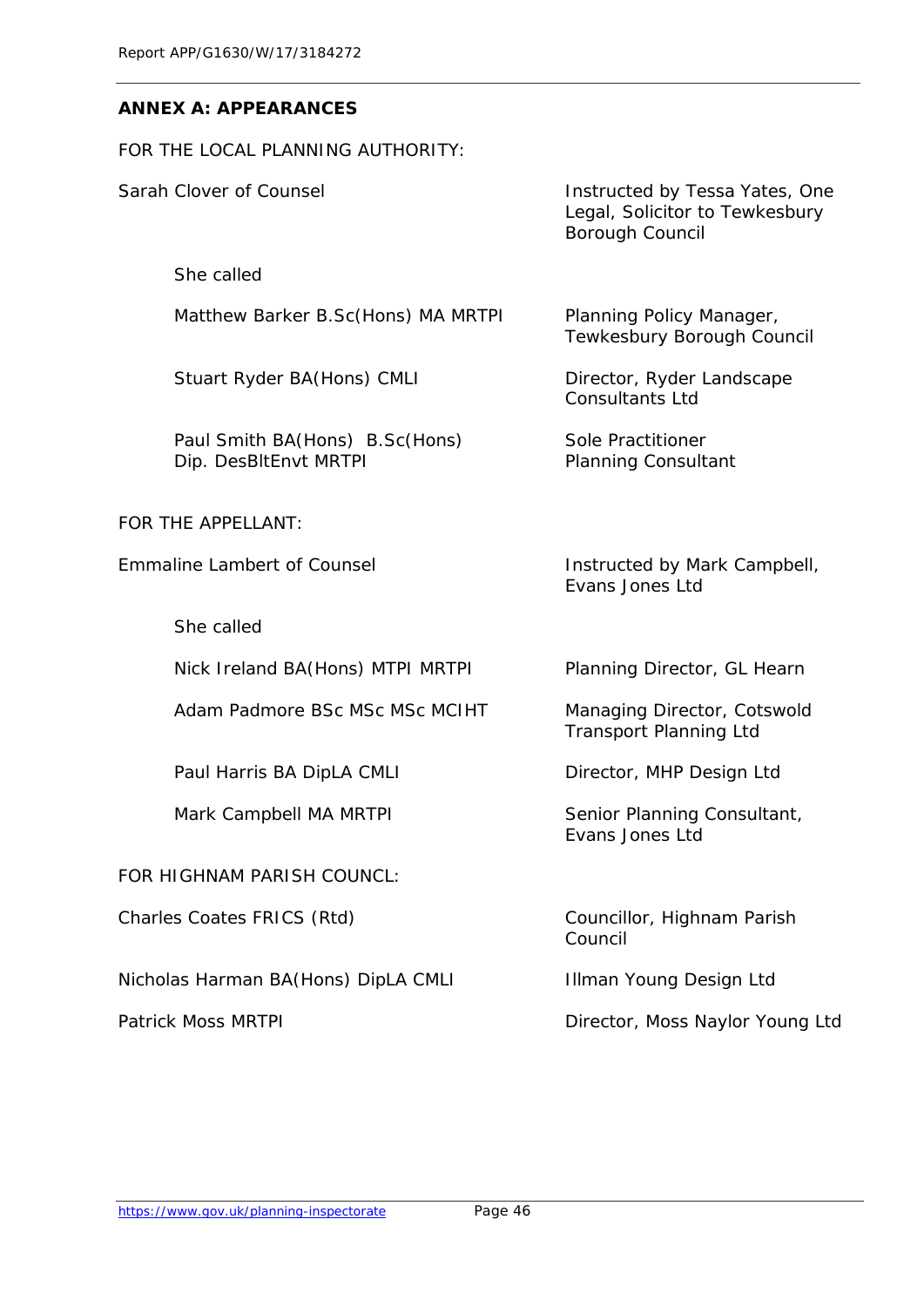#### **ANNEX B: DOCUMENTS**

#### **Core Documents**

See files A to G (in hard copy)

# **Documents submitted to the Inquiry**

| ID <sub>01</sub> | Non-executed Section 106 Agreement                                                                                                                |
|------------------|---------------------------------------------------------------------------------------------------------------------------------------------------|
| ID <sub>02</sub> | Table showing house prices to income ratio                                                                                                        |
| ID <sub>03</sub> | Tabbed version of Mr Ireland's Appendices                                                                                                         |
| ID <sub>04</sub> | Opening submissions on behalf of the appellant                                                                                                    |
| ID <sub>05</sub> | Opening on behalf of Tewkesbury Borough Council                                                                                                   |
| ID <sub>06</sub> | Section 106 Agreement relating to Arlington Business Park                                                                                         |
| ID07             | Landscape Sensitivity Study by MHP Design Ltd                                                                                                     |
| ID08             | Gloucestershire County Council standing highways advice                                                                                           |
| ID <sub>09</sub> | Table of oversupply figures                                                                                                                       |
| <b>ID10</b>      | Decision notice relating to Land at Maidenhall Farm, Highnam dated 21<br>March 1974 and accompanying Section 19 Agreement dated 30 August<br>1974 |
| <b>ID11</b>      | <b>CIL Compliance Statement</b>                                                                                                                   |
| <b>ID12</b>      | Closing on behalf of Tewkesbury Borough Council                                                                                                   |
| ID13             | Closing Statement on behalf of Highnam Parish Council                                                                                             |
| <b>ID14</b>      | Closing submissions on behalf of the appellant                                                                                                    |
|                  |                                                                                                                                                   |

Documents submitted after the close of the Inquiry

| <b>ID15</b> | Executed s106 Agreement                                                                                                                                                                       |
|-------------|-----------------------------------------------------------------------------------------------------------------------------------------------------------------------------------------------|
| <b>ID16</b> | Tewkesbury Borough Five Year Housing Land Supply Statement July<br>2018                                                                                                                       |
| <b>ID17</b> | Tewkesbury Borough Council Monitoring Report 2017/18 (July 2018)                                                                                                                              |
| <b>ID18</b> | Comments on behalf of Highnam Parish Council on the revisions to the<br>National Planning Policy Framework (July 2018)                                                                        |
| <b>ID19</b> | National Planning policy Framework - Appellant's Update Ref: 13475,<br>15 August 2018                                                                                                         |
| <b>ID20</b> | Appellant's response to Council's comments on revised Framework in<br>respect of Five Year Housing Land Supply including commentary on<br>the Council's and Highnam Parish Council's comments |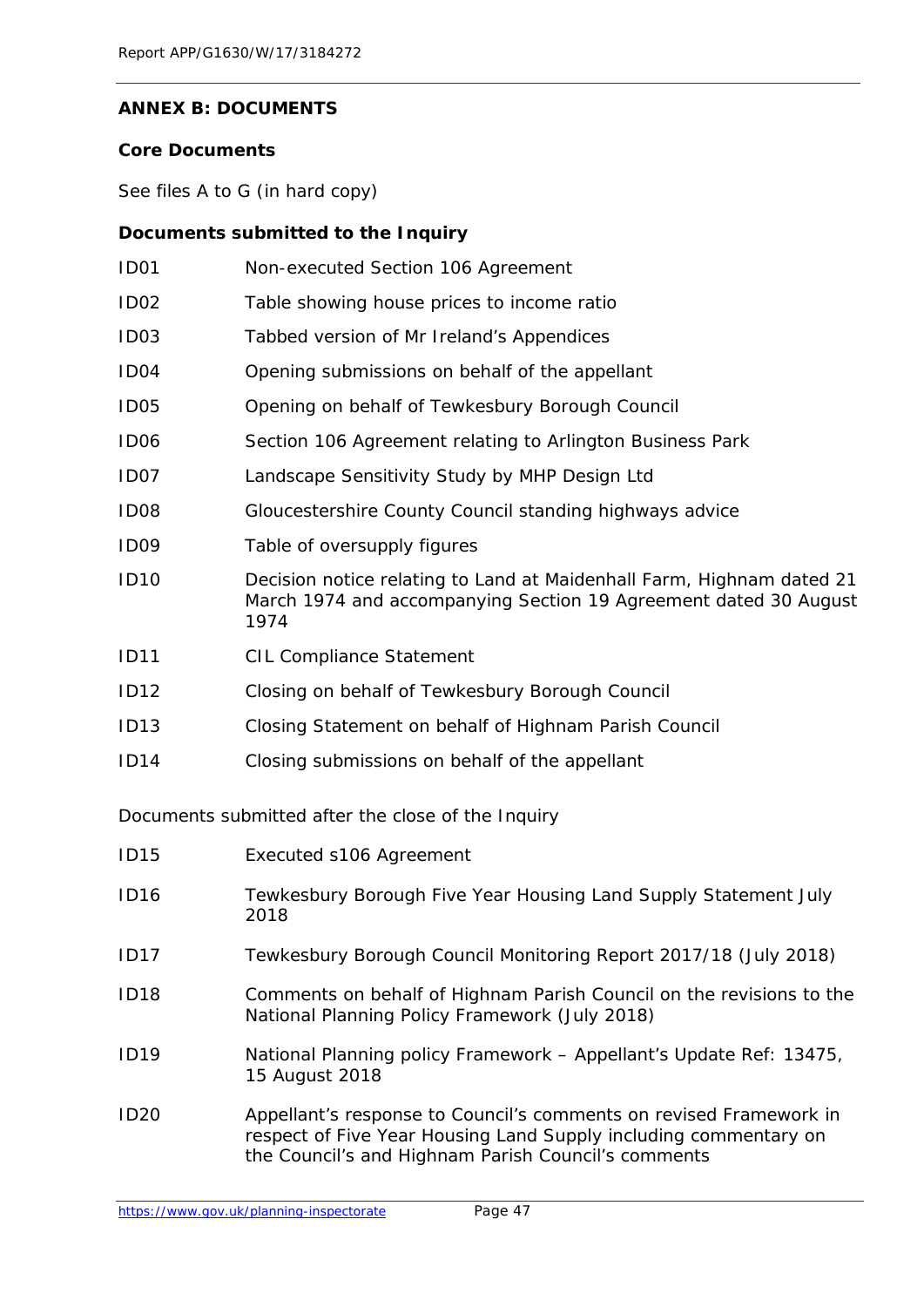#### **ANNEX C: RECOMMENDED CONDITIONS**

#### **APPROVAL OF DETAILS**

- 1) Details of the appearance, landscaping, layout, and scale (hereinafter called "the reserved matters") shall be submitted to and approved in writing by the local planning authority before any development takes place and the development shall be carried out as approved.
- 2) The development hereby permitted shall be carried out in accordance with the following approved plans: Site Location Plan Drawing No 8081 PL01 Rev C; Topographical Surveys by A D Horner Limited Drawing Nos 4352- 09Jul.15-01, 4352-09Jul.15-02, 4352-09Jul.15-03; Proposed Site Access Arrangement Drawing No 1506-40 Figure 6.1 Revision A (as detailed in Appendix A of Addendum Proof of Evidence Report in Respect of Highways and Transportation, May 2018 by Cotswold Transport Planning).
- 3) The reserved matters pursuant to condition 1 shall include details of the finished levels, above ordnance datum, of the ground floors of the dwellings, in relation to existing ground levels. The development shall be carried out in accordance with the approved details.
- 4) Any applications for the approval of reserved matters shall be in accordance with the principles and parameters in the Design and Access Statement dated April 2016.
- 5) The reserved matters pursuant to condition 1 shall include details of both hard and soft landscaping.

Details of hard landscaping shall include:

- i) positions, design, materials and type of boundary treatments;
- ii) hard surfacing materials.

Details of soft landscaping shall include:

- i) planting plans;
- ii) written specifications including cultivation and other operations associated with plant and grass establishment);
- iii) schedules of plants noting species, plant supply sizes and proposed numbers/densities where appropriate;
- iv) Implementation timetables including time of planting.
- 6) The reserved matters pursuant to condition 1 shall include vehicular parking and turning facilities within the development. Development shall be carried out in accordance with the approved details and the parking and turning facilities shall be retained thereafter for those purposes.

#### **TIMING OF IMPLEMENTATION**

- 7) Application for approval of the reserved matters shall be made to the local planning authority not later than 3 years from the date of this permission.
- 8) The development hereby permitted shall take place not later than 2 years from the date of approval of the last of the reserved matters to be approved.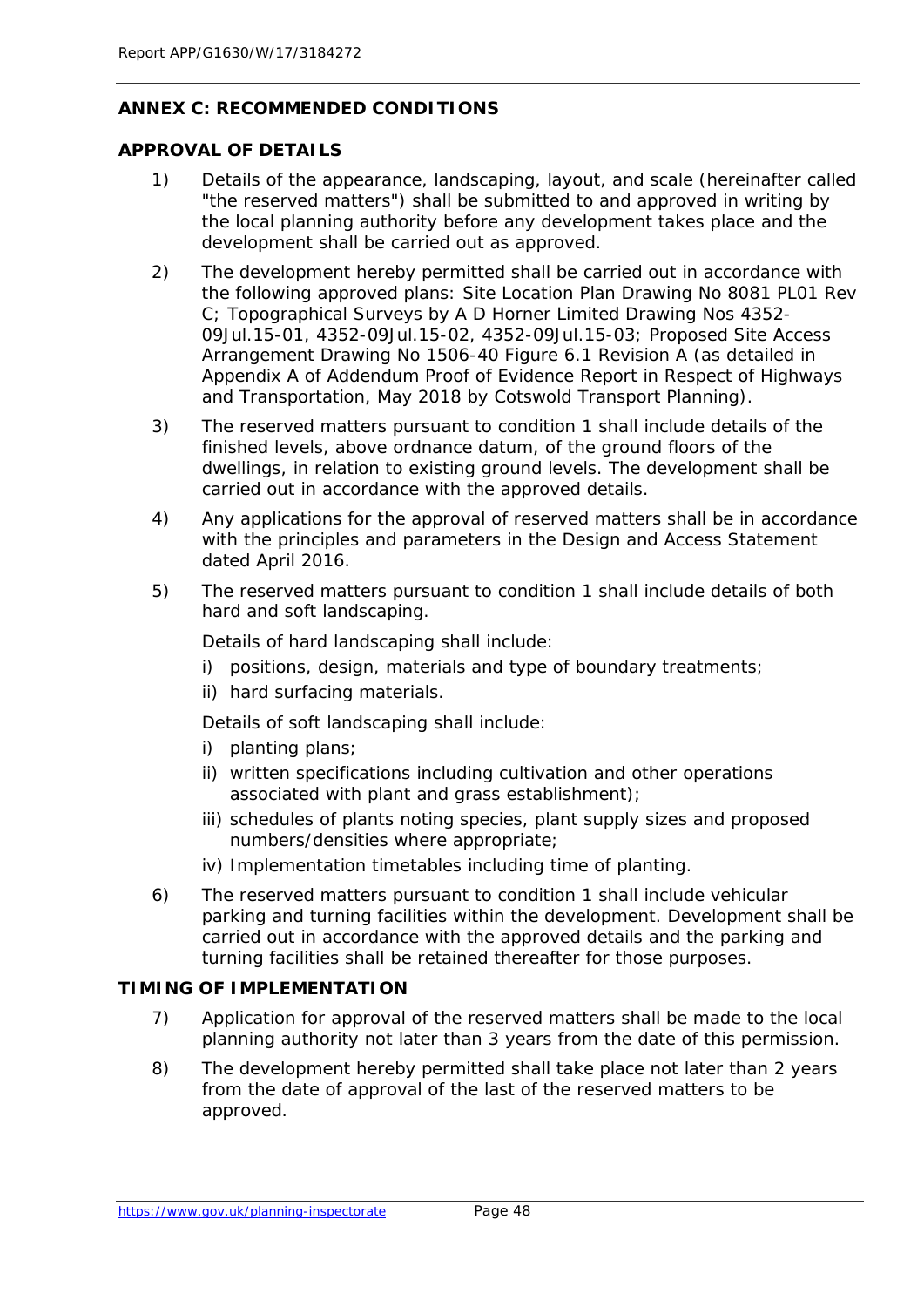#### **TREES AND HEDGEROWS**

9) No site clearance, preparatory work or development shall take place until a scheme for the protection of the retained trees and hedgerows (the tree and hedgerow protection plan) and the appropriate working methods (the arboricultural method statement) in accordance with paragraphs 5.5 and 6.1 of British Standard BS 5837: Trees in relation to design, demolition and construction - Recommendations (or in an equivalent British Standard if replaced) shall have been submitted to and approved in writing by the local planning authority. The scheme for the protection of the retained trees and hedgerows shall be carried out as approved.

In this condition "retained tree and Hedgerow" means an existing tree or hedgerow which is to be retained in accordance with the approved plans and particulars.

#### **DRAINAGE**

- 10) No building hereby permitted shall be occupied until surface water drainage works shall have been implemented in accordance with details that shall first have been submitted to and approved in writing by the local planning authority. Before any details are submitted to the local planning authority an assessment shall be carried out of the potential for disposing of surface water by means of a sustainable drainage system, having regard to Defra's non-statutory technical standards for sustainable drainage systems (or any subsequent version), and the results of the assessment shall have been provided to the local planning authority. Where a sustainable drainage scheme is to be provided, the submitted details shall:
	- i) provide information about the design storm period and intensity, the method employed to delay and control the surface water discharged from the site and the measures taken to prevent pollution of the receiving groundwater and/or surface waters;
	- ii) include a timetable for its implementation; and,
	- iii) provide, a management and maintenance plan for the lifetime of the development which shall include the arrangements for adoption by any public authority or statutory undertaker and any other arrangements to secure the operation of the scheme throughout its lifetime.

#### **HIGHWAYS**

- 11) No development shall take place until the first 15m of the access road including its junction with the adopted highway has been completed to binder course level and associated visibility splays have been provided in accordance with the approved plans. The visibility splays shall thereafter be kept free from obstruction.
- 12) The footway connection with crossings from the development to the south of the Park Brake junction shall be implemented in accordance with the details on drawing SK03 (as detailed in Appendix A of Addendum Proof of Evidence Report in Respect of Highways and Transportation, May 2018 by Cotswold Transport Planning) prior to first occupation of the development hereby permitted.
- 13) Before any dwelling hereby permitted is occupied, a footway with crossings from the development to the existing footway on Williams Orchard via the junction with Oakridge, as indicated on drawing SK03 (as detailed in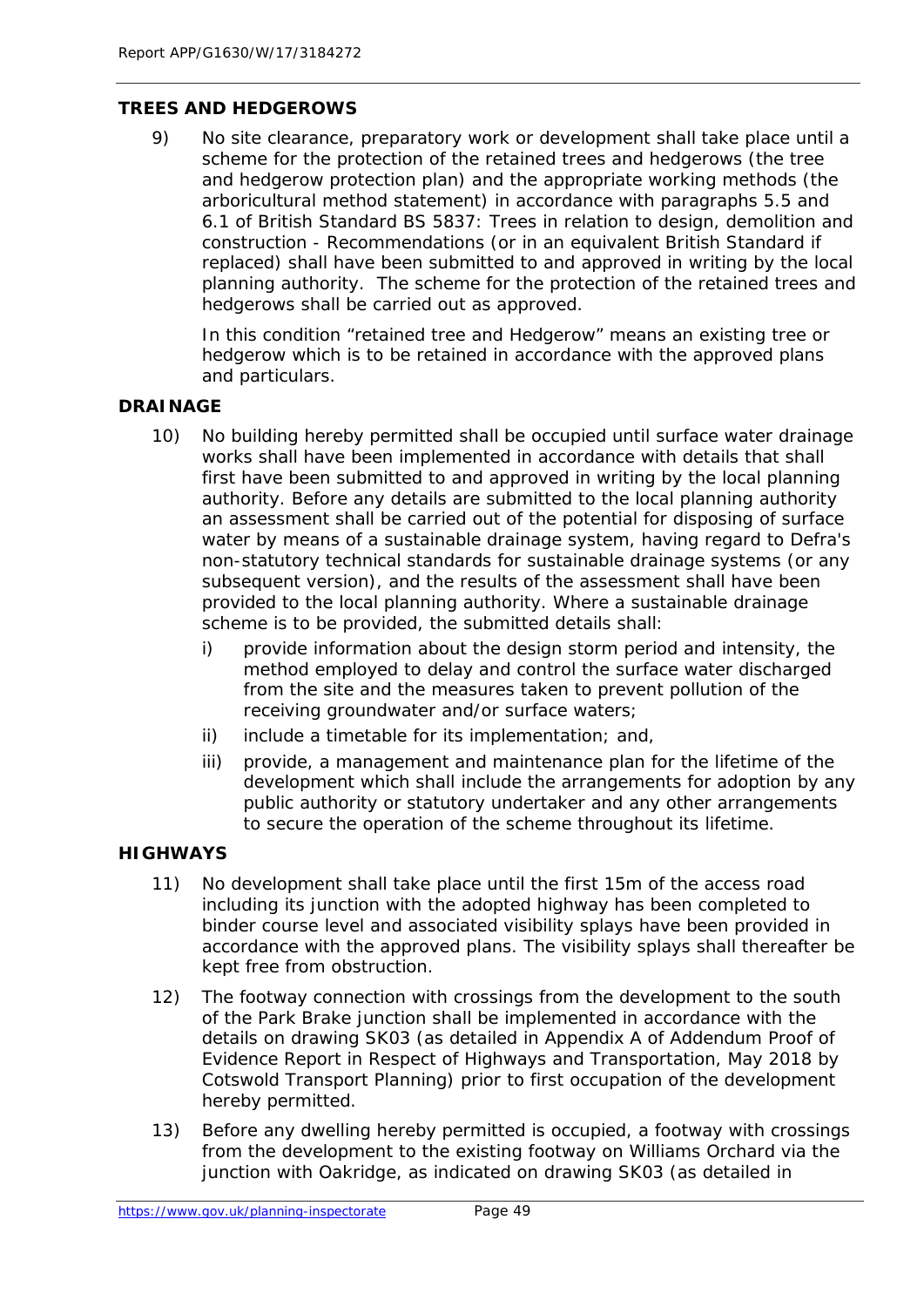Appendix A of Addendum Proof of Evidence Report in Respect of Highways and Transportation, May 2018 by Cotswold Transport Planning)., shall be provided in accordance with details that shall have first been submitted to and approved in writing by the local planning authority. Development shall be carried out as approved.

- 14) Before any dwelling hereby permitted is occupied, tactile drop kerb footway crossings shall be provided in locations and in accordance with details that shall have first been submitted to and approved in writing by the local planning authority. Development shall be carried out as approved.
- 15) Before any dwelling hereby permitted is occupied, a footway/cycleway including an tactile crossing from the western boundary of the development to the existing footway alongside Oakridge shall be provided in accordance with details that shall have first been submitted to and approved in writing by the local planning authority. Development shall be carried out as approved.
- 16) Before any dwelling hereby permitted is occupied, a footway/cycleway connection from the eastern boundary of the development to the existing footway/cycleway to Gloucester shall be provided in accordance with details that shall have first been submitted to and approved in writing by the local planning authority. Development shall be carried out as approved.
- 17) No dwelling shall be occupied until the roads within the development have been constructed to binder course level and the footways within the development have been constructed to surface course level.
- 18) No dwelling shall be occupied until surface water drainage works for the roads and footways within the development shall have been carried out in accordance with details which shall have been submitted to and approved in writing by the local planning authority.
- 19) No dwelling shall be occupied until street lighting has been provided in accordance with details which shall have been submitted to and approved in writing by the local planning authority.

#### **CONSTRUCTION METHOD STATEMENT**

- 20) No development shall take place, including any works of demolition, until a Construction Method Statement has been submitted to, and approved in writing by the local planning authority. The Statement shall provide for:
	- i) the parking of vehicles of site operatives and visitors;
	- ii) loading and unloading of plant and materials;
	- iii) storage of plant and materials used in constructing the development;
	- iv) the erection and maintenance of security hoarding including decorative displays and facilities for public viewing, where appropriate;
	- v) wheel washing facilities;
	- vi) measures to control the emission of dust and dirt during construction;
	- vii) a scheme for recycling/disposing of waste resulting from construction works;
	- viii) signage for the routeing of construction traffic.

The approved Construction Method Statement shall be adhered to throughout the construction period for the development.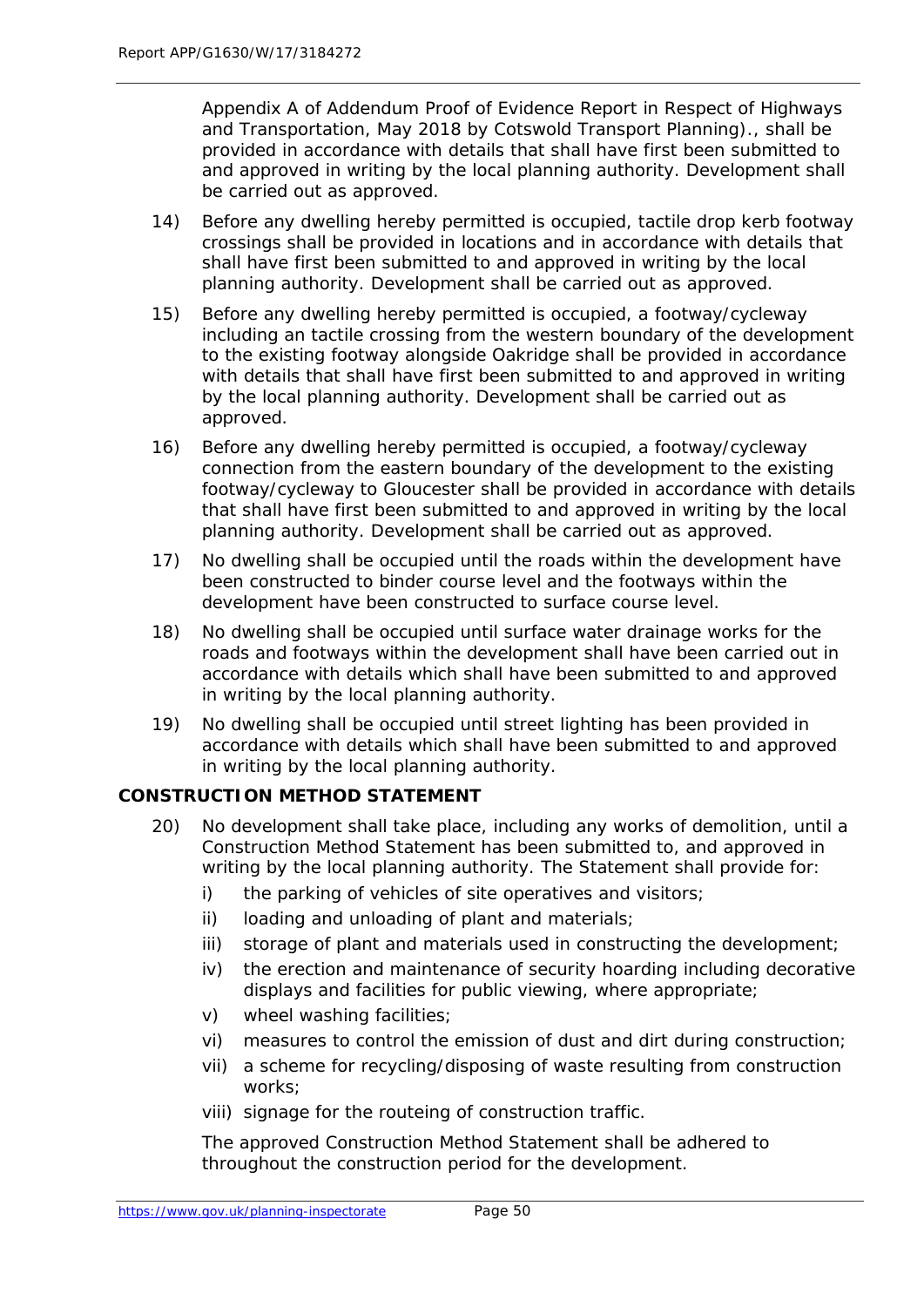#### **HOURS OF CONSTRUCTION**

21) No external construction works, no deliveries and no external operation of plant and equipment shall take place outside 0800 to 1800 on Mondays to Fridays and 0800 to 1400 on Saturdays. No works shall take place on Sundays or Bank Holidays.

#### **ECOLOGY**

22) No development shall take place until an Ecological Appraisal and an Ecological Management Plan (EMP) have been submitted to and approved in writing by the local planning authority. The EMP shall include a timetable for implementation, details of monitoring and review and how the areas concerned will be maintained and managed. Development shall be carried out in accordance with the approved EMP.

End of conditions.